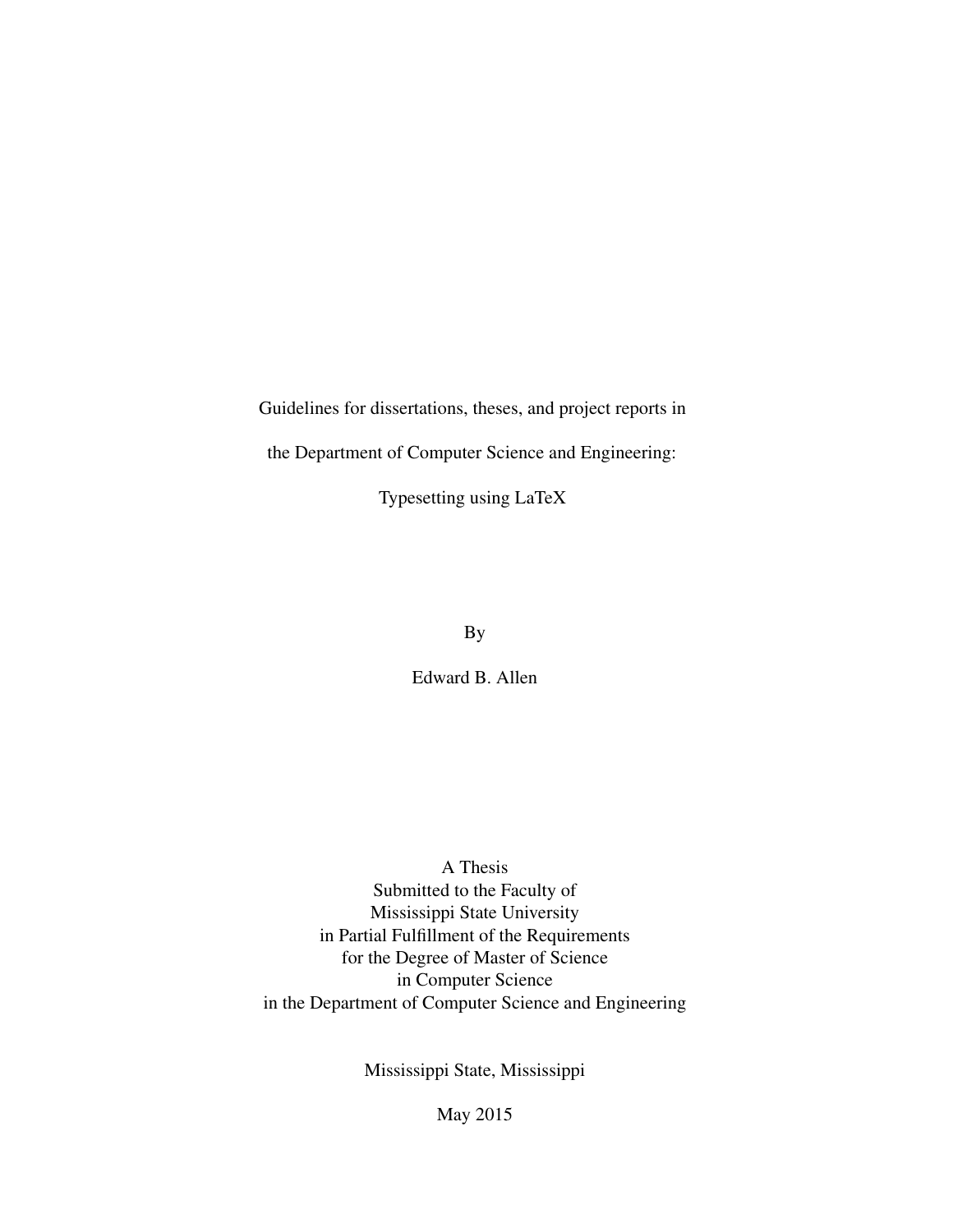Copyright by

Edward B. Allen

2015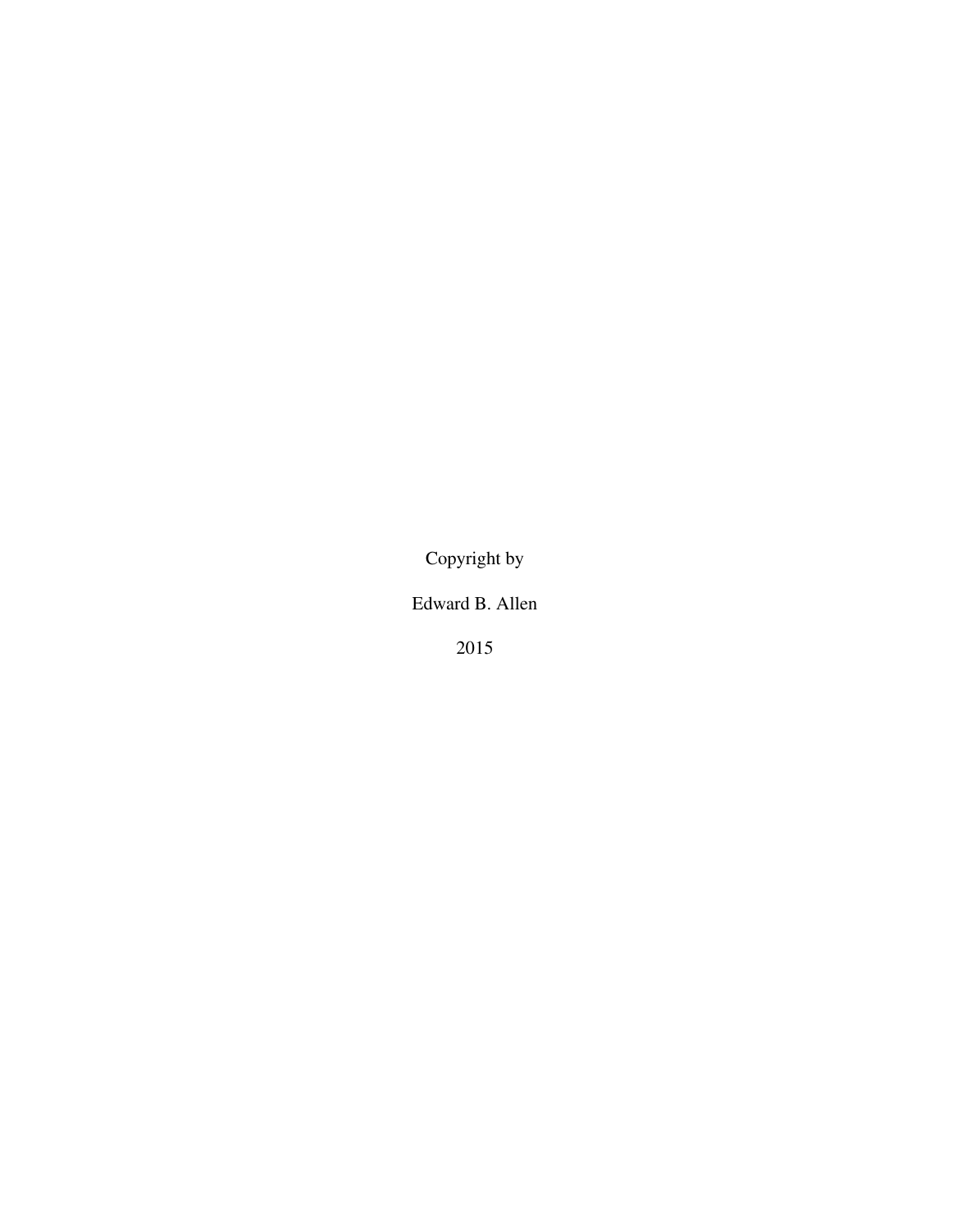Guidelines for dissertations, theses, and project reports in

the Department of Computer Science and Engineering:

Typesetting using LaTeX

By

Edward B. Allen

Approved:

Donna S. Reese (Major Professor)

Edward Allen Luke (Committee Member)

J. Edward Swan II (Committee Member)

T. J. Jankun-Kelly (Graduate Coordinator)

Jason M. Keith Interim Dean Bagley College of Engineering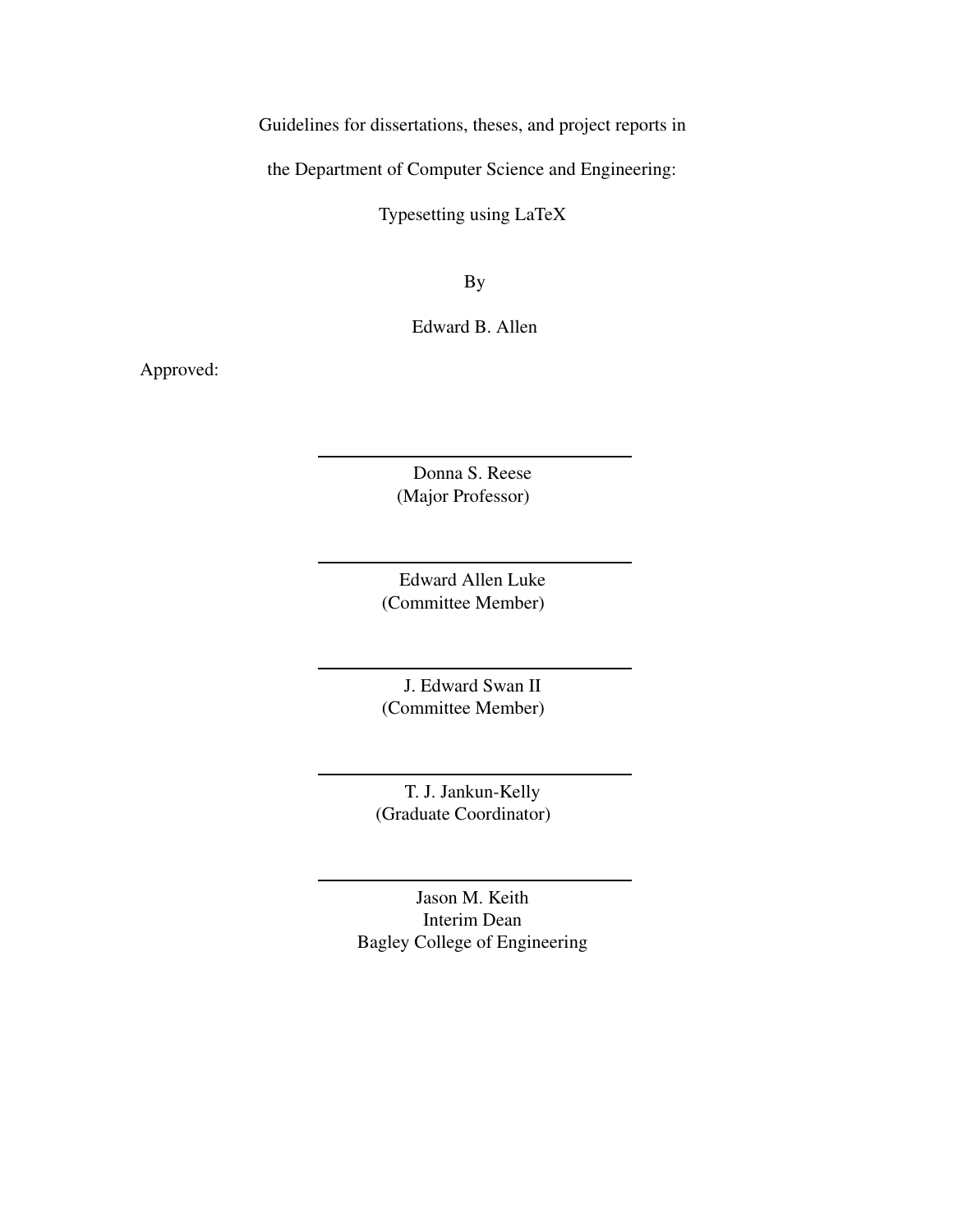Name: Edward B. Allen Date of Degree: May 15, 2015 Institution: Mississippi State University Major Field: Computer Science Major Professor: Dr. Donna S. Reese Title of Study: Guidelines for dissertations, theses, and project reports in the Department of Computer Science and Engineering: Typesetting using LaTeX Pages of Study: 60 Candidate for Degree of Master of Science

This thesis explains how to produce a thesis using LATEX. Abstracts for technical publications should have the following characteristics.

Limit the length of the abstract: (1) less than 150 words for a master's thesis, (2) less than 350 words for a dissertation, (3) 100–150 words for IEEE journals, and (4) less than 250 words for conference papers.

Write a "report in miniature," which means it has a self-contained message that does not expect the reader to look at the paper. Answer the questions, "What?" "How?" and "Why?" Use no citations, footnotes, or equations. Use no superlatives; you are not selling anything. Do not use acronyms and mathematical symbols unless absolutely necessary.

Key words: thesis, dissertation, LaTeX, book design, format, template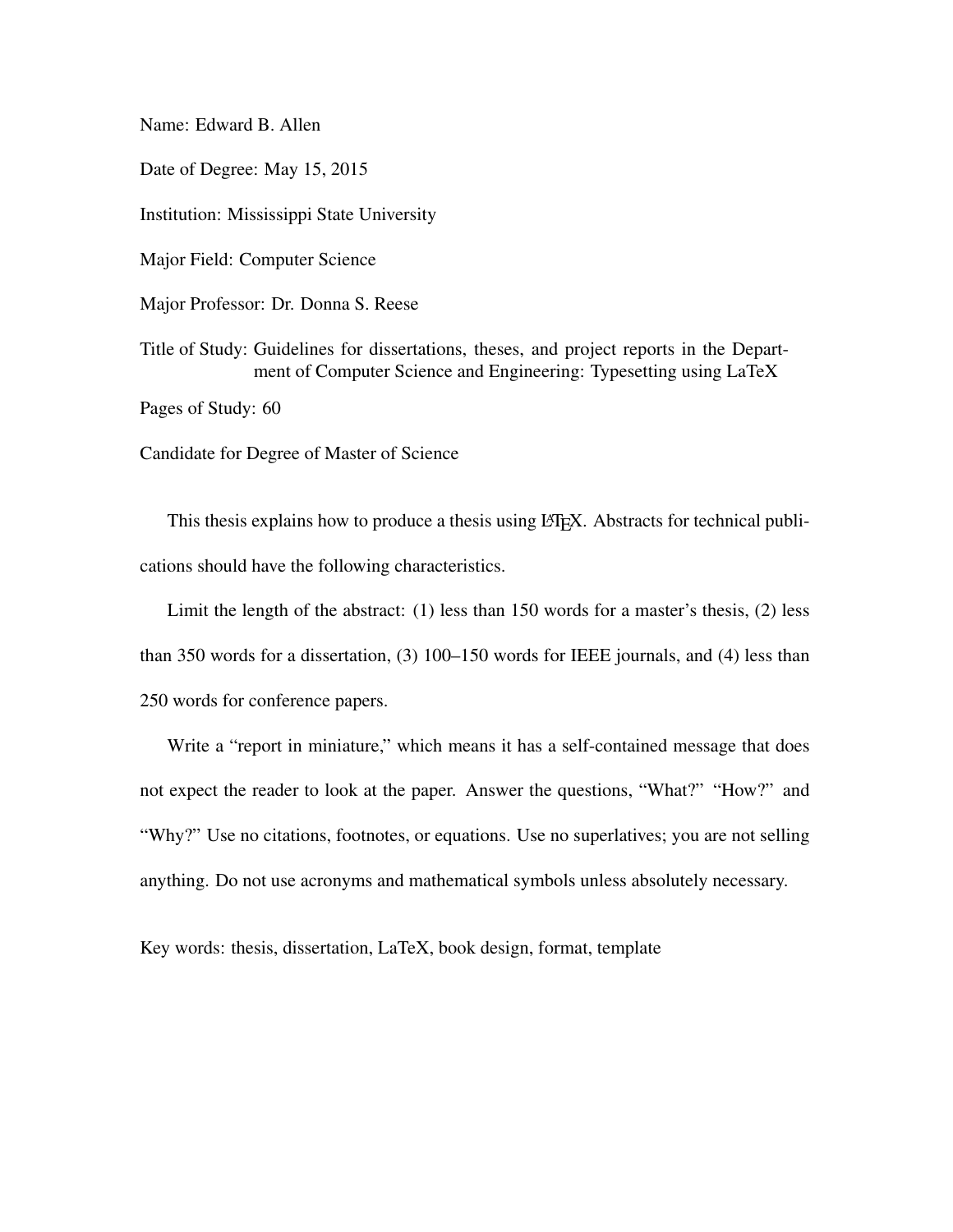# DEDICATION

To Angie.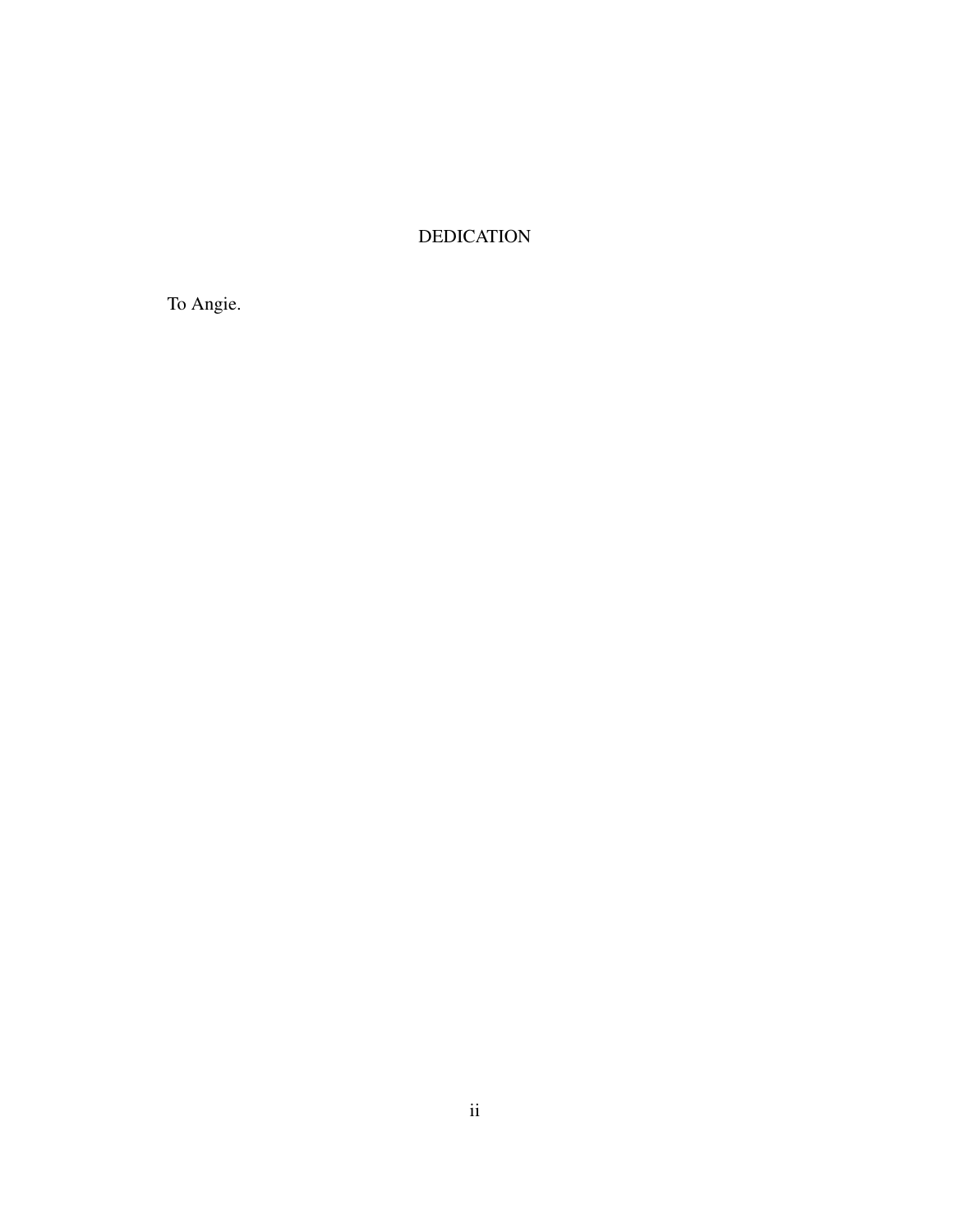#### ACKNOWLEDGEMENTS

I thank contributors to this template's software especially Mr. Matthew C. Funk who improved the template in Spring 2012. I thank Mr. James Nail of the MSU Library for his guidance regarding MSU standards. I thank Angie Allen for helpful discussions regarding book design.

At a minimum, you should acknowledge financial support, permission to use copyrighted materials, trademarks and service marks, and personal assistance. The following is a hypothetical example; edit it with your information, and add your personal feelings.

This work was supported in part by grant CCR-999999 from the National Science Foundation. The findings and opinions in this thesis belong solely to the author, and are not necessarily those of the sponsor.

Permission to reproduce the MSU logo was given by Mississippi State University.

Unix $\mathcal{B}$  is a registered trademark of The Open Group.

I thank my committee for their comments on this thesis, and I thank Dr. Donna S. Reese for directing this research.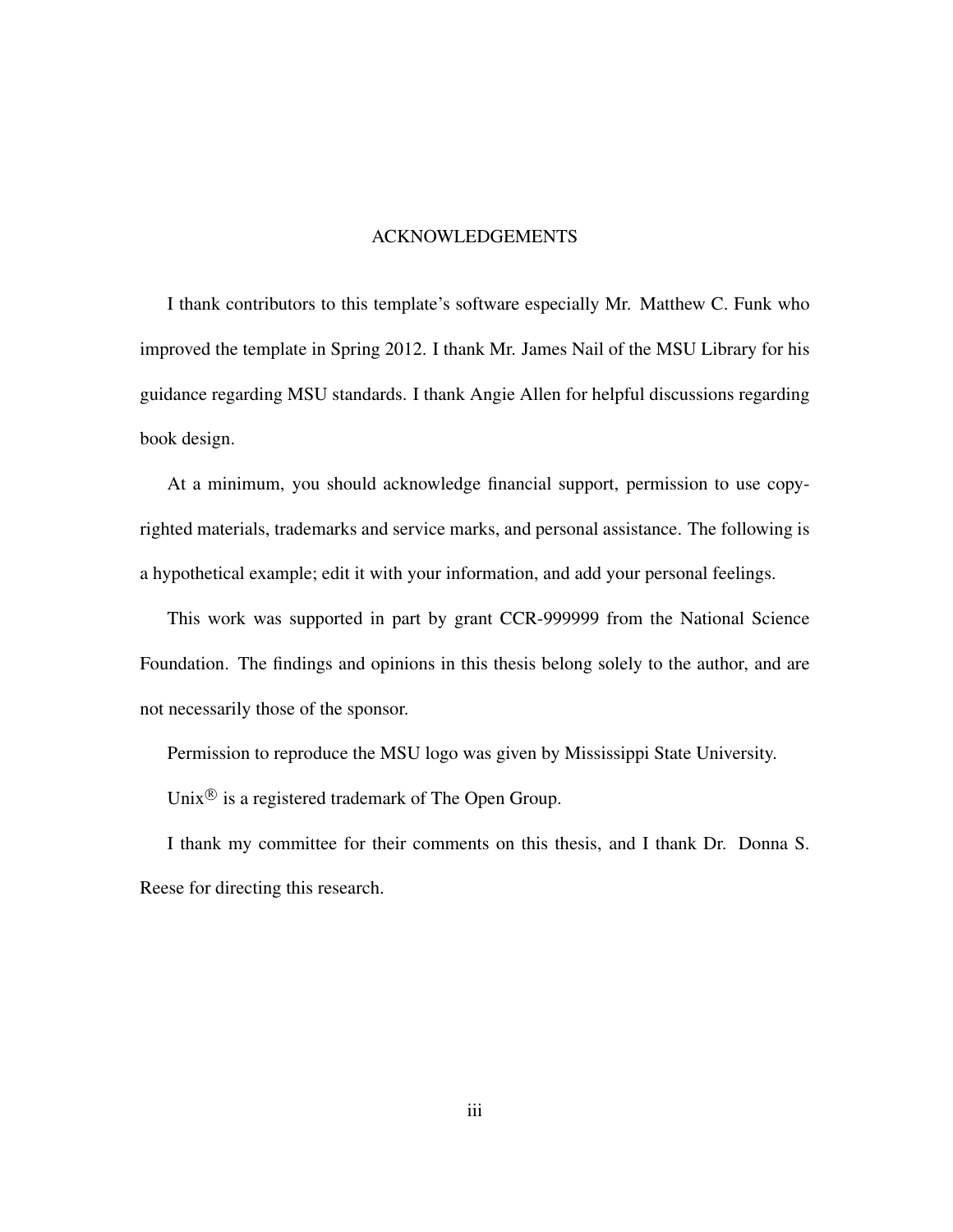# TABLE OF CONTENTS

|                | <b>DEDICATION</b>        |                    |                                                                                          |  | $\mathbf{ii}$                                         |
|----------------|--------------------------|--------------------|------------------------------------------------------------------------------------------|--|-------------------------------------------------------|
|                |                          |                    | ACKNOWLEDGEMENTS                                                                         |  | iii                                                   |
|                | <b>LIST OF TABLES</b>    |                    |                                                                                          |  | vii                                                   |
|                |                          |                    |                                                                                          |  | viii                                                  |
|                |                          |                    | LIST OF SYMBOLS, ABBREVIATIONS, AND NOMENCLATURE                                         |  | ix                                                    |
| <b>CHAPTER</b> |                          |                    |                                                                                          |  |                                                       |
| 1.             |                          |                    |                                                                                          |  | $\mathbf{1}$                                          |
|                | 1.1<br>1.2<br>1.3<br>1.4 |                    |                                                                                          |  | $\mathbf{1}$<br>$\overline{3}$<br>$\overline{3}$<br>5 |
| 2.             |                          |                    |                                                                                          |  | $\overline{7}$                                        |
|                | 2.1<br>2.2<br>2.3        |                    |                                                                                          |  | $\overline{7}$<br>8<br>9                              |
|                | 2.4                      |                    |                                                                                          |  | 10                                                    |
|                | 2.5                      |                    |                                                                                          |  | 11                                                    |
|                | 2.5.1<br>2.5.2           | 2.5.2.1<br>2.5.2.2 | Compile Using the Command Line<br>Compile with PDF Graphics<br>Compile with EPS Graphics |  | 11<br>12<br>12<br>13                                  |
|                | 2.6                      |                    |                                                                                          |  | 13                                                    |
|                | 2.6.1<br>2.6.2           | 2.6.2.1            | Compile Using the Command Line<br>Compile with PDF Graphics                              |  | 14<br>15<br>15                                        |
|                |                          | 2.6.2.2            | Compile with EPS Graphics                                                                |  | 16                                                    |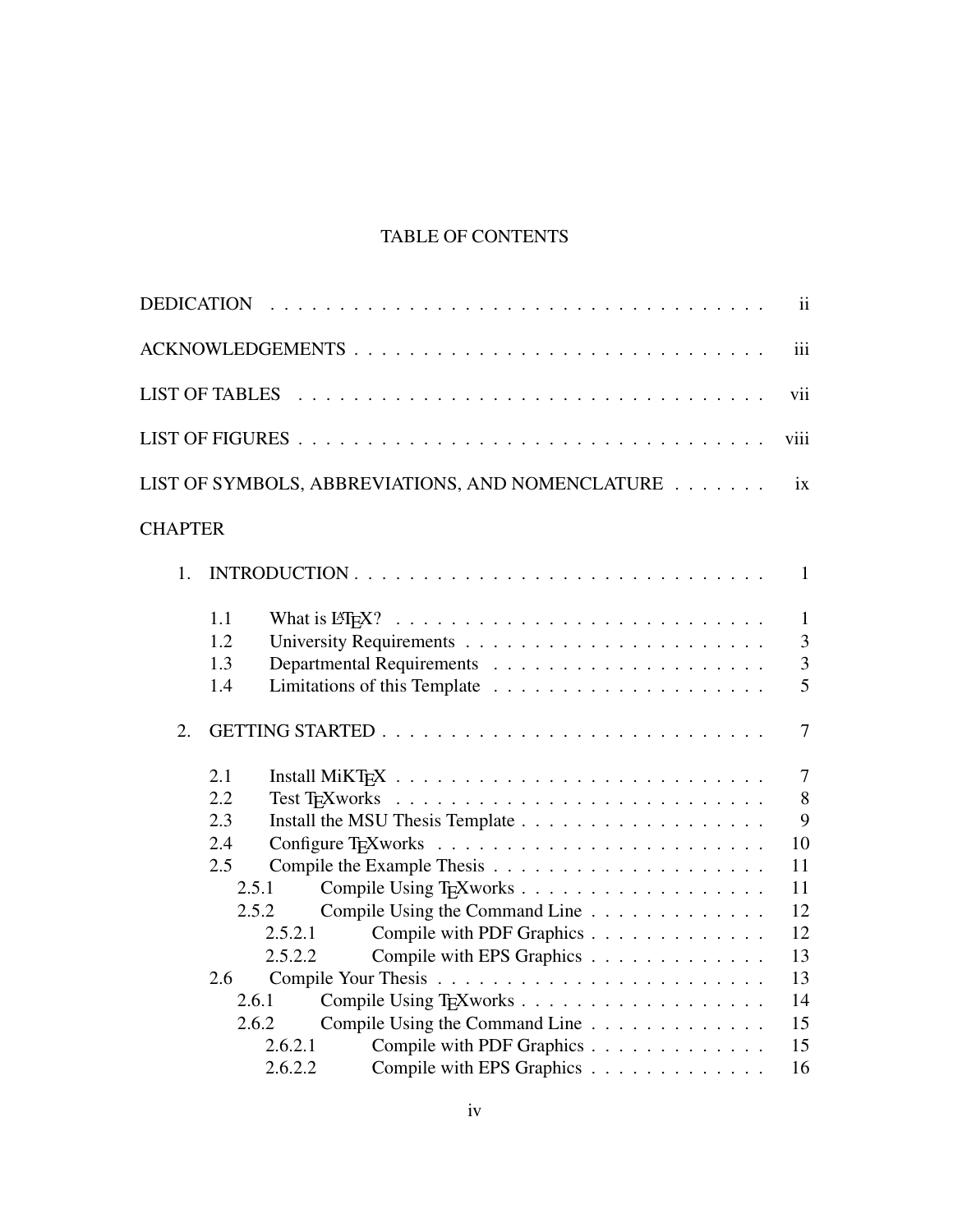| 3. |       | PREPARING REFERENCES                                                         | 17 |
|----|-------|------------------------------------------------------------------------------|----|
|    | 3.1   |                                                                              | 18 |
|    | 3.1.1 | Using EndNote with Publishers' Databases                                     | 19 |
|    | 3.1.2 | Transferring Data from EndNote to BIBT <sub>F</sub> X                        | 20 |
|    | 3.2   |                                                                              | 21 |
|    | 3.3   | How to Create an Abbreviations Bibliography File                             | 22 |
|    | 3.4   |                                                                              | 23 |
|    | 3.5   |                                                                              | 26 |
| 4. |       | TYPESETTING THE BODY OF YOUR THESIS                                          | 27 |
|    | 4.1   |                                                                              | 27 |
|    | 4.2   |                                                                              | 28 |
|    | 4.3   |                                                                              | 28 |
|    | 4.4   |                                                                              | 29 |
|    | 4.4.1 | Subsection Title without Paragraph                                           | 29 |
|    |       | Subsection Title with Paragraph<br>4.4.1.1                                   | 29 |
|    |       | Another Subsubsection test<br>4.4.1.2                                        | 29 |
|    | 4.5   |                                                                              | 29 |
|    | 4.6   | When There is a Paragraph $\ldots \ldots \ldots \ldots \ldots \ldots \ldots$ | 30 |
|    | 4.7   |                                                                              | 31 |
|    |       |                                                                              | 31 |
|    | 4.8   |                                                                              | 31 |
|    | 4.8.1 |                                                                              |    |
|    | 4.8.2 |                                                                              | 32 |
|    | 4.8.3 |                                                                              | 32 |
|    |       | Space After a Period<br>4.8.3.1                                              | 32 |
|    |       | 4.8.3.2                                                                      | 32 |
|    | 4.8.4 |                                                                              | 32 |
|    | 4.8.5 |                                                                              | 33 |
|    | 4.8.6 |                                                                              | 33 |
|    | 4.9   |                                                                              | 33 |
|    | 4.10  |                                                                              | 33 |
|    | 4.11  |                                                                              | 34 |
|    | 4.12  |                                                                              | 34 |
|    | 4.13  |                                                                              | 35 |
| 5. |       | TYPESETTING TABLES AND FIGURES                                               | 36 |
|    | 5.1   |                                                                              | 36 |
|    | 5.2   |                                                                              | 43 |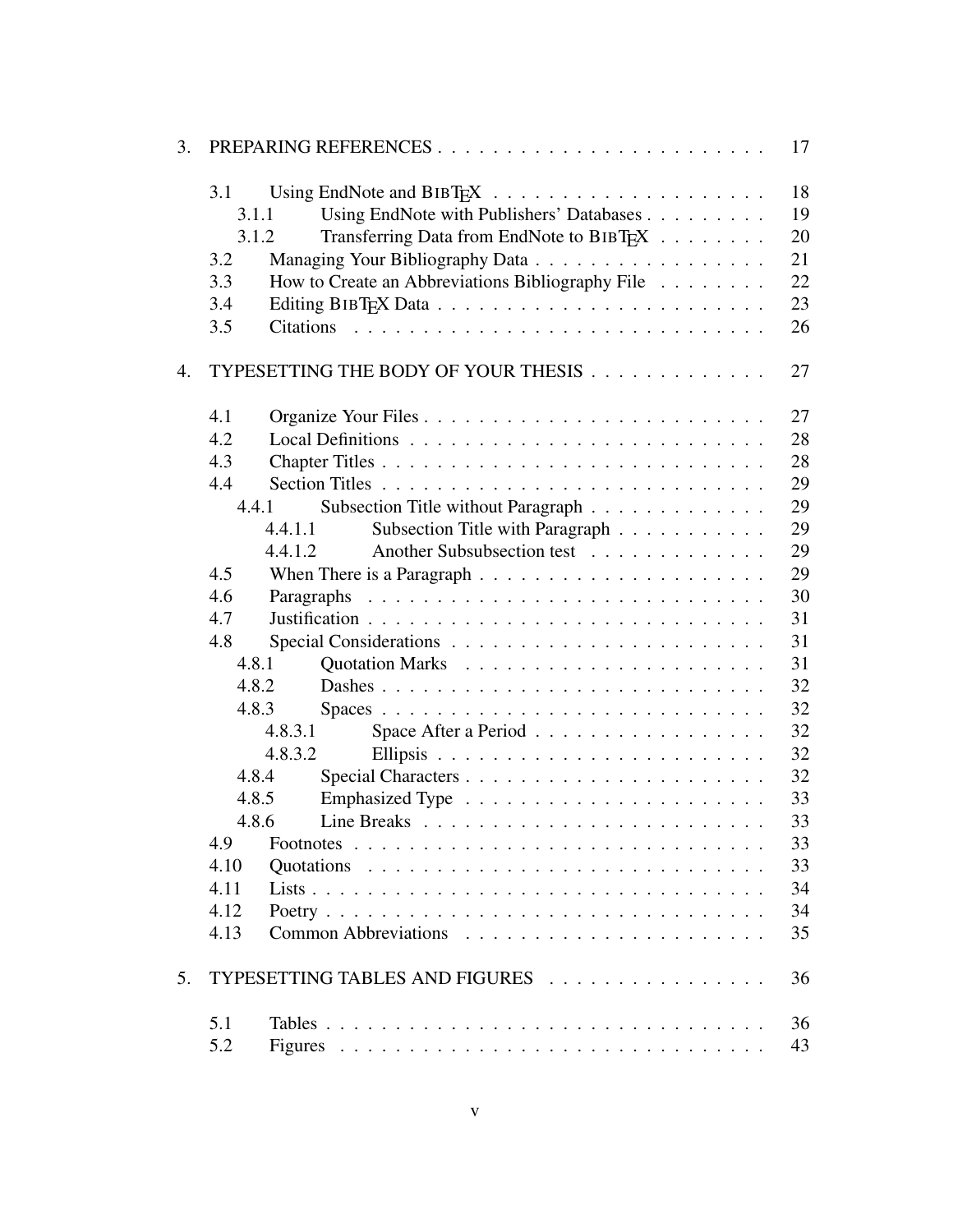| 6.              |                   |                                                                       | 47 |
|-----------------|-------------------|-----------------------------------------------------------------------|----|
|                 | 6.1               |                                                                       | 47 |
|                 | 6.2               |                                                                       | 47 |
|                 | 6.3               |                                                                       | 48 |
| 7.              |                   | FREQUENTLY ASKED QUESTIONS                                            | 50 |
|                 | 7.1               | How can I remove DRAFT on the title page? $\dots \dots \dots$         | 50 |
|                 | 7.2               |                                                                       | 50 |
|                 | 7.3               | How do I create subsubsubsection $3.5.3.1.1$ ?                        | 50 |
|                 | 7.4               | How do I make block-style captions?                                   | 51 |
|                 | 7.5               | How do I fix "not enough memory for figures and tables"?              | 52 |
|                 | 7.6               | How can I refer to a list of equations, tables, or figures?           | 53 |
|                 | 7.7               | How can I make a table heading span more than one column?             | 53 |
|                 | 7.8               |                                                                       | 53 |
|                 | 7.9               | How can I typeset "John Wiley & Sons" in a reference?                 | 53 |
|                 | 7.10              | How can I typeset a tilda in a URL?                                   | 53 |
|                 | 7.11              | How can I change to single spacing?                                   | 54 |
|                 | 7.12              | How can I change to bold and then back to normal print? $\ldots$ .    | 54 |
|                 | 7.13              | How can I create a superscript or subscript? $\ldots$                 | 54 |
|                 | 7.14              | How can I make a fraction in an equation?                             | 54 |
|                 | 7.15              | How can I typeset all my references?                                  | 54 |
|                 | 7.16              | Why is there an extra quotation mark in my reference? $\ldots \ldots$ | 55 |
| 8.              |                   |                                                                       | 56 |
|                 | 8.1               |                                                                       | 56 |
|                 | 8.2               |                                                                       | 56 |
|                 | <b>REFERENCES</b> |                                                                       | 57 |
| <b>APPENDIX</b> |                   |                                                                       |    |
| $A_{\cdot}$     |                   |                                                                       | 59 |
|                 | A.1               |                                                                       | 60 |
|                 | A.2               |                                                                       | 60 |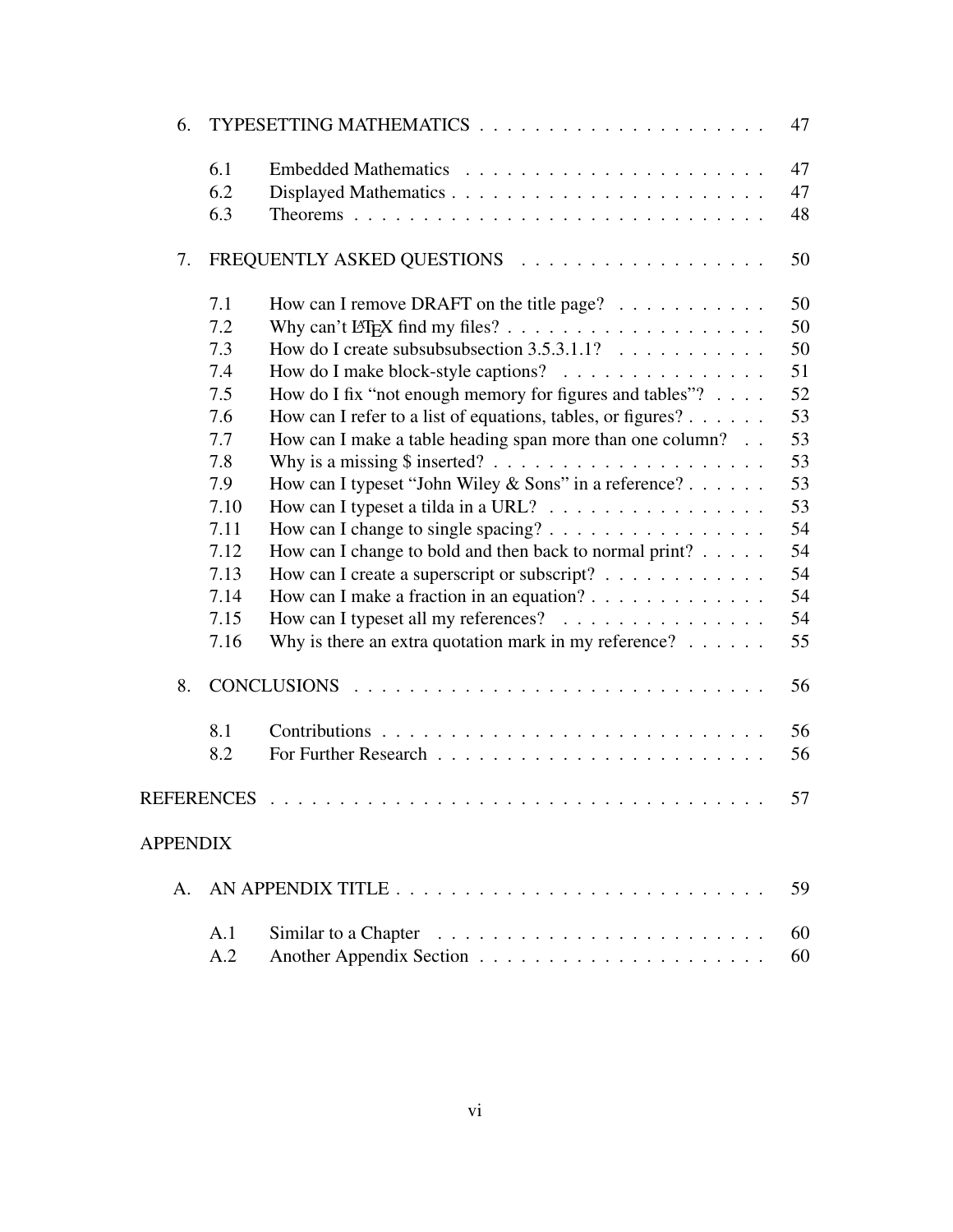# LIST OF TABLES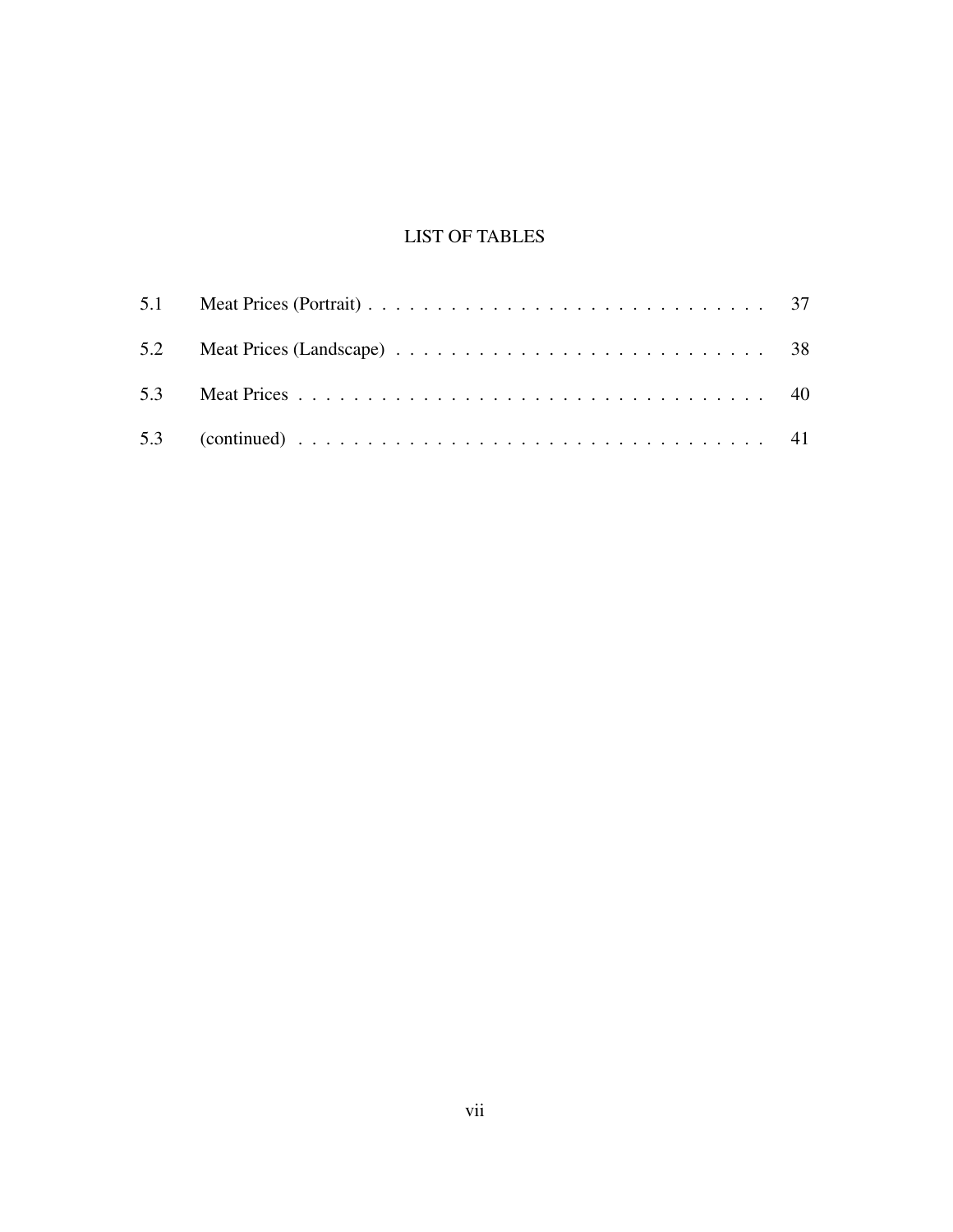# **LIST OF FIGURES**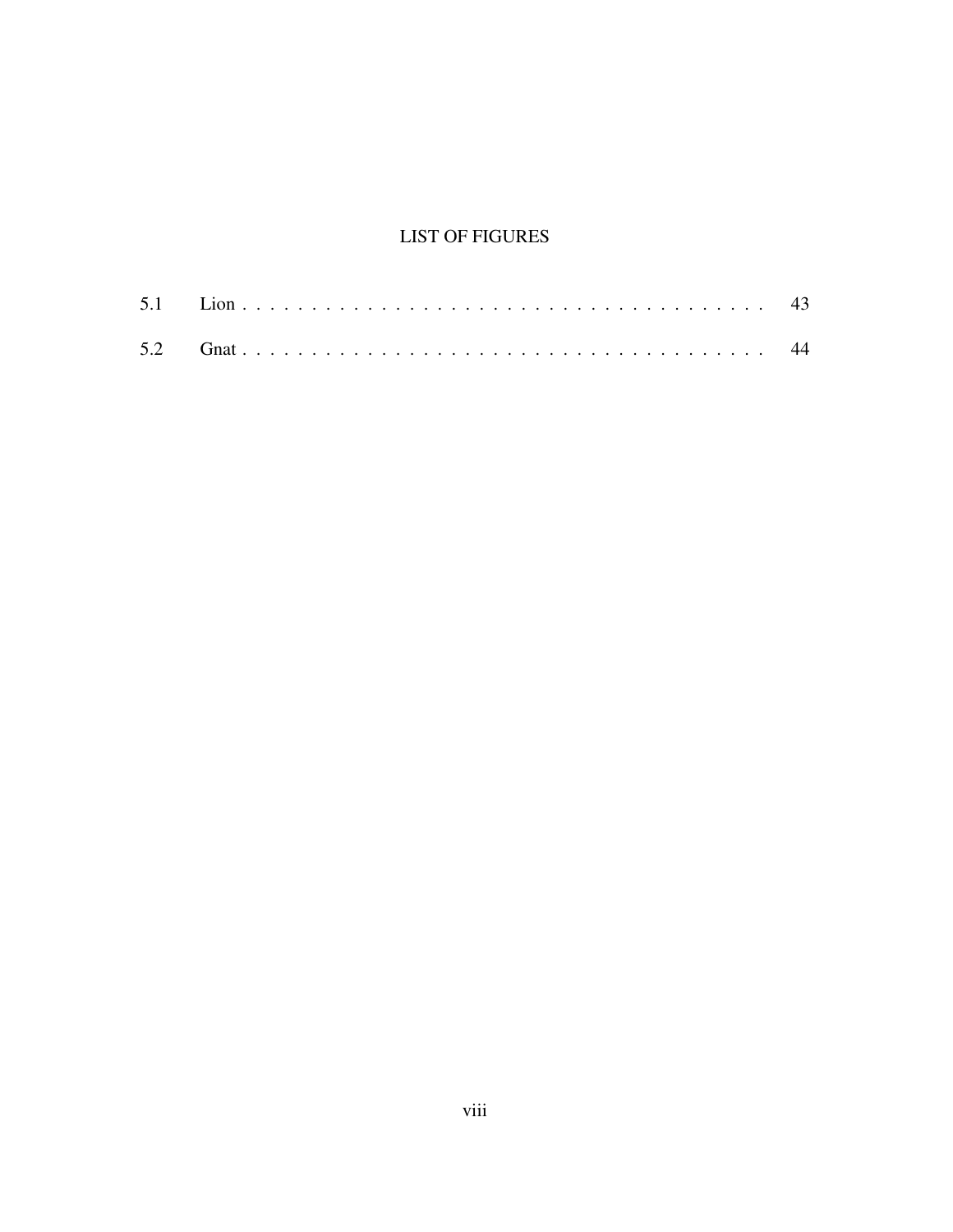#### LIST OF SYMBOLS, ABBREVIATIONS, AND NOMENCLATURE

This section is optional, and may be formatted in an appropriate manner. The title \listofsymbolsname may be redefined as needed. g A variable representing gnats G A variable representing gnus NASA National Aeronautics and Space Administration

gnat A small animal, found in the North Woods, that causes no end of trouble.

gnu A large animal, found in crossword puzzles, that causes no end of trouble.

The following are nonstandard LATEX commands that are defined by msuthesis.cls.

\andeqnref \begin{case} \begin{cor} \begin{defn} \begin{lem} \begin{pf} \begin{thm} \commacite \defaultspacing \eg \eqnref \Eqnref \eqnsref \Eqnsref \etal \etc \Figure \Figuredbl \figureref \Figureref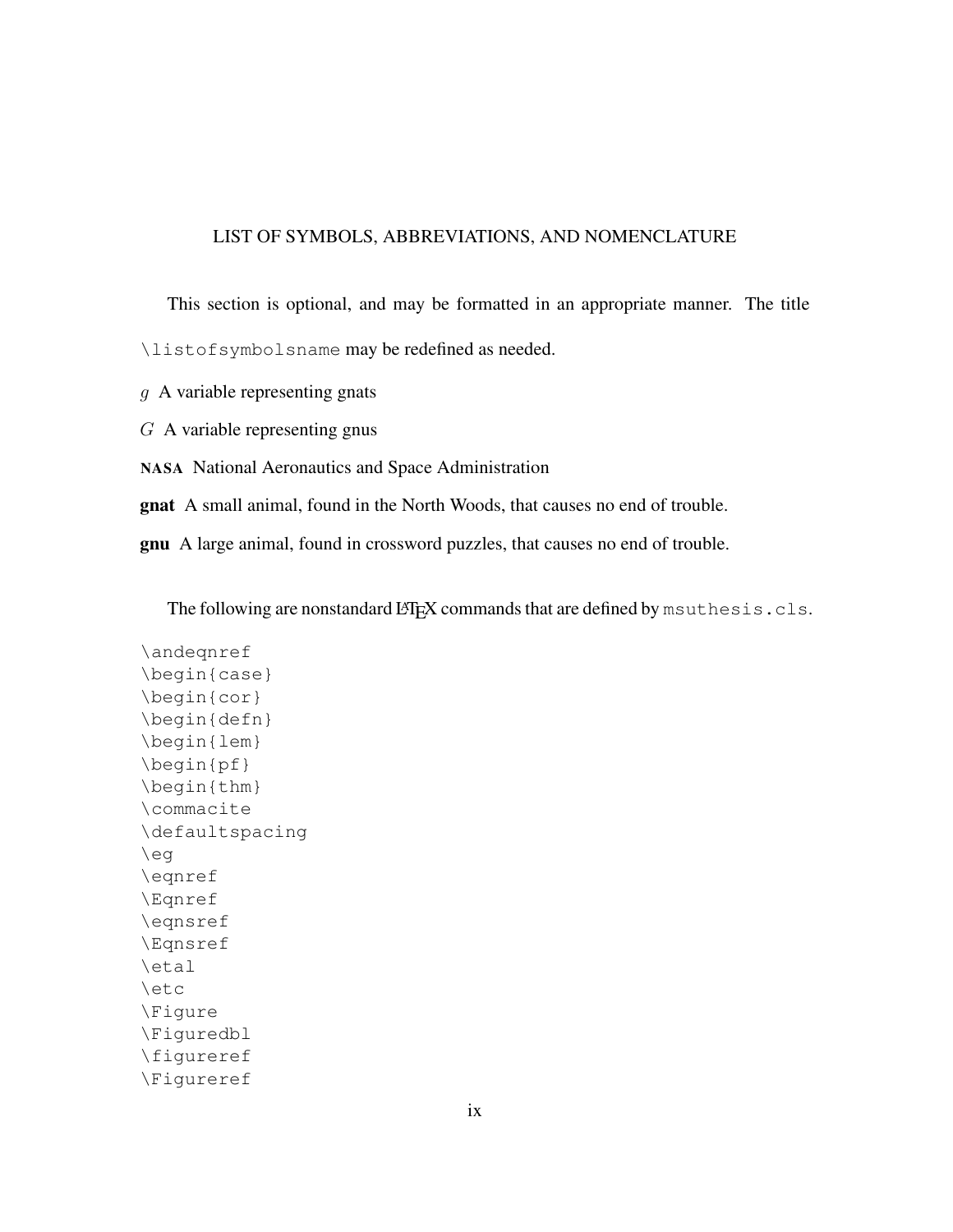\ie \newspacing \periodcite \qed \rotatedfigure \rotatedtable \rotatedtablewithfigure \singlespacing \spacecite \Table \Tablecontinued \Tabledbl \Tabledblwithfigure \tableref \Tableref \Tablewithfigure \vs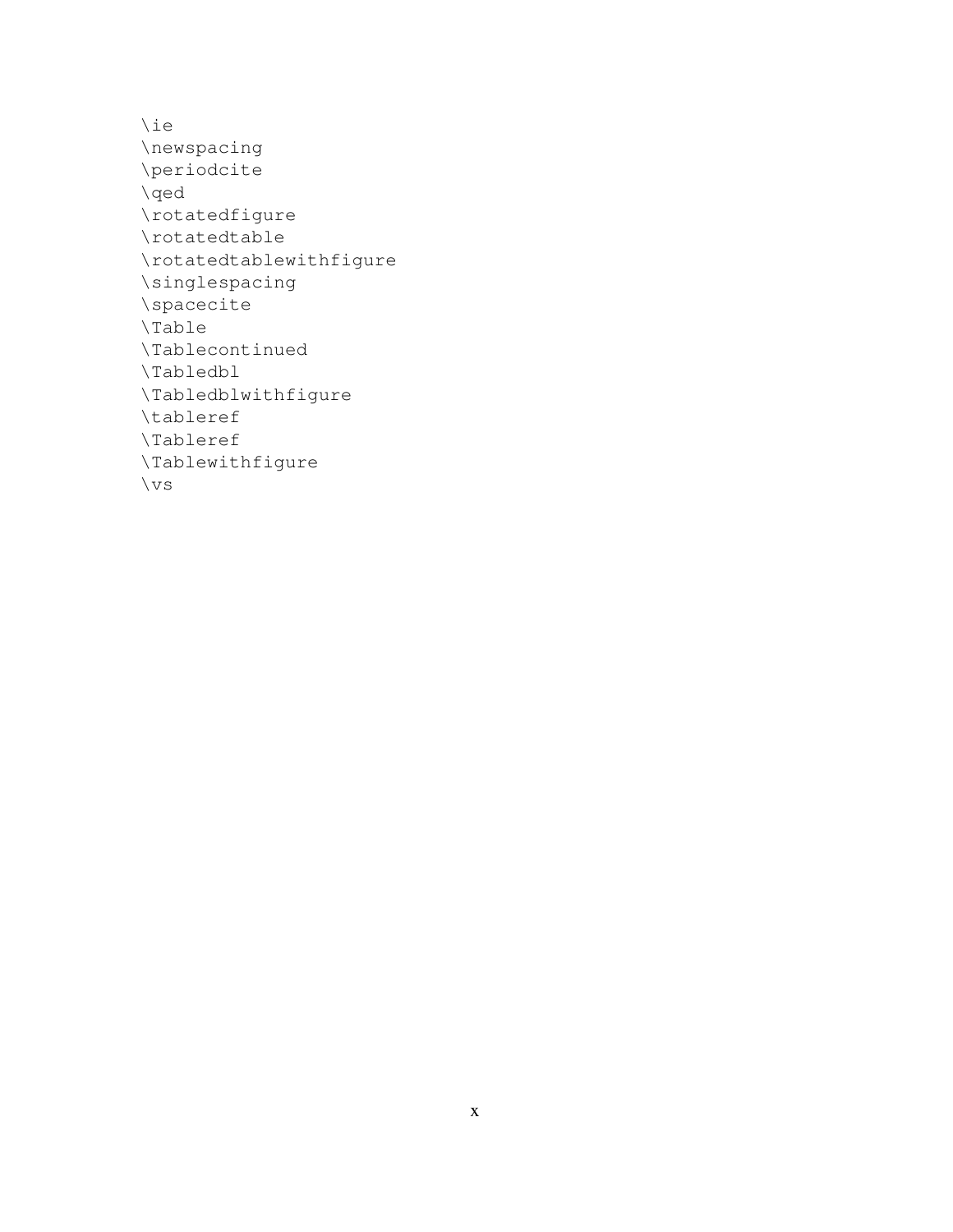## CHAPTER 1

# INTRODUCTION

The goal of the MSU thesis template is to facilitate producing dissertations, theses, dissertation proposals, thesis proposals, and project reports in an acceptable form using the LAT<sub>E</sub>X typesetting system.

# 1.1 What is  $E\llbracket f \rrbracket$ .

LATEX is a typesetting system that is used primarily in academia. LATEX files are compatible with many academic publishers' typesetting systems. For example, LATEX files are one of the preferred forms for final submission of articles to the various *IEEE Transactions*.

 $\Delta E$ T<sub>EX</sub> has very strong capabilities for typesetting mathematics beautifully and for managing bibliographies. Even though, its user interface is not "friendly" compared to commercial word processors, suitable style files obviate concern for detailed formatting issues. Consequently, some students will find it attractive for typesetting dissertations, theses, proposals, and project reports.

 $L^2E$  is a markup language which resembles a programming language. Consequently, learning to use LATEX is similar to learning a programming language. LATEX is open-source software, which is available for free over the Internet.<sup>1</sup> LAT<sub>E</sub>X2e is the current version.

<sup>1</sup>See http://www.ctan.org for information.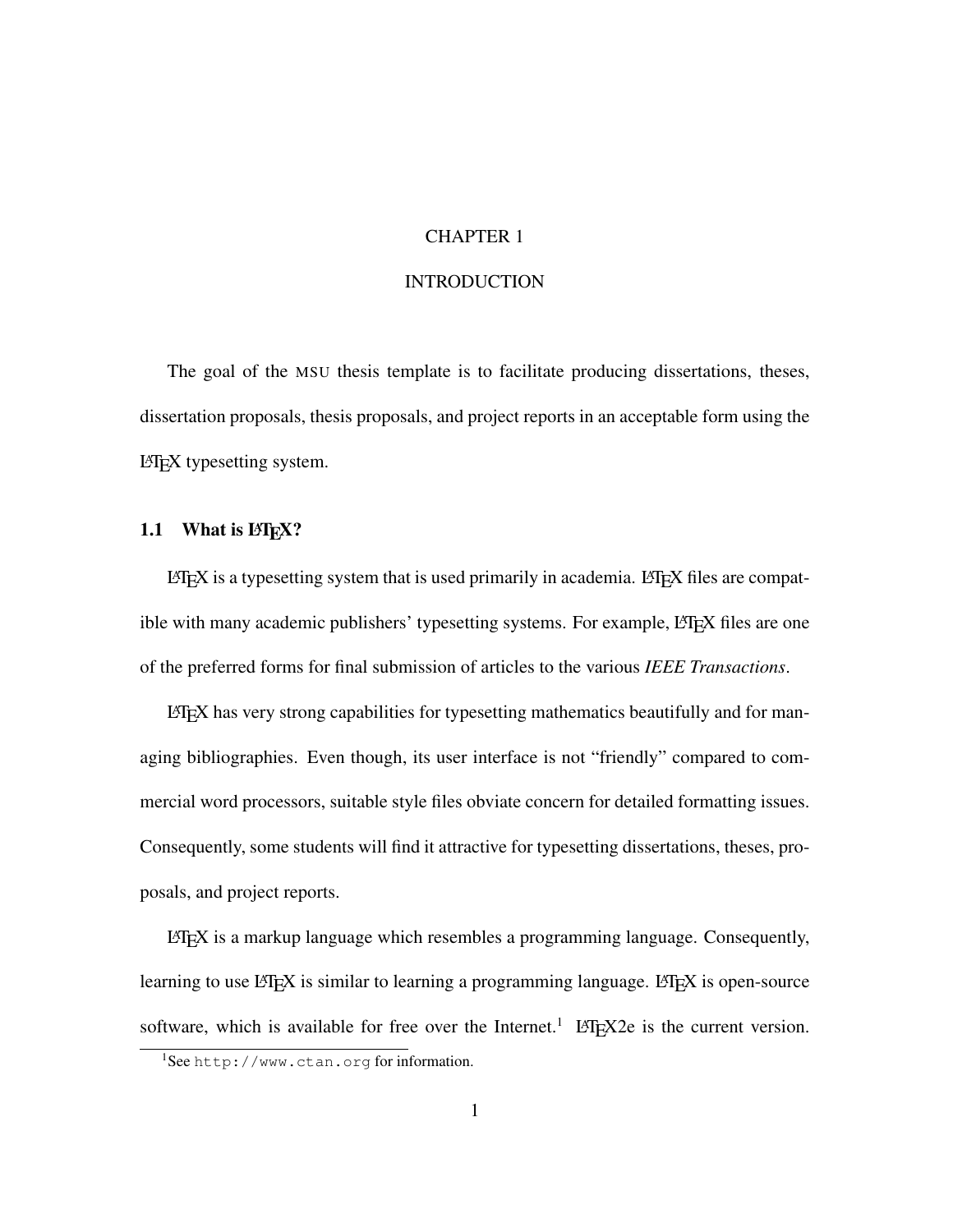Donald Knuth wrote the foundational typesetting software, T<sub>E</sub>X, and Leslie Lamport wrote the initial version of LATEX. TEX is usually pronounced "tek", similar to the "tech" in "technology", and so LAT<sub>EX</sub> is often pronounced lah-tek or lay-tek.

Because LATEX input files are ASCII, any text editor may be used to edit text files.

You will need to spend some effort learning to use LATEX. Books and Web sites are readily available. Purchase a book on LATEX! You will need it. There are several good books available; purchasing one is a good investment. There is also a wealth of information resources on the Web.<sup>2</sup> This guideline assumes you are familiar with LAT<sub>EX</sub> basics. Try some simple short documents as you study your LATEX book before studying the details in this guideline.

This guideline is not a tutorial on LATEX. However, it is an example. You can look at the  $\star$ . tex files that are components of this document and see how to implement various features. Unless otherwise noted, commands are standard  $E_{\text{F}}X$  features.<sup>3</sup>

This guideline describes how to typeset a document that is compatible with the requirements of Mississippi State University and the Department of Computer Science and Engineering using L<sup>AT</sup>EX and the MSU thesis template files. Even though it is not a thesis, this document is itself formatted like a master's thesis, so its source files can be used as the starting point for your document.

<sup>2</sup>For example, http://en.wikibooks.org/wiki/LaTeX.

<sup>&</sup>lt;sup>3</sup>Much of the tutorial material regarding standard LATEX was supplied verbatim as documentation with the software.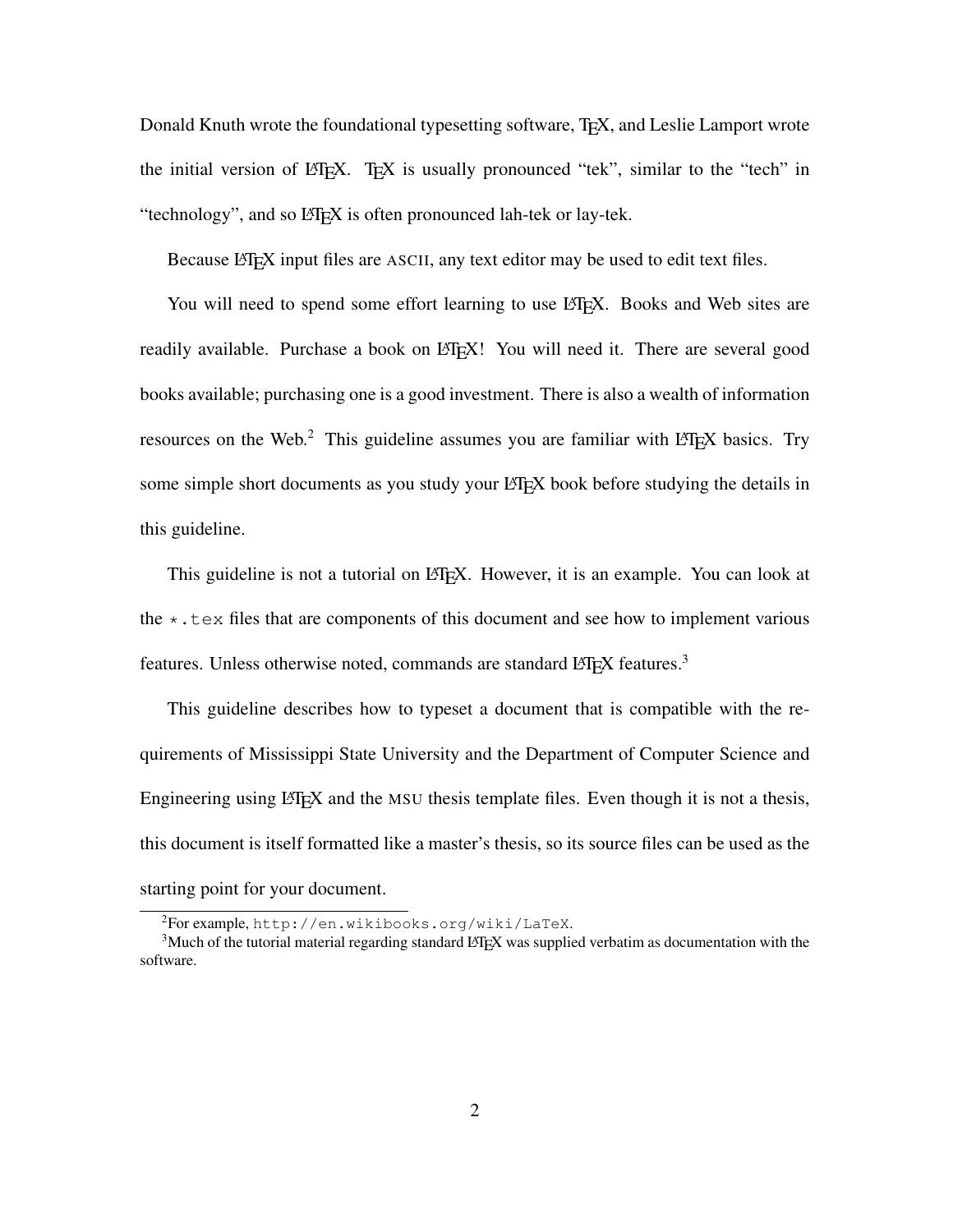#### 1.2 University Requirements

The Graduate School of Mississippi State University publishes the *Standards for Preparing Theses and Dissertations* [8],<sup>4</sup> which we refer to as the *Standards*. In the following, we uses the word "document" to mean a dissertation, thesis, proposal, or project report in the Department of Computer Science and Engineering.

The University requires that all dissertations and theses comply with the *Standards*, latest edition.

#### 1.3 Departmental Requirements

In addition to the university requirements, the Department of Computer Science and Engineering requires that all master's project reports, master's thesis proposals, and doctoral dissertation proposals also comply with the *Standards*. Even though the department may provide tools or templates to facilitate preparing a document, the student is fully responsible for assuring that the final document complies with the *Standards* and the departmental requirements reproduced below.

The *Standards* leave certain issues to be decided by the student's department which in our case is the Department of Computer Science and Engineering. In addition to the University's requirements, the following specifies departmental style requirements for dissertations, theses, proposals, and project reports, as published on the department Web site.<sup>5</sup>

- 1. The baseline type size shall be 12 points. Exceptions are explained in the *Standards*.
- 2. The base font style shall be one of the following:
	- Times

<sup>4</sup>http://www.grad.msstate.edu/current/publications/

<sup>5</sup>http://www.cse.msstate.edu/academics/gradstud/thesis.php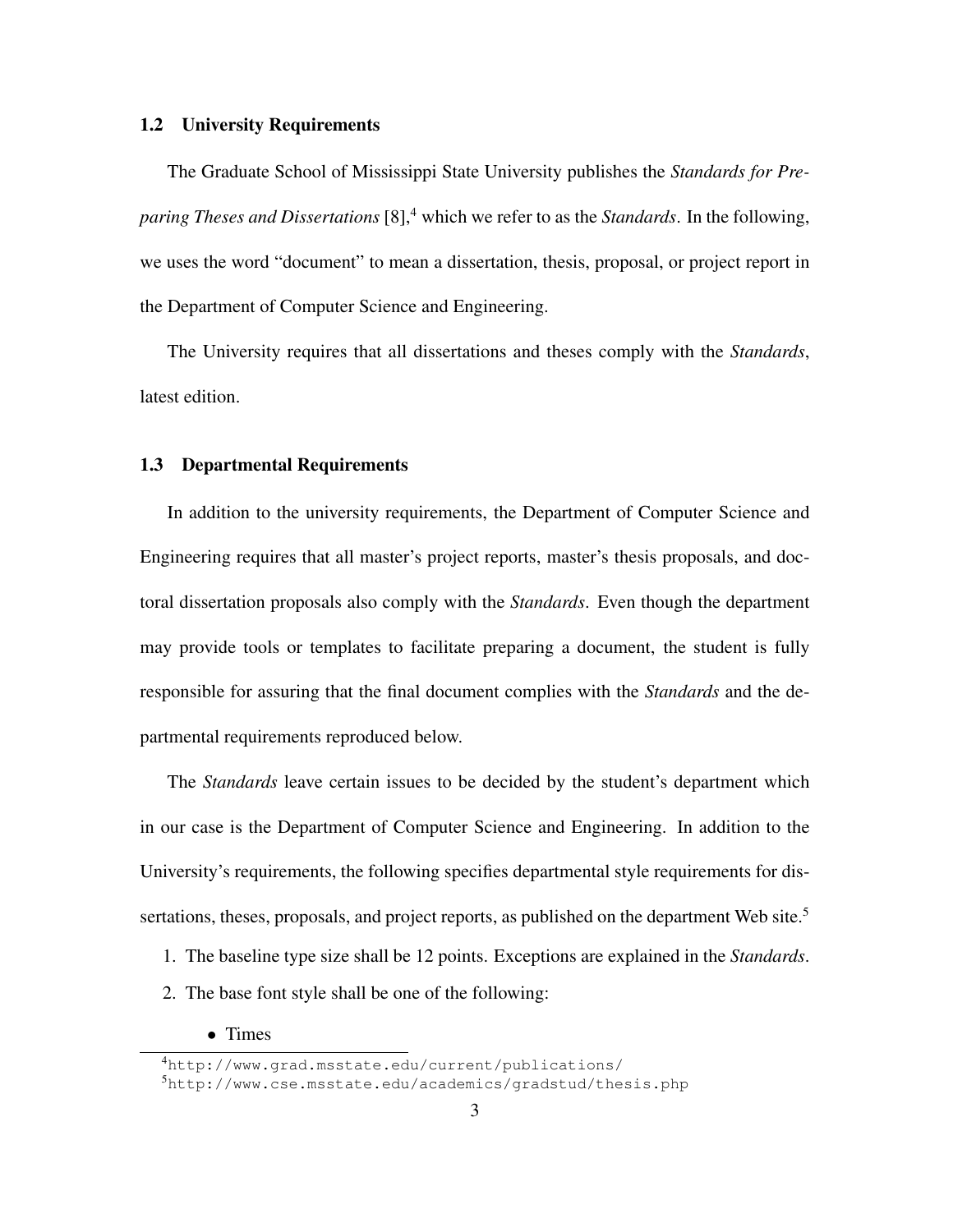- New Century Schoolbook
- Palatino
- Bookman
- 3. Section headings and subheadings within a chapter shall be numbered style.
- 4. Chapter numbers shall be arabic numerals.
- 5. Sections and subsections shall be numbered consecutively within the next higherlevel section/subsection. A section number shall be formed by an arabic chapter numeral, a period, higher-level section numbers separated by periods, and finally the current subsection number. For example 2.3.4 denotes Chapter 2, the third section within Chapter 2, and the fourth subsection within section 2.3.
- 6. Text shall be full-justified.
- 7. Italics is required, rather than underline, for non-English, titles of books and journals, and similar uses.
- 8. Per the *Standards*, all equations shall be numbered consecutively within chapters, enclosed by parentheses, and formed by an arabic chapter numeral, a period, and the equation number. For example, Equation (2.1) indicates the first equation in Chapter 2.
- 9. Table and figure captions shall be centered style with title-style capitalization.
- 10. Table and figure numbers shall be consecutive within chapters and formed by an arabic chapter numeral, a period, and the table/figure number. For example, Figure 2.1 indicates the first figure in Chapter 2.
- 11. Reference entries shall be consecutively numbered enclosed by brackets, as is common in IEEE Computer Society journals and conference proceedings. Citations shall have corresponding form. For example [1] cites the first entry in the references.
- 12. Multiple citations in one place shall be enclosed in one set of brackets, in ascending numerical order, delimited by commas, for example [1, 7, 22, 43].
- 13. References shall follow the last chapter of text, rather than at the end of each chapter. If used, any appendices shall follow thereafter. The heading shall be REFERENCES.
- 14. Reference entries shall be sorted alphabetically by authors' names, and book title, not order of appearance.
- 15. The style of reference entries shall conform to examples at the Department of Computer Science and Engineering Web site,<sup>6</sup> which follows IEEE Computer Society practices. We prefer the Computer Society style rather than the IEEE Transactions Department style.

<sup>6</sup>http://www.cse.msstate.edu/academics/gradstud/references.php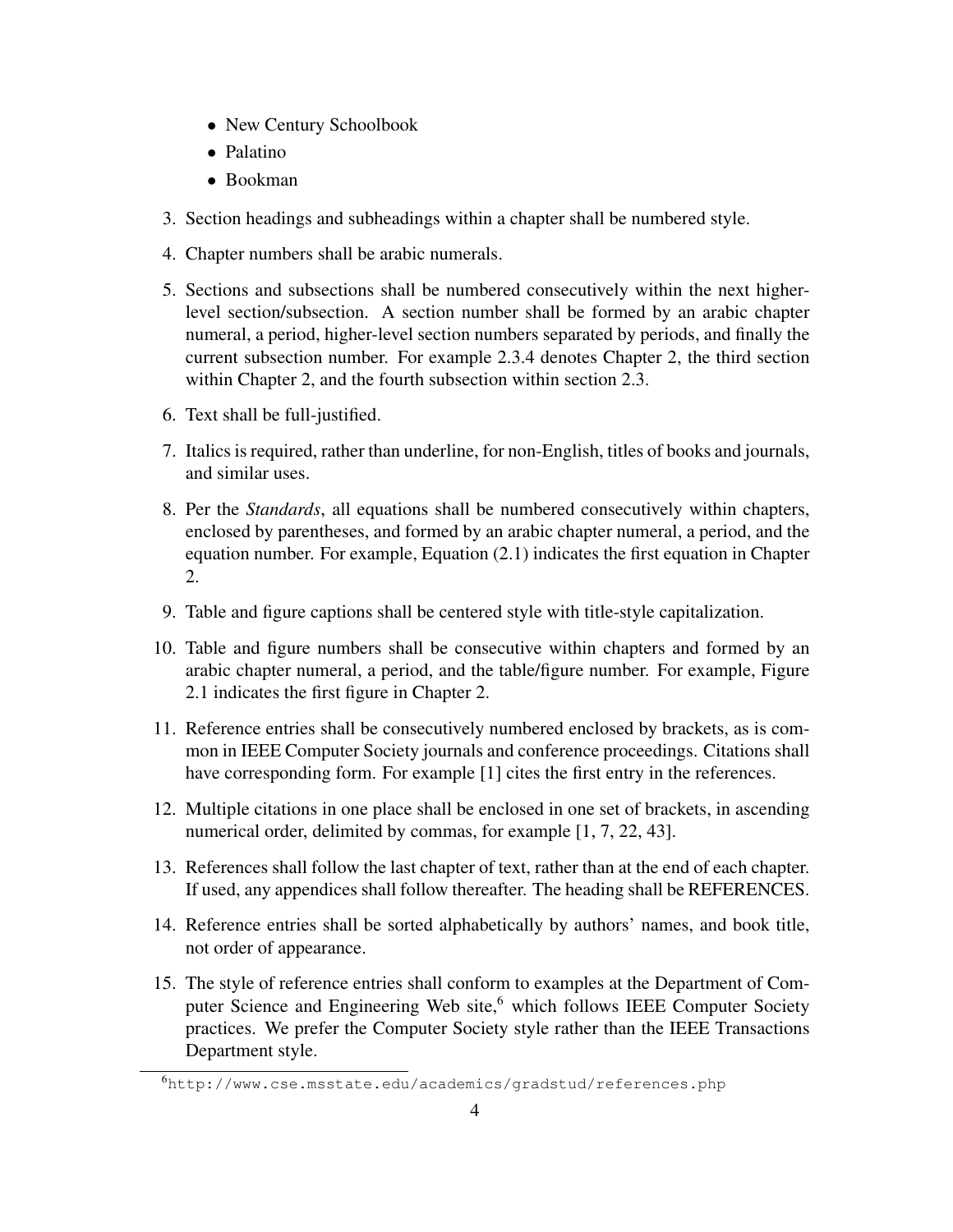The references in this document conform to departmental requirements and match

IEEE Computer Society examples, $7$  except for the following details.

- Full journal and conference names are used instead of abbreviations.
- Full state names are used instead of abbreviations.
- Conference paper entries show the sponsoring organization and city of the conference, instead of the publisher of the proceedings and publisher's city.

#### 1.4 Limitations of this Template

The MSU thesis template has the following limitations.

• The template supports centered style captions for figures and tables, not block-style captions, even though the *Standards* allow either. Captions can be longer than one line.

The information that might have been in a block-style caption can be within the table or figure, or can be in an ordinary paragraph that describes the table or figure.

- When a subsection title immediately follows a section title, a special section command is required to get the proper spacing between the titles. See section 4.4 for details.
- Long tables are not handled cleanly by the template. If a table continues on successive pages, entries for the continuation pages must be manually removed from the List of Tables by editing the  $\star$ . Lot file, which is awkward. See section 5.1 for details.
- The template supports either art work for figures in Encapsulated Postscript graphics files  $(*.eps)$ , or for figures in Joint Photographic Experts Group  $(*.ipq)$ , Portable Network Graphics  $(* .png)$ , or Portable Document Format  $(* .pdf)$  formats.
- Art work that appears in more than one figure must be copied to files with different names.
- Side-by-side figures are not supported by this template. The template assumes that each figure takes the full width of a page (or has white space on either side).
- Subfigures are not directly supported by the template. We have not tested LATEX packages for subfigures available on the Web.

 $7$ http://www.computer.org/portal/web/publications/style\_refs (We prefer the Computer Society style rather than the IEEE Transactions Dept. style.)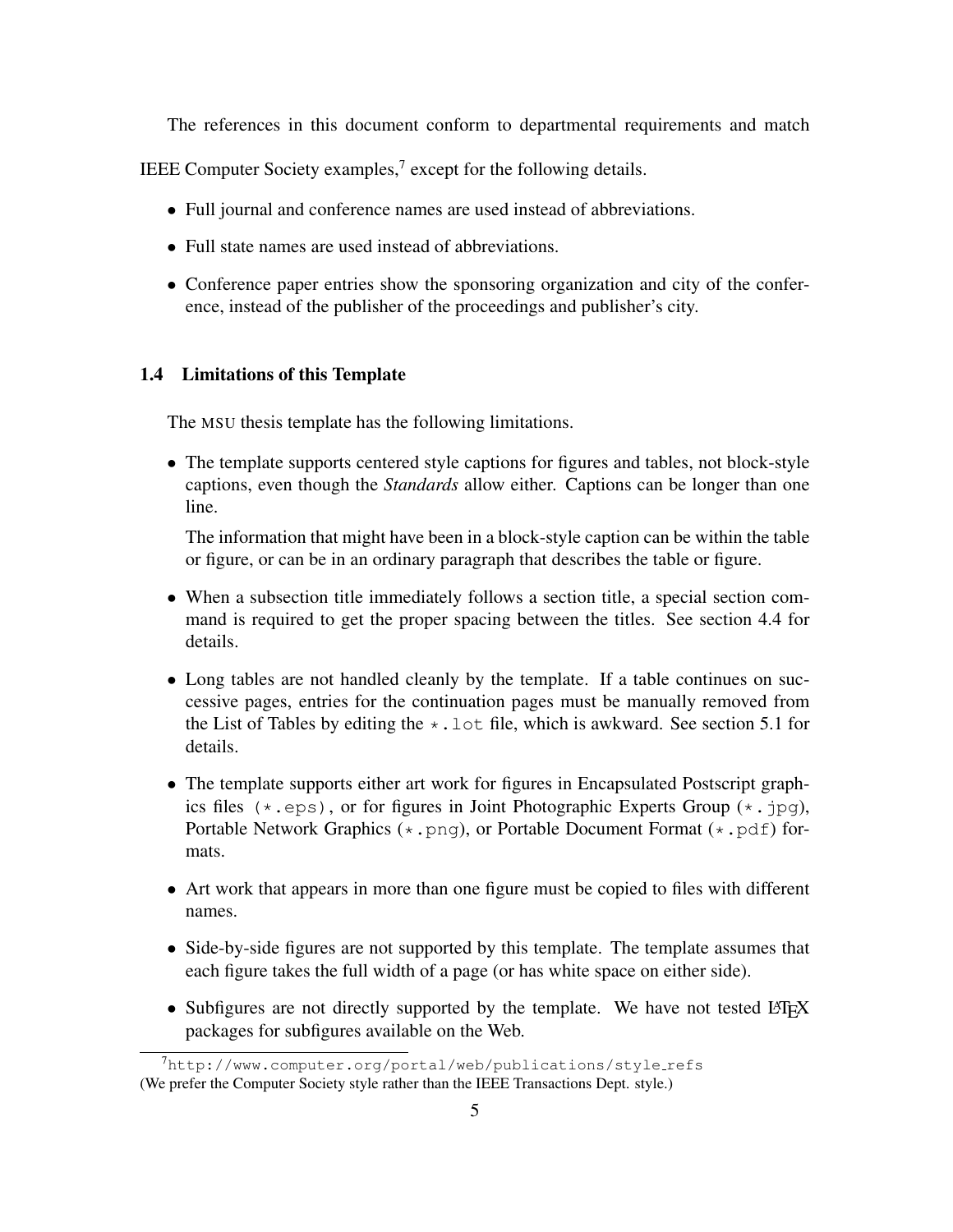• Subsubsubsections are not supported by this template (e.g. section 1.2.3.4.5).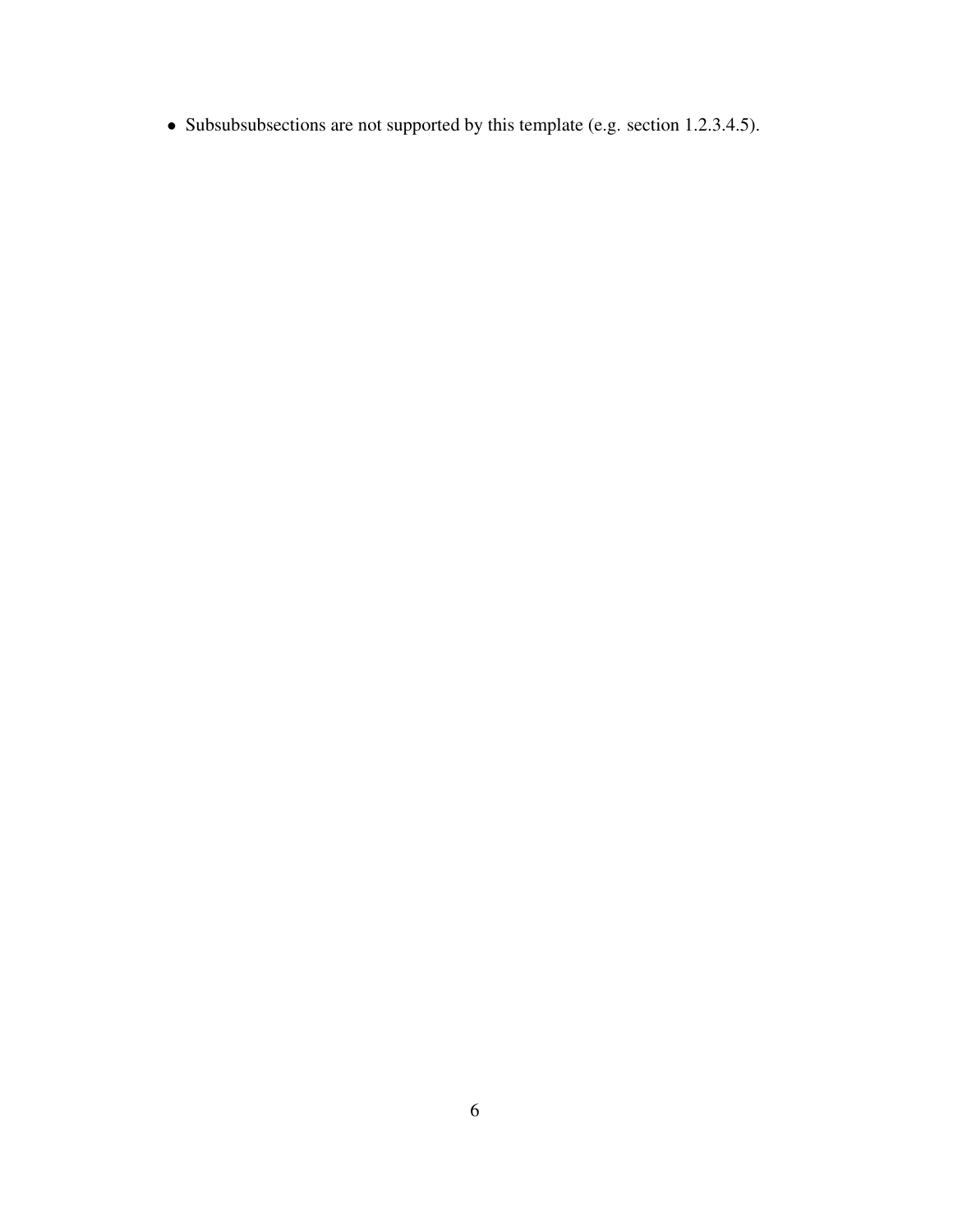## CHAPTER 2

# GETTING STARTED

Before a LATEX document can be compiled, appropriate software must be installed and setup. This chapter assumes a Windows XP or later operating system environment, and full administrative rights granted to the installing user account. The overall process has the following steps.

- 1. Install the MiKT<sub>E</sub>X system.
- 2. Test TEXworks (included with MiKTEX) to verify that MiKTEX installed successfully.
- 3. Install the MSU thesis template.
- 4. Configure TEXworks for use with the MSU thesis template.
- 5. Test the MSU thesis template, by compiling this document.
- 6. Set up and compile your document.

# 2.1 Install MiKTFX

MiKT<sub>E</sub>X is a L<sup>AT</sup>E<sub>X</sub> package for Windows. It consists of a large collection of components by many authors in the worldwide LAT<sub>EX</sub> community. The 32-bit version is preferred, because, at of the time of this writing, the 64-bit version is experimental. (Other  $L^2$ FEX packages are available for other operating system environments.) The steps to install MiKT<sub>E</sub>X change from time to time. The following highlights important choices.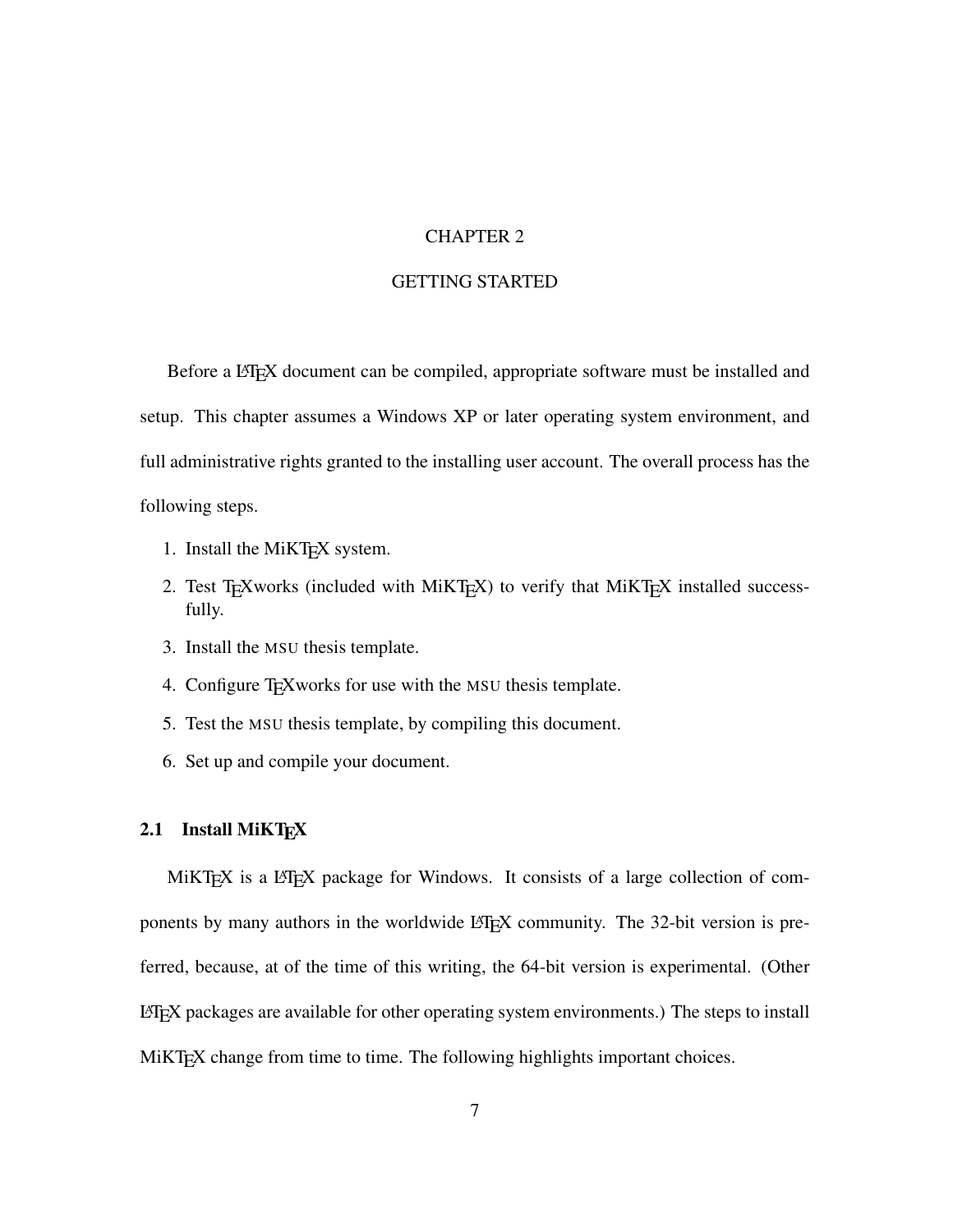- Download the latest version of MiKTEX from http://miktex.org. The Basic version is ok, because MiKT<sub>E</sub>X will later download the packages automatically as needed.
- Install for just you unless you are installing for other users of the target computer.
- Accept the default paths.
- Specify these settings:
	- Preferred paper: letter
	- $-$  Install missing packages on the fly:  $yes$

It is very important to select letter-size paper. Many students make the mistake of letting the default size be European A4 size, which the MSU Library will not accept.

# 2.2 Test T<sub>E</sub>Xworks

T<sub>E</sub>Xworks is a convenient word processor included with all MiKT<sub>E</sub>X installations. The instructions here assume that you are using  $T_{F}X$  works. All  $E_{F}X$  files are ASCII text except graphics files and the final  $\star$ . pdf document. While virtually any text editor can be used to create LATEX documents, TEXworks is very convenient.

Test whether MiKT<sub>E</sub>X is installed properly by the following steps.

- 1. Run the T<sub>E</sub>Xworks program, by clicking Start menu, All Programs, MiKTeX 2.9, and TeXworks.
- 2. Select Help, and A short manual for TeXworks.
- 3. Read Chapter 3 "First steps" and do the exercise in section 3.1 "Creating a document."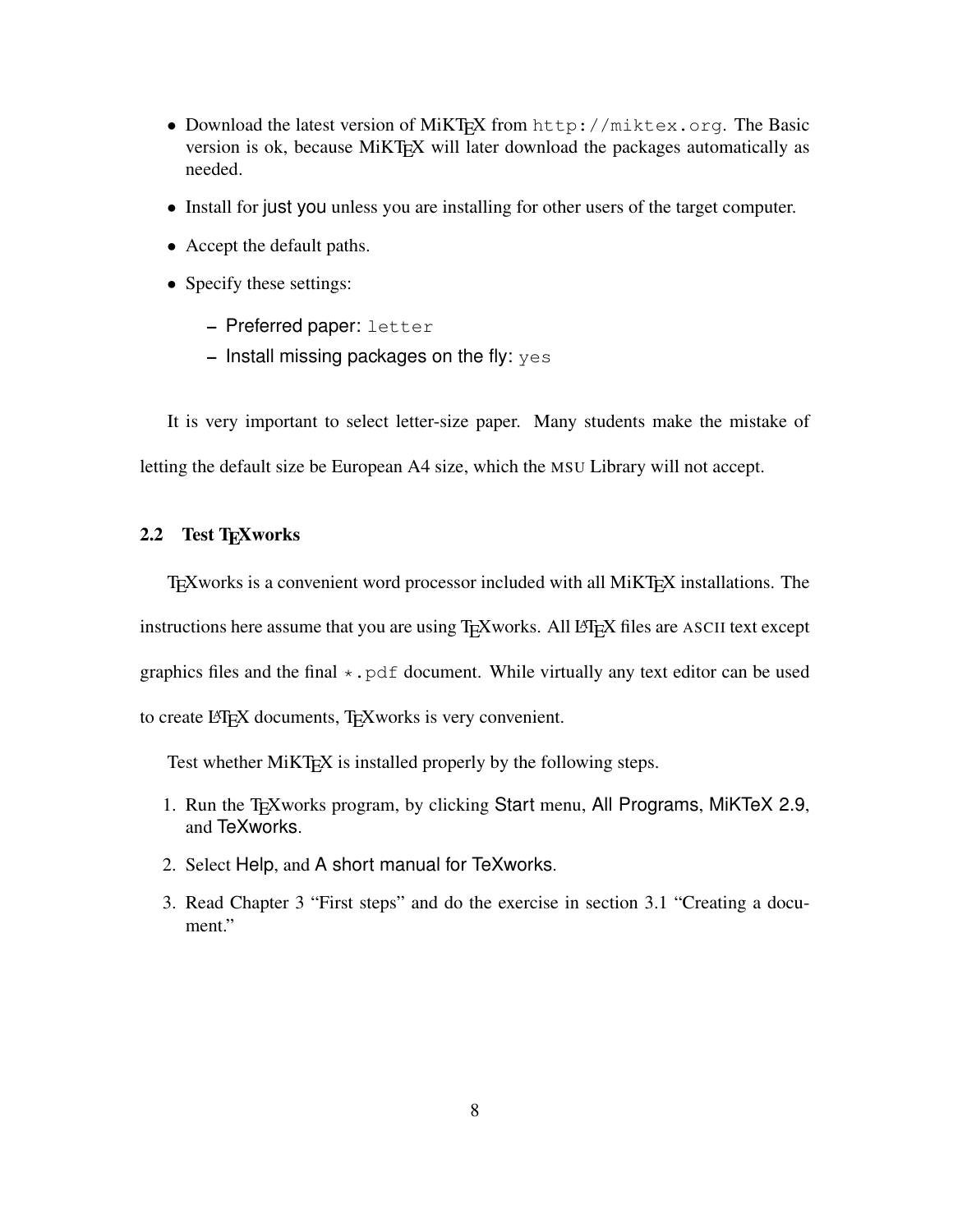#### 2.3 Install the MSU Thesis Template

The MSU thesis template consists of the following major components collected together in the msuexamplethesis.zip file. Compilation of the example thesis will generate other files.

- $\bullet$  A LAT<sub>E</sub>X class file, msuthesis.cls, which defines the document style
- A BIBT<sub>EX</sub> bibliography style file, msucs.bst, which defines the references style of the Department of Computer Science and Engineering. Other bibliography styles are provided with LATEX and yet others are available on the Web.
- Batch files for compiling documents using T<sub>E</sub>Xworks, compile pdf.bat and compile eps.bat
- A file with empty templates for references, empty.bib
- Source files for this example thesis document.
	- $-$  A primary LAT<sub>E</sub>X source file for the example thesis, example thesis.tex
	- Other LATEX source files,  $\star$ .tex
	- A BIBTEX references file, ieeecsexamples.bib
	- Graphics files in various formats for figures

The following steps will install the MSU thesis template.

- 1. Create a separate directory for the MSU thesis template.
- 2. Download the MSU thesis template files to your directory from the Computer Science and Engineering Department Web site. http://www.cse.msstate.edu/∼allen/Msuthesis.

We recommend downloading the  $\star$ . zip file instead of downloading the files of the template one by one.

- 3. Extract all files from the  $\star$ . zip file using Windows features.
- 4. Change the name of the file compile pdf.bat! to compile pdf.bat, and similarly, change the name of compile eps.bat! to compile eps.bat. This is necessary to avoid problems with some antivirus software while downloading.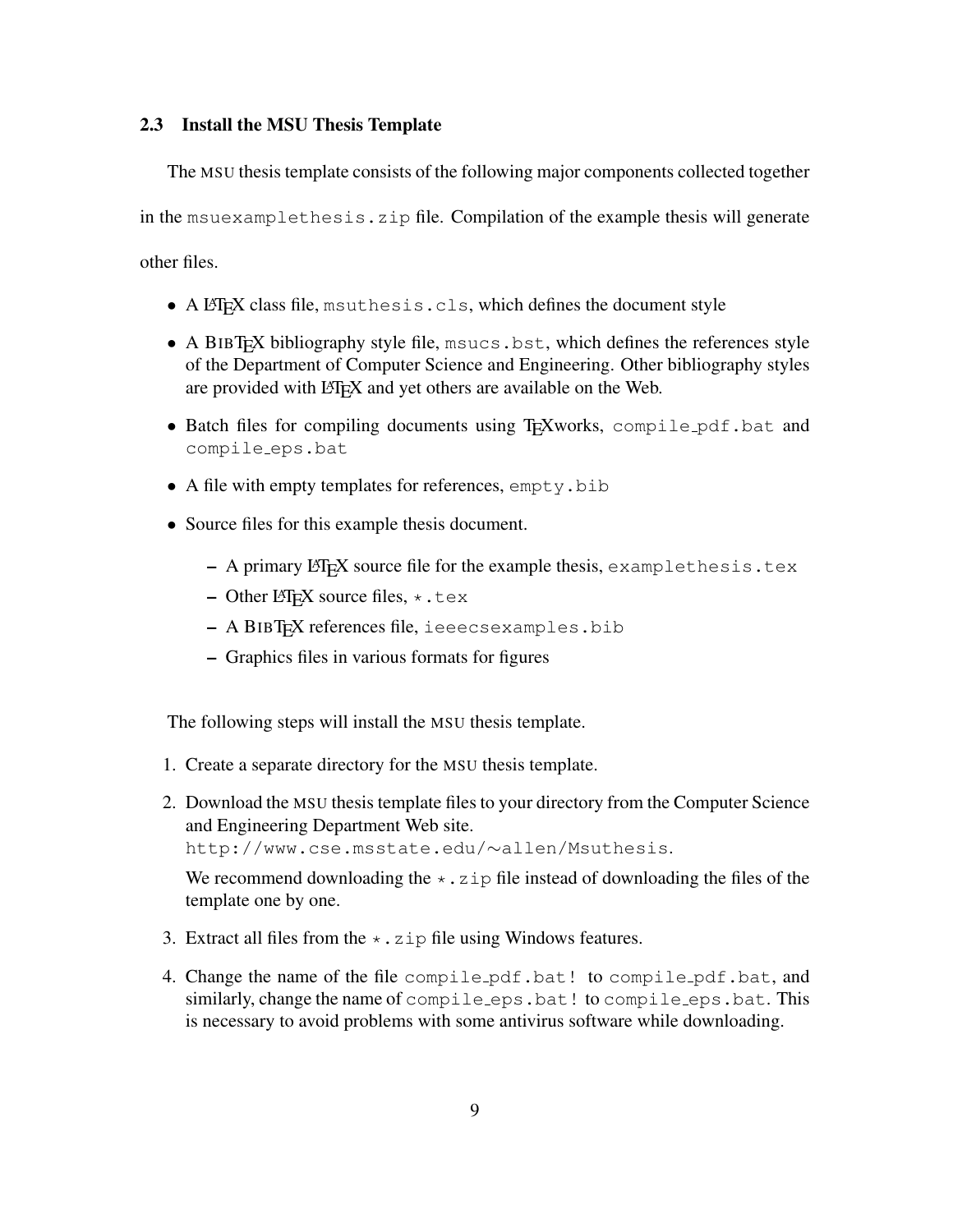## 2.4 Configure T<sub>E</sub>Xworks

By default, TEX works is not configured to properly compile documents with the MSU

thesis template. To configure T<sub>EX</sub> works, do the following steps.

- 1. Run T<sub>E</sub>Xworks.
- 2. Click Edit, Preferences, and Typesetting. See the Processing tools area. Click on the button with the plus (+) sign in the lower right corner.
- 3. For  $\star$ , pdf,  $\star$ , png, and  $\star$ , jpg graphics files, in the Tool Configuration window, specify these parameters:
	- (a) Name: Compile pdf
	- (b) Program: select Browse..., and navigate to select the compile\_pdf.bat file provided in the MSU thesis template.
	- (c) Arguments: Add an argument by clicking on the plus (+) sign in the lower right corner, and type \$basename in the space provided.
	- (d) Check View PDF after running.
	- (e) Click OK.
- 4. Similarly for  $\star$ , eps graphics files, click on the button with the plus (+) sign in the lower right corner, and in the Tool Configuration window, specify these parameters:
	- (a) Name: Compile eps
	- (b) Program: select Browse..., and navigate to select the compile eps.bat file provided in the MSU thesis template.
	- (c) Arguments: Add an argument by clicking on the plus (+) sign in the lower right corner, and type \$basename in the space provided.
	- (d) Check View PDF after running.
	- (e) Click OK.
- 5. At the bottom of the Processing tools area for Default:, choose Compile pdf or Compile eps, according to the type of graphics files you expect to normally use for figures. Choose Compile pdf if you plan to use  $\star$ . jpg,  $\star$ . png, and  $\star$ . pdf files. Choose Compile eps if you plan to use  $\star$ . eps only.
- 6. Click OK.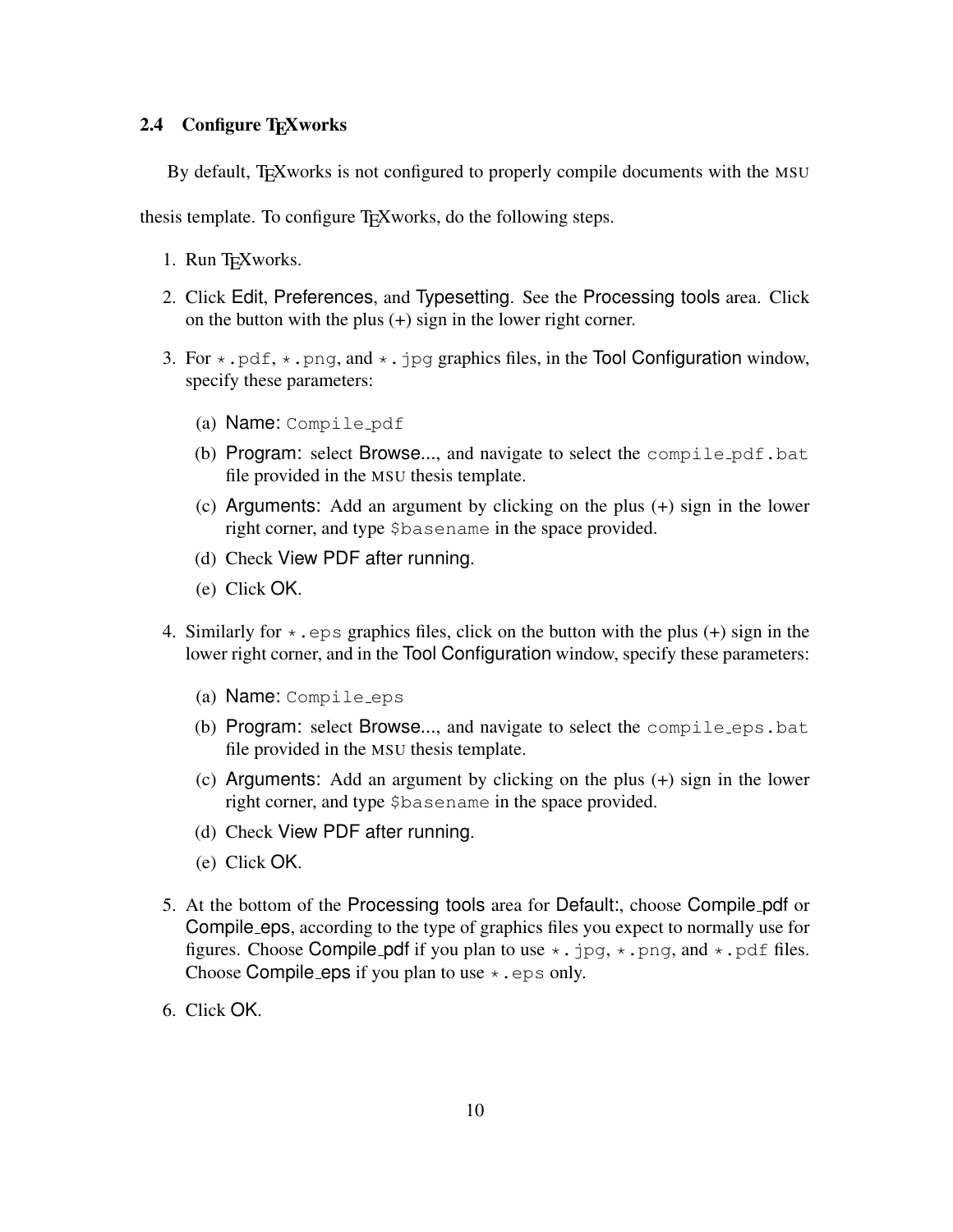#### 2.5 Compile the Example Thesis

You can compile a document either using T<sub>E</sub>Xworks to run a batch file or using the command line.

Each compile outputs a log file (examplethesis.log) which may have error messages. You must check for error messages at each step by examining examplethesis.log; T<sub>E</sub>Xworks normally displays the log file at the bottom of the window in the Console output tab. Unfortunately, LAT<sub>EX</sub> error messages are not always easy to understand. BIBT<sub>F</sub>X also outputs a log file (examplethesis.blg) which may have error messages; the example thesis references are purposely missing some author names and BIBT<sub>E</sub>X issues warnings accordingly. You should carefully examine the final output file, examplethesis.pdf, for anything that violates the *Standards*. Adobe Acrobat Reader seems to print  $\star$ . pdf files better than T<sub>F</sub>Xworks.

#### 2.5.1 Compile Using T<sub>E</sub>Xworks

Use the following commands to typeset this document using T<sub>E</sub>Xworks.

- 1. In the example thesis directory, double click on examplethesis.tex. This will run T<sub>E</sub>Xworks and open the editor for this file.
- 2. Edit the graphics format declaration. A  $%$  makes the rest of the line a comment. Put a % on the line you want disabled and remove the % from the line you want enabled, according to the type of graphics files you plan to use. For example,

| \usepackage[pdftex]{graphicx} | $8MSU$ $88$ $6r$ $*$ . $pq$ , etc. |  |
|-------------------------------|------------------------------------|--|
| %\usepackage[dvips]{graphicx} | %MSU%%%for *.eps only              |  |

- 3. Verify that the processing tool in the space in the top left of the T<sub>E</sub>Xworks window is the batch file you want for the type of graphics file you plan to use: Compile pdf or Compile eps.
- 4. Click the green button in the top left to begin compilation.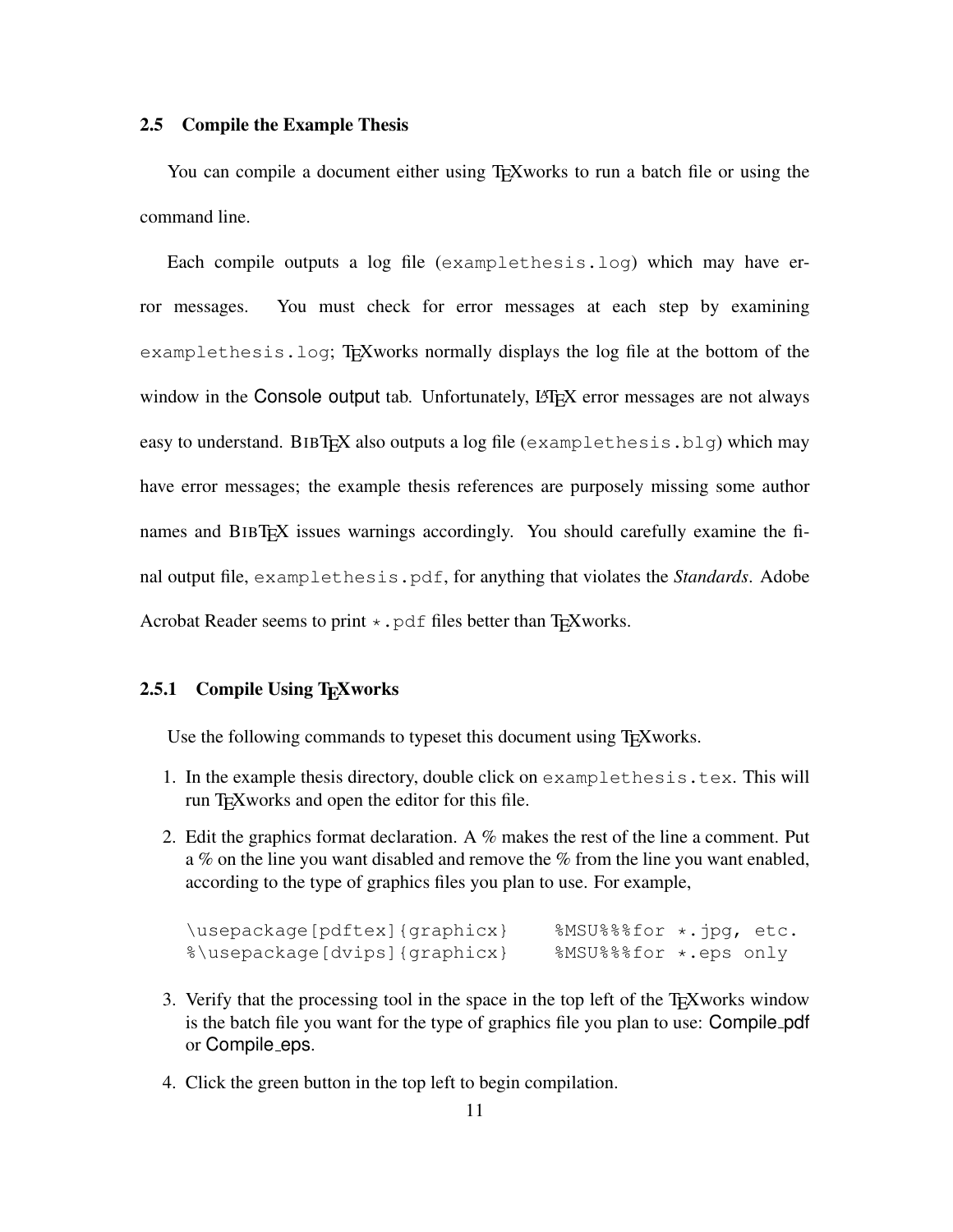- 5. The log file will be displayed in the Console output tab at the bottom of the TEXworks window.
- 6. The resulting examplethesis.pdf will open in a new T<sub>E</sub>Xworks window or will refresh if the examplethesis.pdf window is already open.

If there is an error, the Console output tab will show the error message. Press the red

X button in the top left (where the green compile button was) to cancel the compile.

#### 2.5.2 Compile Using the Command Line

If you prefer not to use TEXworks to run the batch file, you can run the commands in the batch file at the Windows command line one by one.

#### 2.5.2.1 Compile with PDF Graphics

The following steps will compile the example thesis for  $\star$ . pdf,  $\star$ . png, and  $\star$ . jpg

graphics files.

- 1. Open the Windows command line window and navigate to your example thesis directory.
- 2. At the Windows command line run the following commands.

```
pdflatex examplethesis
bibtex examplethesis
pdflatex examplethesis
pdflatex examplethesis
pdflatex examplethesis
```
The repeated pdflatex commands are necessary to resolve cross-references.

3. The resulting log files and examplethesis.pdf are now in the directory.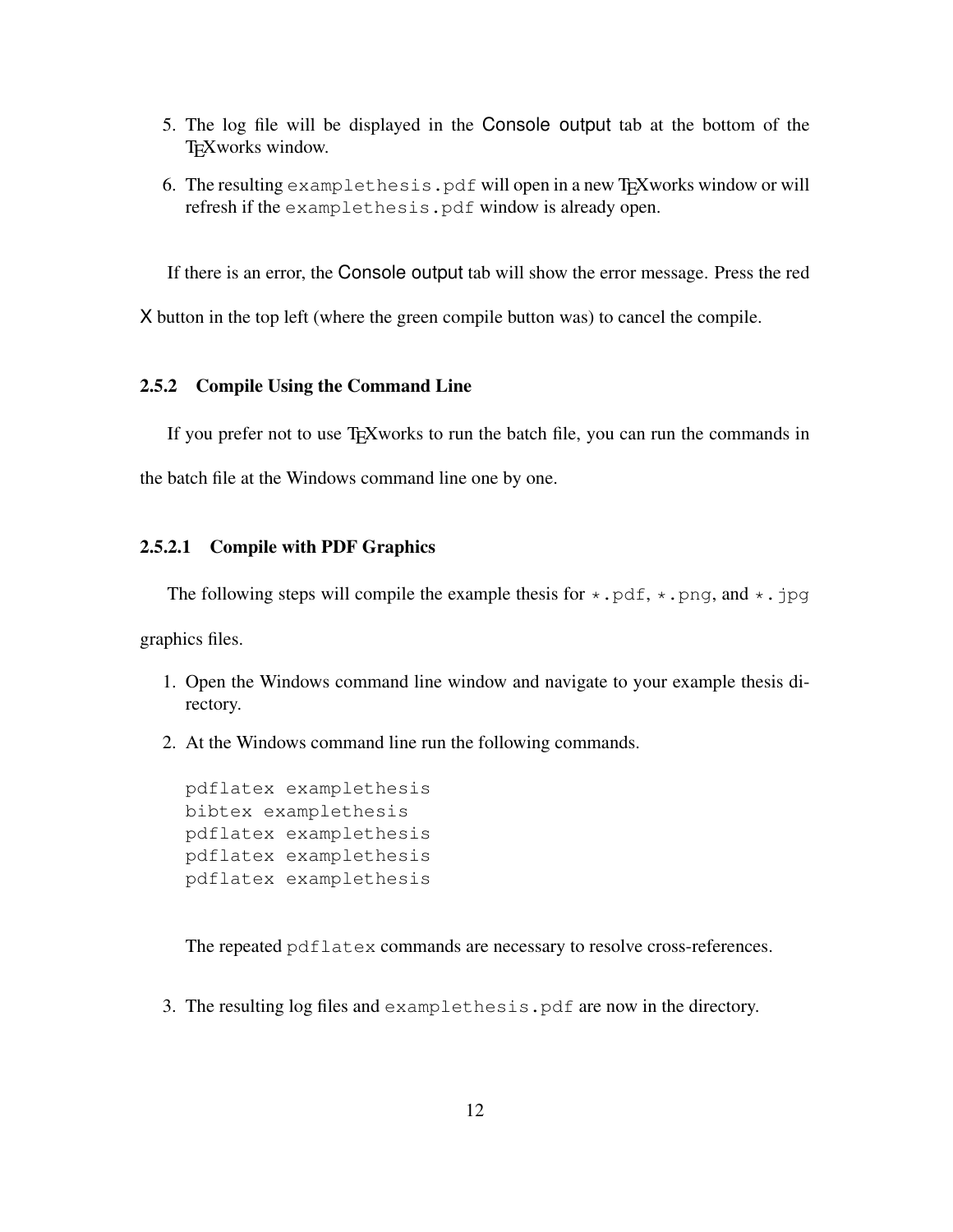#### 2.5.2.2 Compile with EPS Graphics

The following steps will compile the example thesis for  $\star$ . eps graphics files.

- 1. Open the Windows command line window and navigate to your example thesis directory.
- 2. At the Windows command line run the following commands.

```
latex examplethesis
bibtex examplethesis
latex examplethesis
latex examplethesis
latex examplethesis
dvips -t letter examplethesis
dvipdfm -p letter examplethesis
```
The repeated latex commands are necessary to resolve cross-references.

3. The resulting log files and examplethesis.pdf are now in the directory.

#### 2.6 Compile Your Thesis

The overall process of preparing your thesis has the following steps.

- 1. Make a separate directory for your thesis.
- 2. Copy all the example thesis files to your thesis directory. Later, you can throw away files that you do not need.
- 3. Prepare your bibliography file(s),  $\star$ .bib.

A bibliography file  $(*.$  bib) is a structured ASCII file that is a database shared by all your papers and your thesis. LATEX automatically creates a References list for your document, selecting only those entries in the  $\star$ . bib file that are cited. This is a major advantage of LATEX. Your BibTeX files  $(*.bib)$  should be in the same directory as your document.<sup>1</sup> See Chapter 3.

- 4. Copy examplethesis.tex to your own file name, for example, thesis.tex.
- 5. Edit your main thesis file, e.g. thesis.tex.

<sup>&</sup>lt;sup>1</sup>Advanced LAT<sub>E</sub>X users may take advantage of MiKT<sub>E</sub>X's directory structure and paths.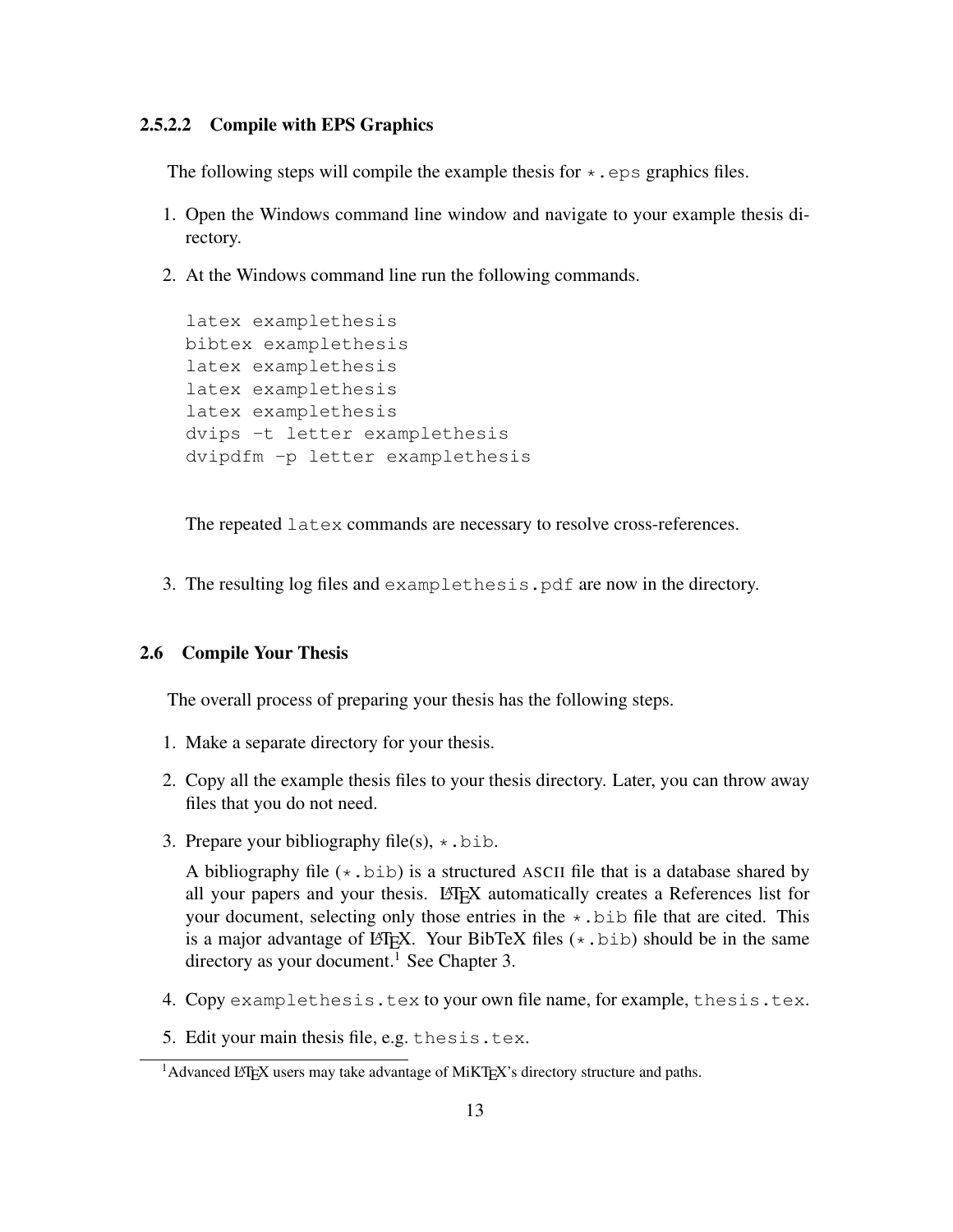- (a) Edit the name of your  $\star$ . bib files in the definition of  $\b{biblist}$ .
- (b) Edit the front matter information.
- (c) Edit the signature blocks of the approval page. Prepare as many blocks as you need. The University allows multiple pages for very large Graduate Committees.
- (d) Edit the name of your abstract file.
- (e) Edit the dedication.
- (f) Edit the name of your acknowledgments file.
- (g) Edit the name of your list of symbols file, if any. Remove the related commands if a list of symbols is not needed.
- (h) Edit the title of each chapter and its file name, and similarly, each appendix.
- 6. Write the body of your document, making a separate file for each chapter. Similarly, write any appendices in separate files. See Chapter 4.
- 7. Write the abstract in a separate file.
- 8. Write the acknowledgments in a separate file.
- 9. Compile your document, resulting in a  $\star$ , pdf file

For your initial test, most of the component files can be copies of components of the

example thesis, which you will replace as you write your thesis.

# 2.6.1 Compile Using T<sub>E</sub>Xworks

Use the following commands to typeset your thesis using T<sub>E</sub>Xworks.

- 1. In the your thesis directory, double click on your thesis.tex. This will run TEXworks and open the editor for this file.
- 2. Edit the graphics format declaration. A  $\%$  makes the rest of the line a comment. Put a % on the line you want disabled and remove the % from the line you want enabled, according to the type of graphics files you plan to use. For example,

```
\usepackage[pdftex]{graphicx} %MSU%%%for *.jpg, etc.<br>%\usepackage[dvips]{graphicx} %MSU%%%for *.eps only
%\usepackage[dvips]{graphicx}
```
3. Verify that the processing tool in the space in the top left of the T<sub>E</sub>Xworks window is the batch file you want for the type of graphics files you plan to use: Compile pdf or Compile eps.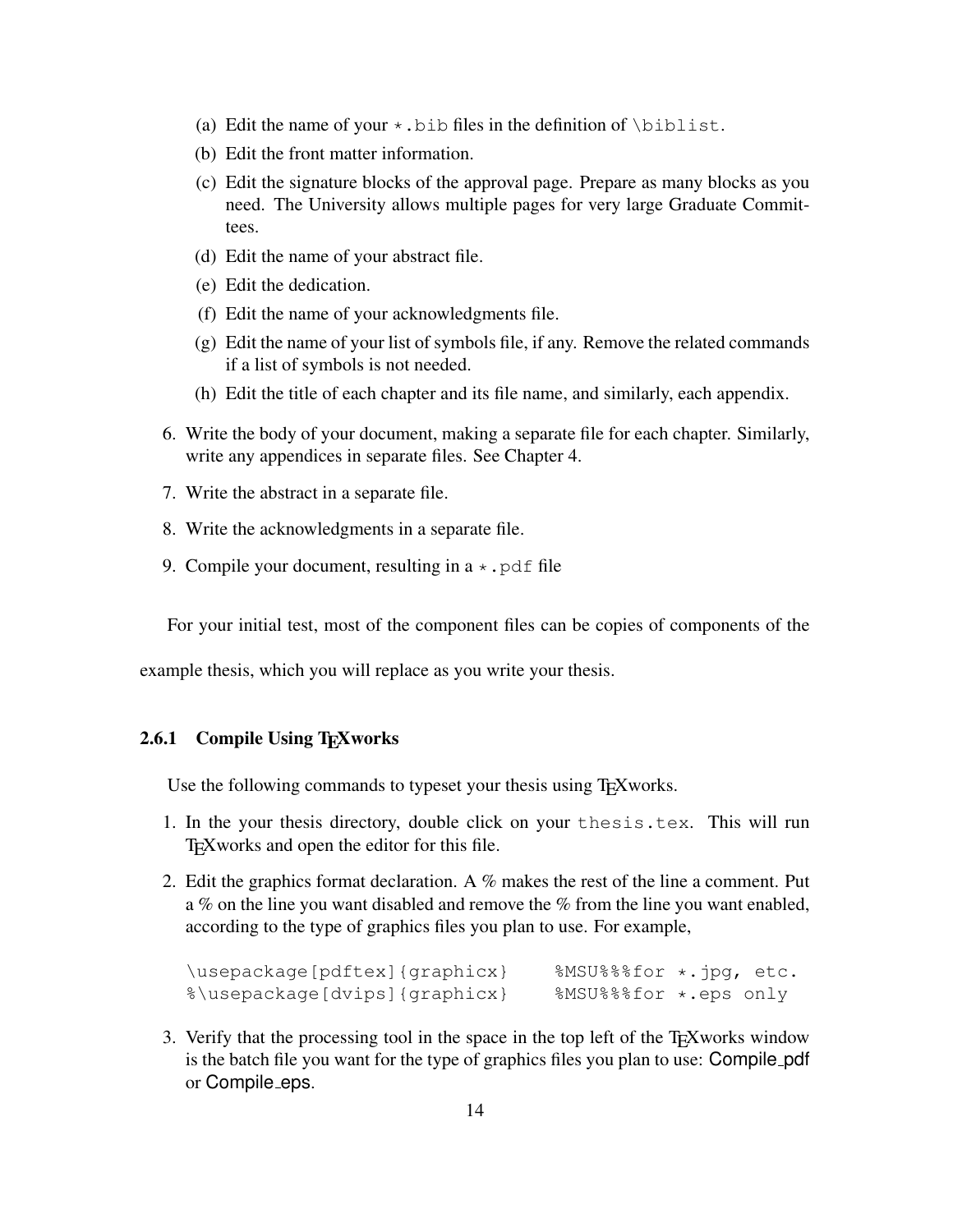- 4. Click the green button in the top left to begin compilation.
- 5. The log file will be displayed in the Console output tab at the bottom of the T<sub>E</sub>Xworks window.
- 6. The resulting thesis.pdf will open in a new T<sub>E</sub>Xworks window.

If there is an error, the Console output tab will show the error message. Press the red

X button in the top left (where the green compile button was) to cancel the compile.

### 2.6.2 Compile Using the Command Line

If you prefer not to use T<sub>E</sub>Xworks to run the batch file, you can run the commands in the batch file at the Windows command line one by one.

#### 2.6.2.1 Compile with PDF Graphics

The following steps will compile your thesis for  $\star$  . pdf,  $\star$  . png, and  $\star$  . jpg graphics files.

- 1. Open the Windows command line window and navigate to your thesis directory.
- 2. At the Windows command line run the following commands.

```
pdflatex thesis
bibtex thesis
pdflatex thesis
pdflatex thesis
pdflatex thesis
```
The repeated pdflatex commands are necessary to resolve cross-references.

3. The resulting log files and thesis.pdf are now in the directory.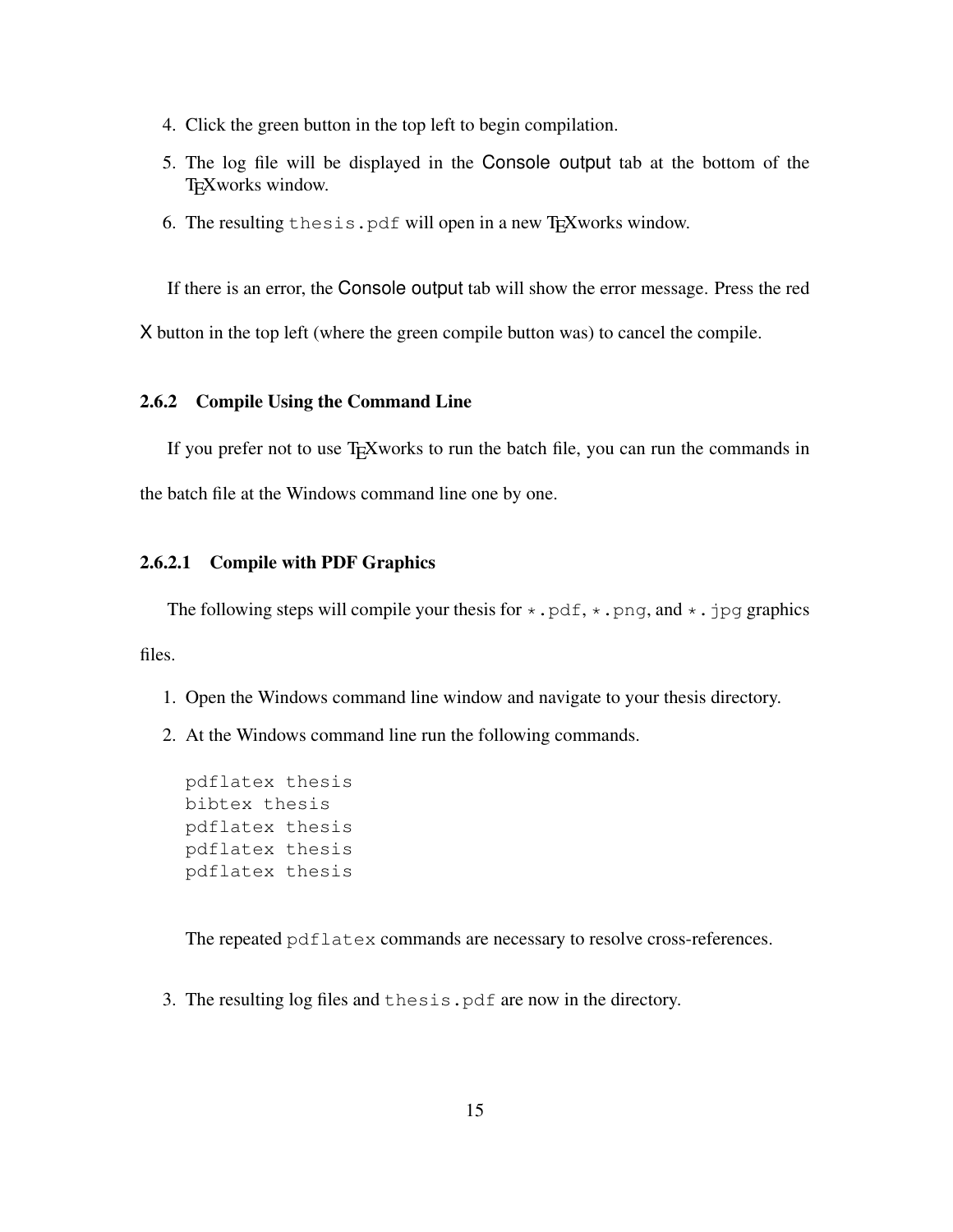# 2.6.2.2 Compile with EPS Graphics

The following steps will compile your thesis for  $\star$ . eps graphics files.

- 1. Open the Windows command line window and navigate to your thesis directory.
- 2. At the Windows command line run the following commands.

```
latex thesis
bibtex thesis
latex thesis
latex thesis
latex thesis
dvips -t letter thesis
dvipdfm -p letter thesis
```
The repeated latex commands are necessary to resolve cross-references.

3. The resulting log files and thesis.pdf are now in the directory.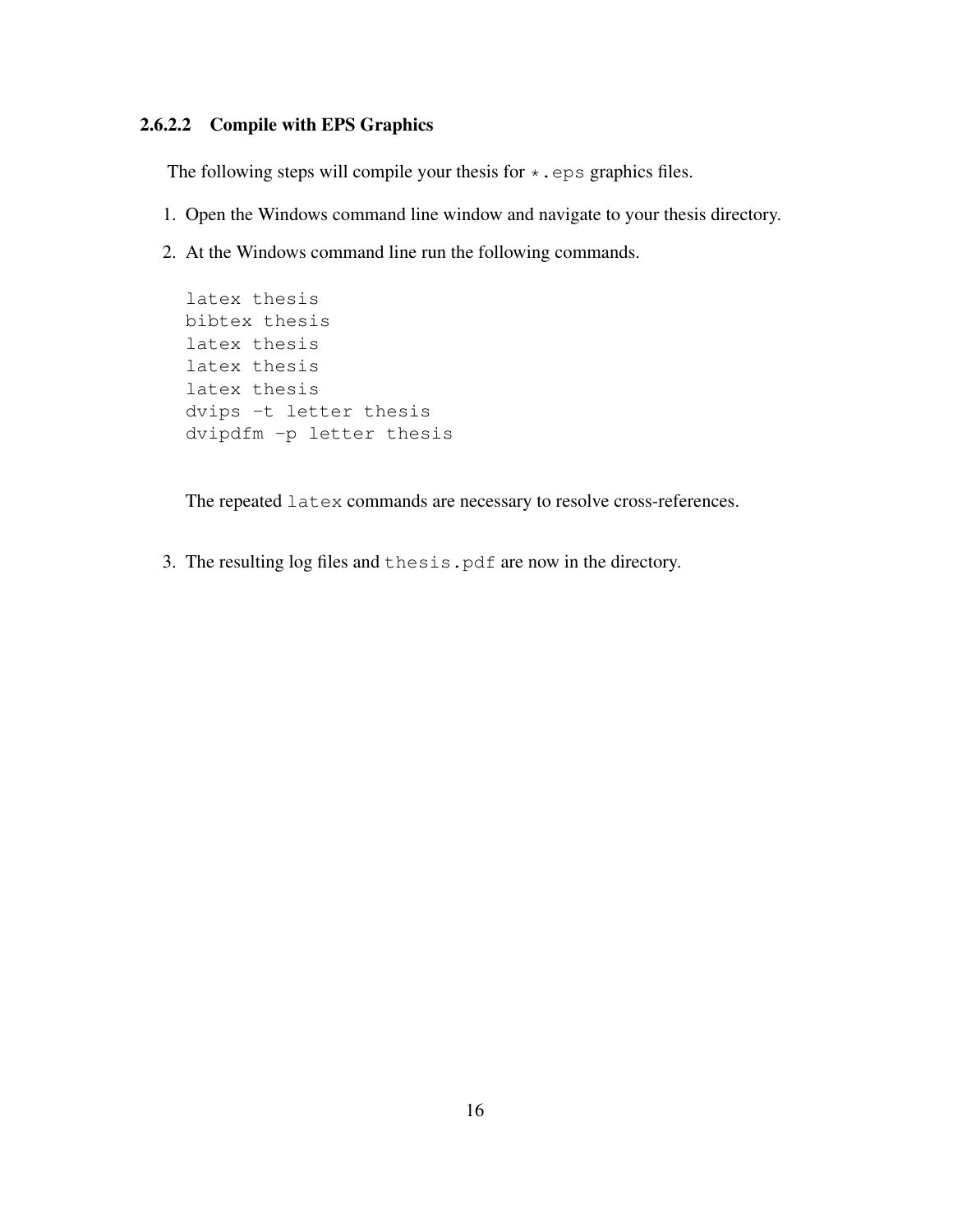## CHAPTER 3

# PREPARING REFERENCES

The MSU thesis template includes the bibliography style msucs.bst which BIBTEX uses to create the references section of your thesis in the style required by the Department of Computer Science and Engineering. The following are examples in the References and guidance from the IEEE Computer Society regarding the information in your  $\star$ . bib  $file(s)$ .

• Article in a collection [1]

- Article in a conference proceedings [18]
- Article in a journal or magazine [17]
- Book  $[2, 13]$
- $\bullet$  CD-ROM [14]
- Dissertation or thesis [7, 15]
- Electronic publication [4]
- Newsletter [5]
- Non-English source, when original title is included [20], and when original title is unprintable [12]
- Personal communication and unpublished materials are usually not referenced because they are not available to the reader. However, footnotes can be used to give credit to such sources. General thanks can be given in an acknowledgments section.
- Standard  $[10, 11]$
- Technical memo [16]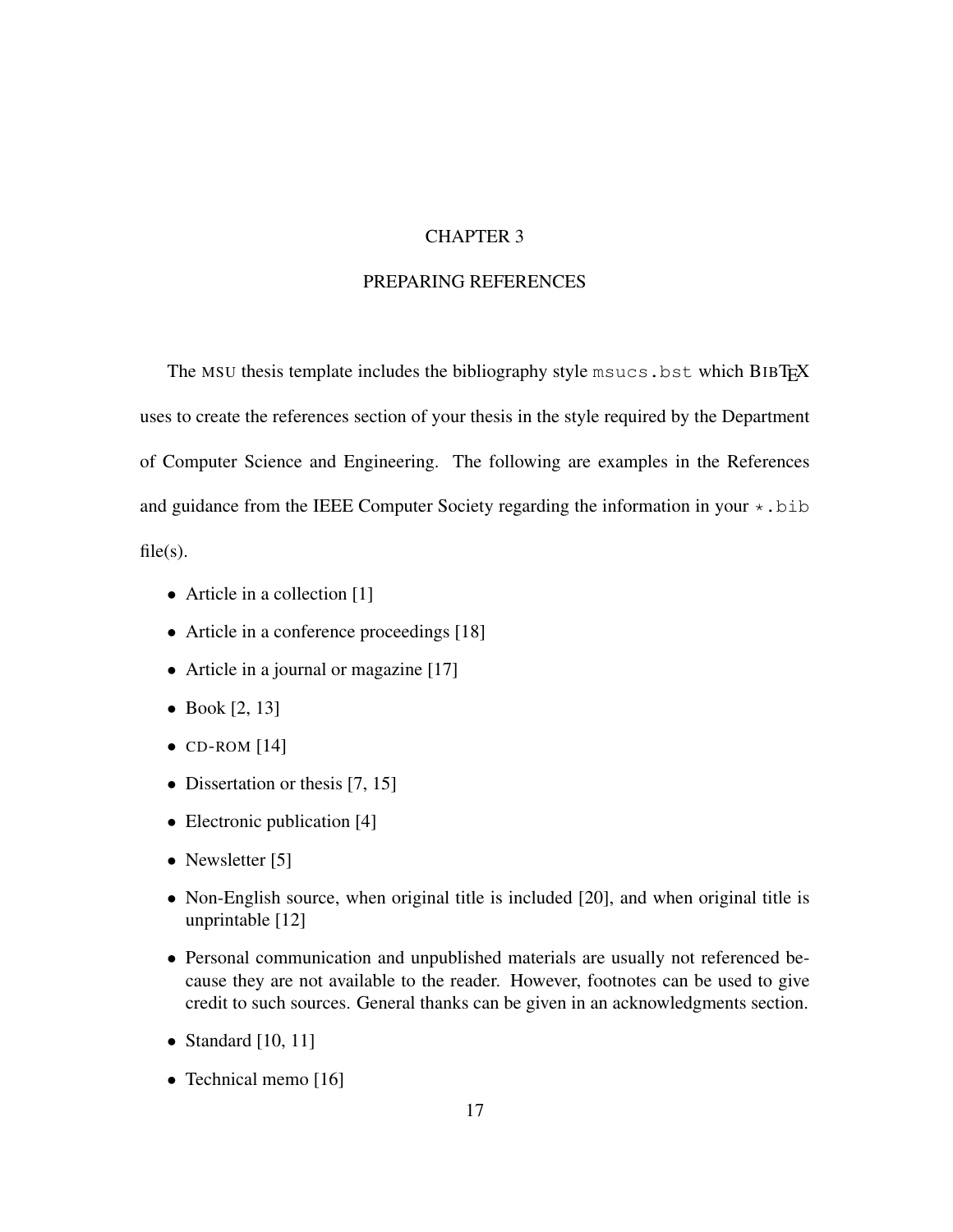- Technical report with report number [9] and without report number [19]
- Technical or user manual without authors [3]

To achieve proper references and citations, follow these steps, and note the discussion

in sections below.

- 1. Get bibliographic data and articles from publishers' databases.
- 2. Plan your \*.bib files (one *vs.* multiple).
- 3. Create an abbreviations  $\star$ . bib file.
- 4. Edit your  $\star$ . bib files.
- 5. Edit the body of your thesis  $(*.texte x)$ , inserting citation commands.
- 6. Compile your thesis.
- 7. Check the body of your  $\star$ . pdf thesis for unresolved citations, which look like this, [?]. Correct the citation code or your  $\star$ .bib file(s).
- 8. Check the references in your  $\star$ . pdf thesis for complete information and correct format. Correct your  $\star$ . bib file(s) where necessary.

### 3.1 Using EndNote and BIBTFX

This section explains the advantages of using EndNote and BIBT<sub>E</sub>X to manage your bibliography data. EndNote is a software package for papers and publications written with MS Word that organizes bibliographies, and therefore saves time in writing articles, term papers, theses and dissertations. EndNote imports references from publishers' databases without the need to manually enter the reference information, and formats the resulting references. BIBTEX manages bibliography data for documents written using LATEX. BIBTEX has many benefits such as ease of changing bibliography style, consistency of bibliography entries, and correct numbering and sequential ordering of bibliography entries. However, BIBT<sub>E</sub>X does not interface with publishers' databases. Therefore, using EndNote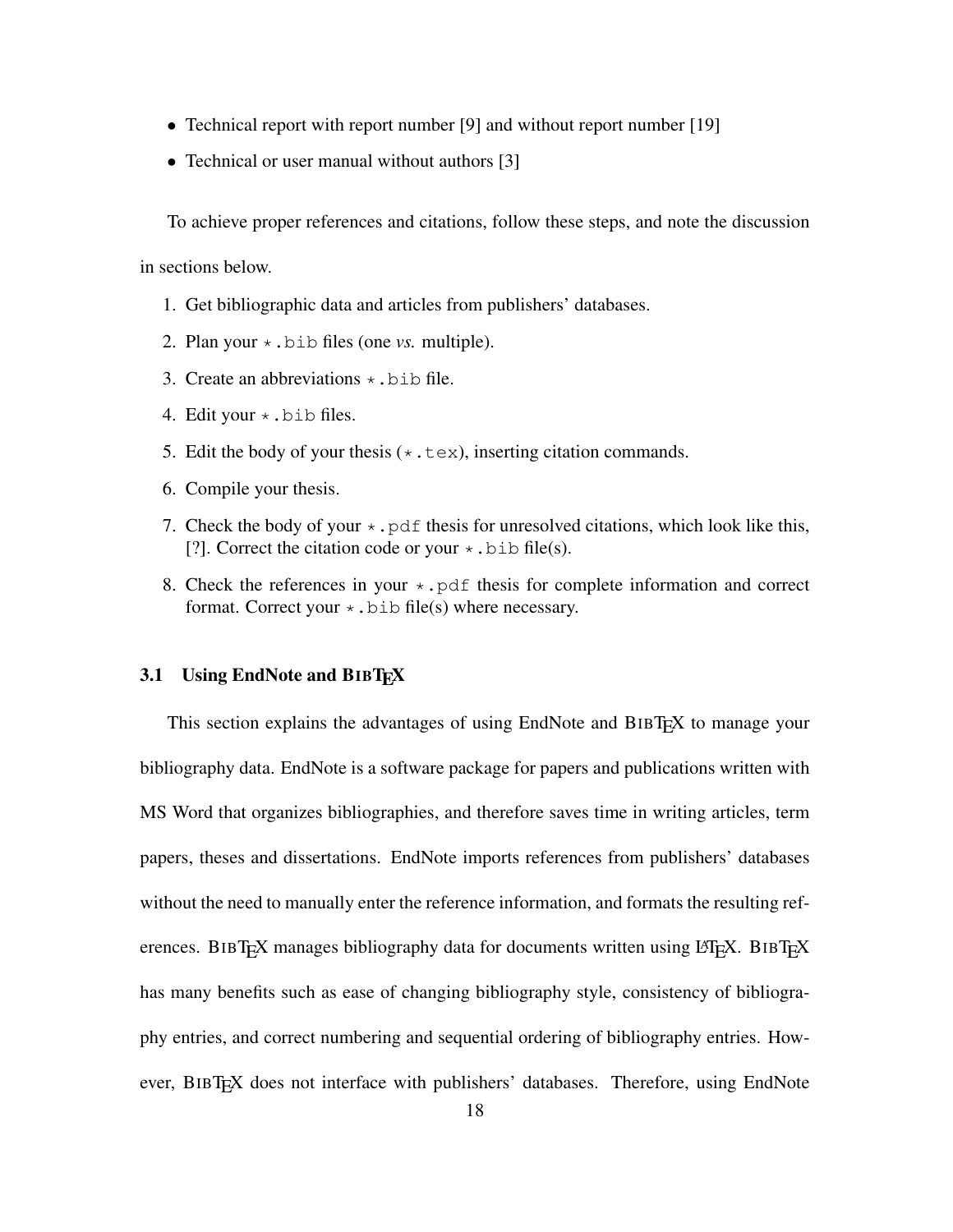and BIBTEX together helps reduce the time to manage bibliography data for documents prepared using LAT<sub>EX</sub>, especially when you have a large number of references.

Members of the MSU community may purchase EndNote at Access Services in the Mitchell Memorial Library. BIBT $EX$  is free and is included with LATEX packages.

First of all, EndNote needs to be installed on your machine. A overview of installing and using EndNote in MS Windows is explained at http://www.endnote.com/ support/helpdocs/ENX5 GettingStartedGuide Win.pdf.

BIBT<sub>EX</sub> is installed as part of your LATEX installation.

## 3.1.1 Using EndNote with Publishers' Databases

We can export bibliographic data for articles from major databases like ACM Digital Library, IEEE Electronic Library (IEEE Xplore), Scopus, ComputerScience Index and Google Scholar. The following shows how to export citation entries from IEEE Xplore to EndNote.

- 1. Search for articles in the IEEE database.
- 2. Select all the articles that you want to export from the IEEE database to EndNote.
- 3. Click Download Citations icon at the top of the search page.
- 4. You have an option to include the abstract into your citation entry. Select the radio button Citation and Abstract from the Include: panel.
- 5. In the Format: panel select the last option. EndNote
- 6. Click Download Citations button.
- 7. You are now done with the publisher's database.
- 8. The  $\star$ . RIS file is saved in the location you specified.
- 9. Double click the  $\star$ . RIS file to load the reference data into EndNote.

The process for other publishers' databases is similar.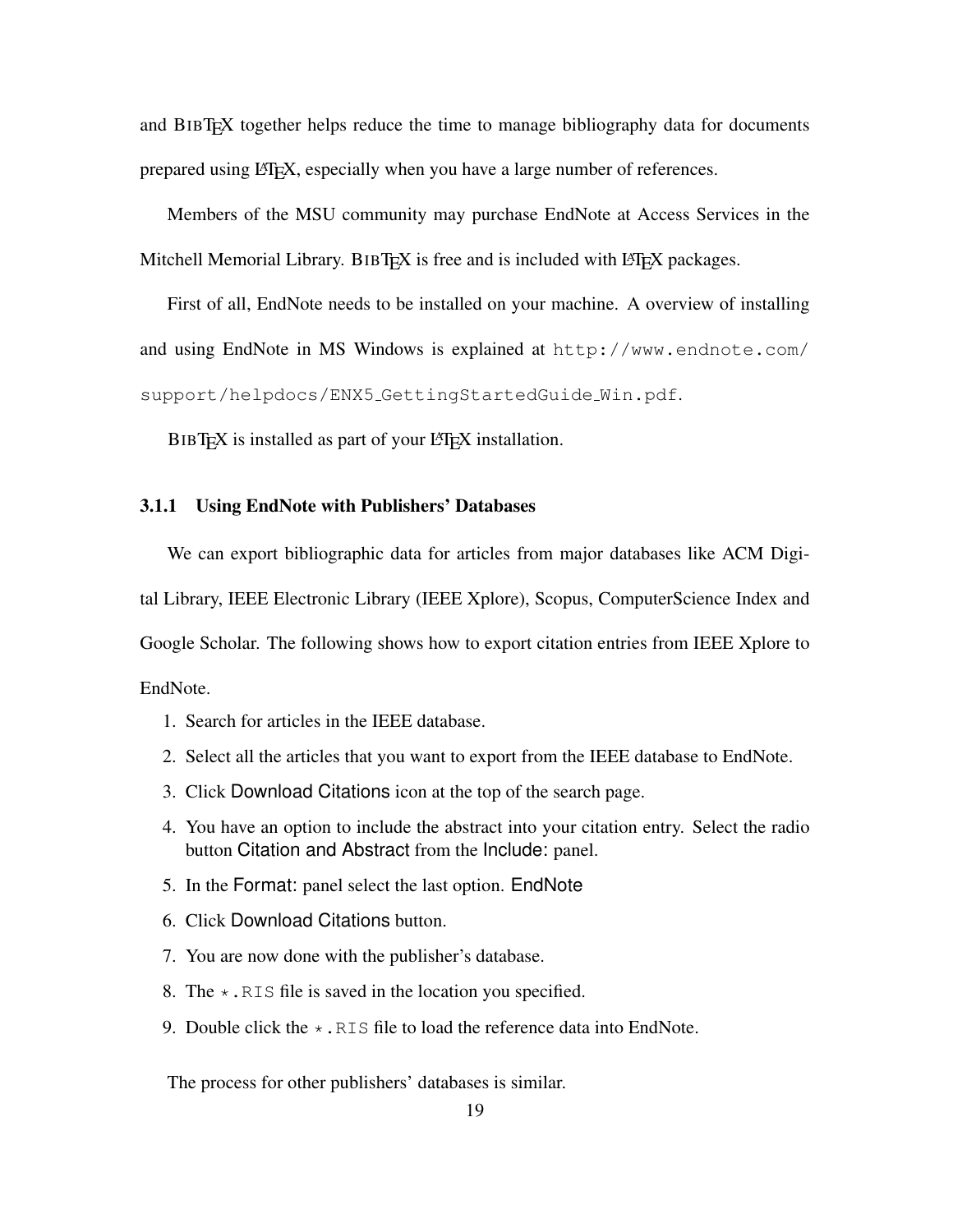### 3.1.2 Transferring Data from EndNote to BIBT $\overline{F}X$

When using EndNote, make sure that your output style is BIBT<sub>E</sub>X. Select Edit, Output

Styles, and then choose BIBT<sub>F</sub>X Export.

Previewing the output format can be done by clicking on the Preview tab under the

reference list.

Follow the steps below to transfer data from EndNote to BIBT<sub>E</sub>X.

## Exporting one reference to BIBT<sub>E</sub>X.

- 1. Select the reference that you want to export by clicking on that reference.
- 2. Select File, Export... on the menu bar.
- 3. Choose the directory and type the name of the file that you want to save the reference to in the File name: textbox (e.g.  $myBib.bib$ ).
- 4. Click Save.

## Exporting all reference to BIBT<sub>E</sub>X.

- 1. Press Ctrl A on your keyboard to select every reference you have in EndNote.
- 2. Select File, Export... on the menu bar.
- 3. Choose the directory and type the name of the file that you want to save the reference to in the File name: text box  $(e.g.myBib.bib)$ .
- 4. Click Save.

#### Exporting some references to BIBT<sub>EX</sub>.

- 1. Create a group of references that your want to export to BIBTEX by selecting Groups, Create Group on the menu bar.
- 2. Type in your group name in the text box that appears under My Groups on the left panal (e.g. thesis group).
- 3. Right click on the reference that you want to add to the group and select Add References To, thesis group or hold the  $Ctrl$  button and click on multiple references and right click to select Add References To, thesis group.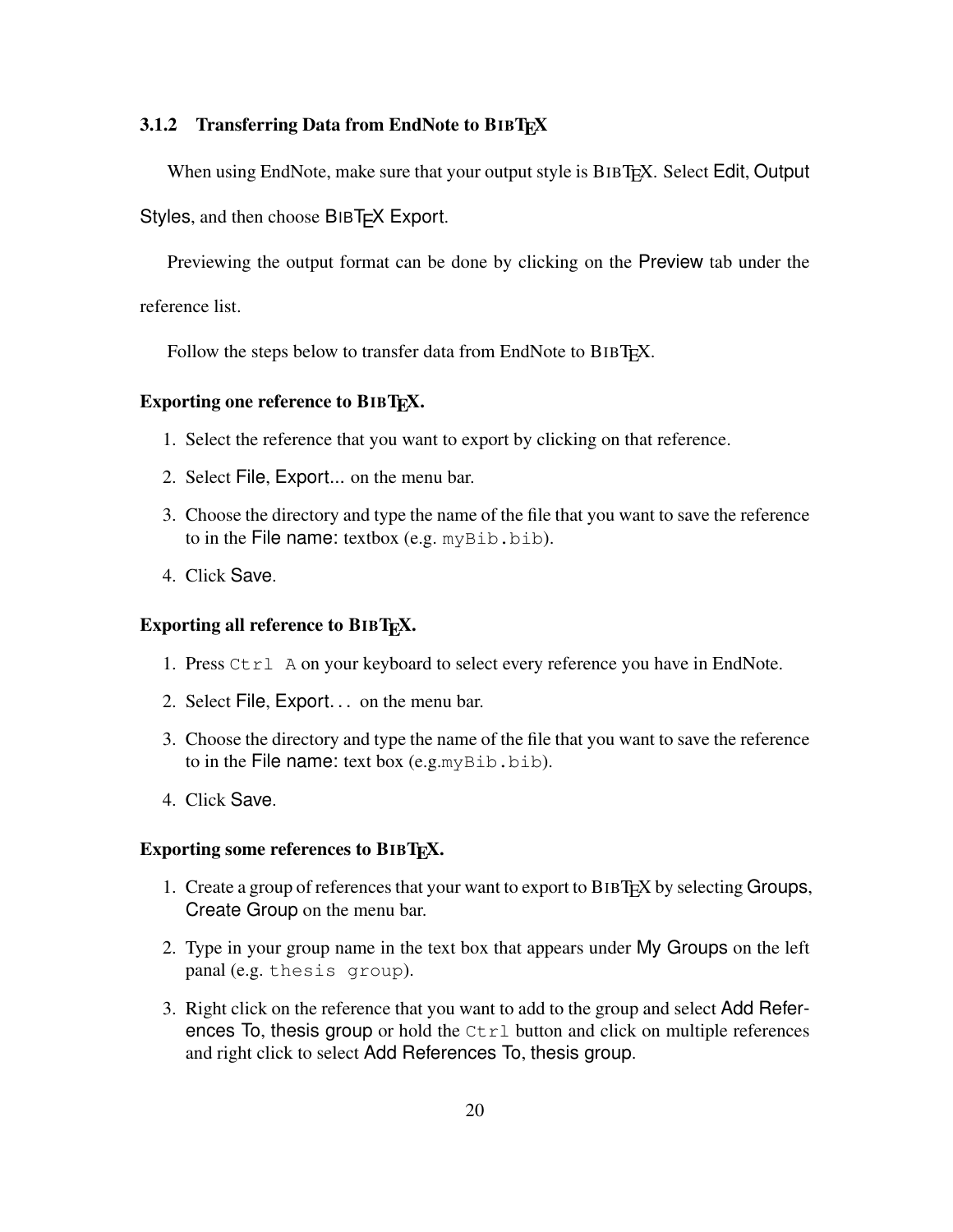- 4. Repeat the previous steps until every reference you want to export is added in the group.
- 5. Select File, Export. . . on the menu bar.
- 6. Choose the directory and type the name of the file that you want to save the reference to in the File name: textbox (e.g.  $myBib.bib$ ).
- 7. Click Save.

#### 3.2 Managing Your Bibliography Data

You may spread you bibliography among multiple  $\star$ . bib files, e.g., by subject and/or author. If so, the definition of \biblist in thesis.tex would look like this.

```
\renewcommand{\biblist}{bibfile1,bibfile2}.
```
Spaces are not allowed inside the braces  $({\ldots})$ .

The ieeecsexamples.bib file for this document is an example. See chapters on BibTeX in your LATEX book.

The file empty. bib has templates for various kinds of entries. Use your editor to cut and paste entry templates as you need them. According to your LATEX book, some fields are required, some are optional, and some are not used in bibliographies; the unused fields can to hold information for other purposes. For example, I like to list keywords in each bibliographic entry, so I can find all references on a topic by using a text editor's find feature. The following fields are never used in traditional bibliography formats, but may be useful for your personal reference.

- KEYWORDS your favorite search terms
- ANNOTE notes to yourself, such as related articles
- INLIBRARY where can I find this again?
- ISBN publisher's code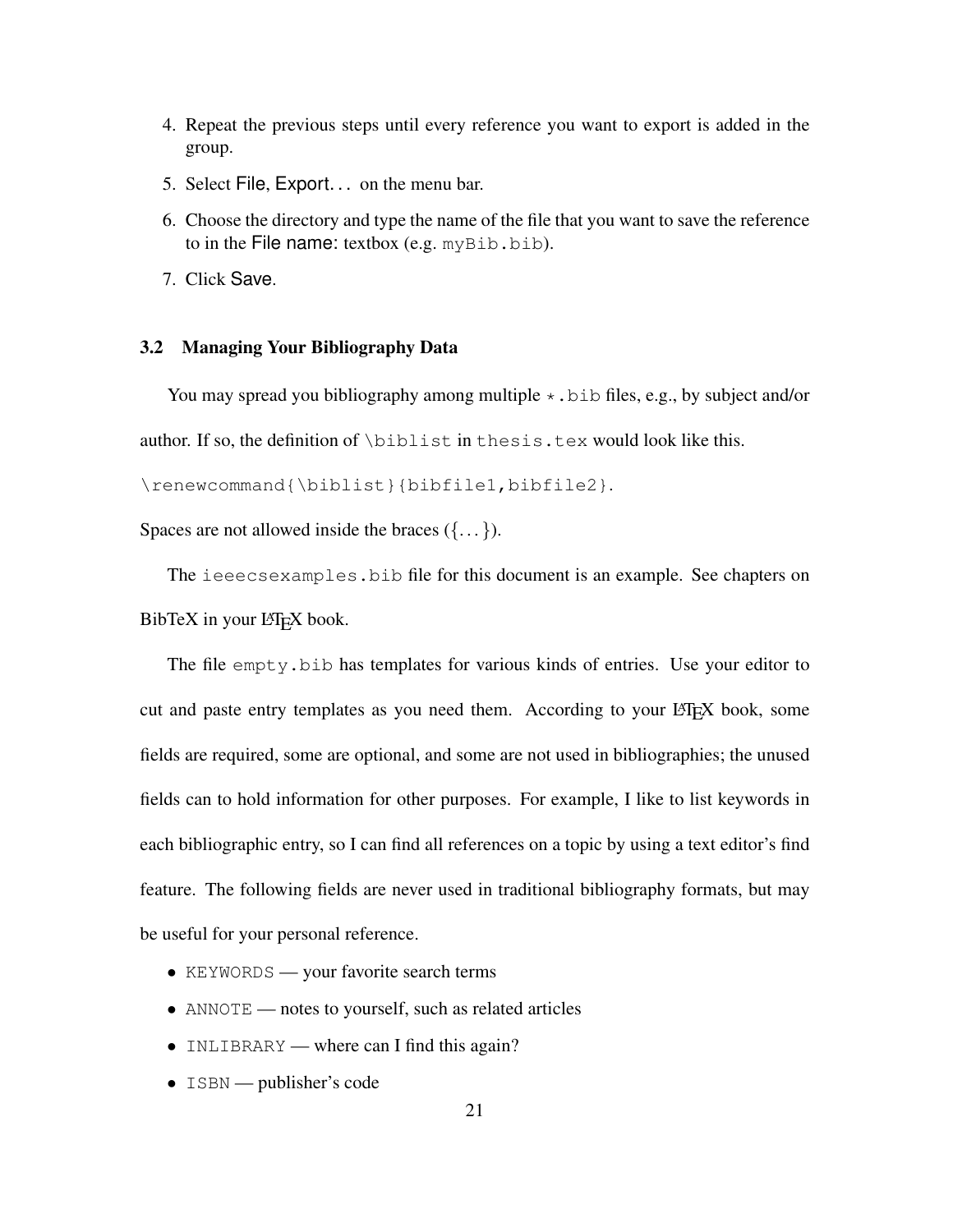• ABSTRACT — a copy of the abstract or a summary

Compare empty.bib to ieeecsexamples.bib. The most common bibliographic entries are @BOOK [6], @ARTICLE [17], and @INPROCEEDINGS [18].

The first field in an entry is the citekey. You need to devise an easy-to-remember system of citekey codes that is very likely to give a unique citekey for each bibliography entry. In general, the citekeys in the  $\star$ . bib files are case-sensitive.

For example, my coding system is based on the initials of the authors' last names, the year of publication, and an abbreviation for the magazine or conference [17, 18]. I distinguish ambiguous situations by an appended page number. The labels for books are based on initials and year [6]. Single authors are represented by last name (e.g.,  $\text{Allen}$ ) instead of initials. Other people use different coding schemes. The important point is that each citekey must be unique.

Empty fields are represented by empty braces, {}. Text goes inside braces, and numbers do not need braces. BibTeX has three-letter abbreviations for the months of the year which do not go in braces,  $\eta$  an,  $f \in \mathbb{R}$ , etc. See the BibTeX section of your LATEX book for details.

#### 3.3 How to Create an Abbreviations Bibliography File

For consistency and convenience, some abbreviations could be used in BibTeX such as journal name and society name. For example, "ACM Transactions on Software Engineering and Methodology" is a long name. In order to do so, start up TeXWorks or a simple text editor and then follow these steps.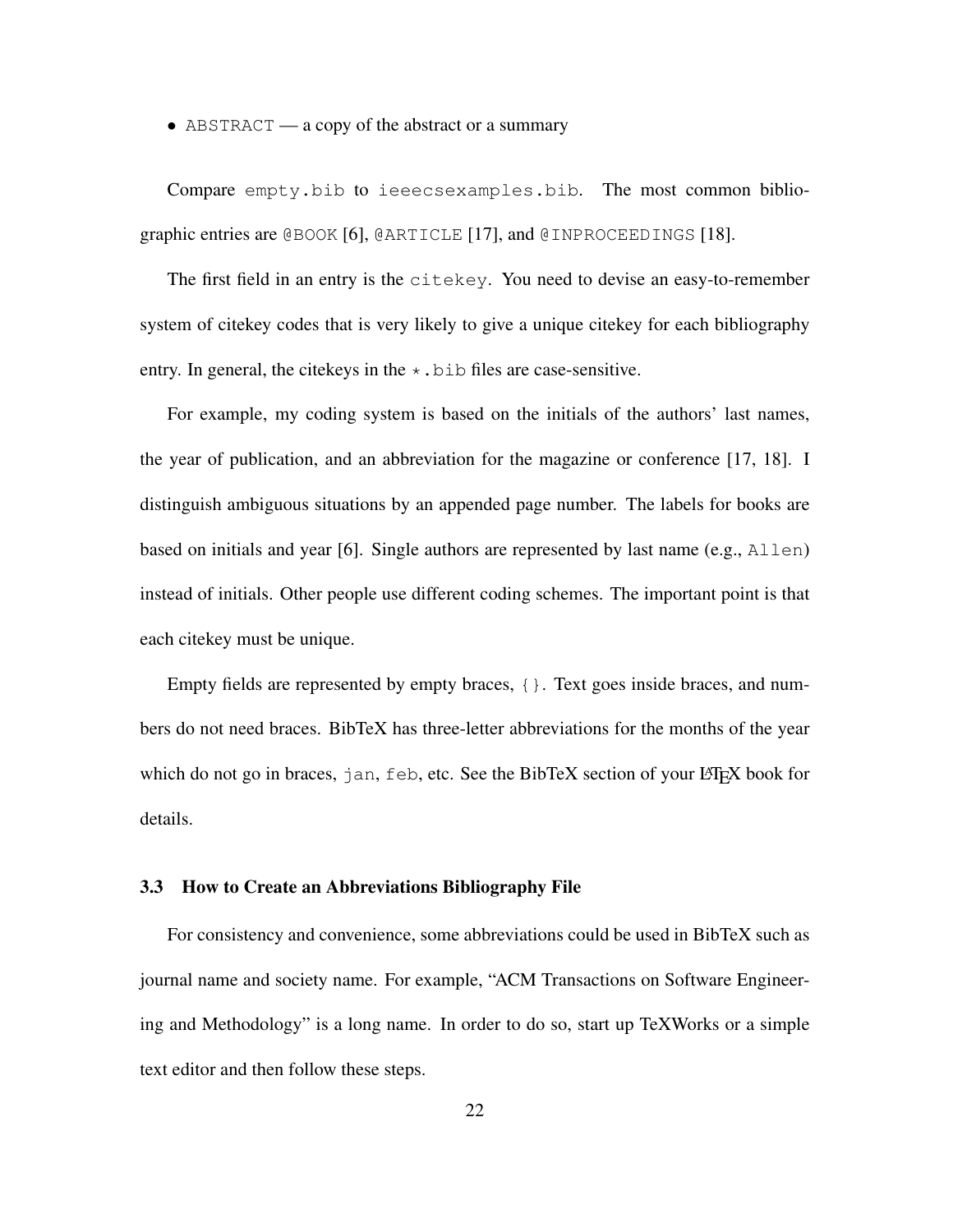- 1. Create a file to contain a list of abbreviation e.g. abbrv.bib using the following syntax, for example,  $\log$ STRING{TOSEM = "{ACM} Transactions on Software Engineering and Methodology"\}
- 2. Save your edit.
- 3. In your bibliography data file (e.g.  $myBib.bib)$  file, go to the reference entry that you want to edit.
- 4. Edit the abbreviation that you want to use for that field (e.g. the journal name TOSEM), without enclosing braces. For example, journal = TOSEM,
- 5. Save your edit.
- 6. Open your main LaTeX file (e.g. thesis.tex) for editing, add your abbreviation  $\star$ .bib file name (e.g. abbrv) in \newcommand{\biblist}{abbrv, myBib} where abbrv.bib is the file that contains your abbreviation list and myBib.bib contains bibliography data.

# 3.4 Editing BIBT<sub>E</sub>X Data

Some data formats in EndNote are not compatible with  $BIBT$ <sub>F</sub>X and  $BTRX$ . The fol-

lowing items of each reference need to be checked and edited by editing your  $\star$ . bib file

using TeXworks or a simple text editor.

- Label: Add a unique label to identify each  $\star$ . bib entry, such as Allen02METRICS. For example, this should look like the following on the first line of the  $\star$ . bib entry, @INPROCEEDINGS{Allen02METRICS,
- Author name: Edit the author name to include the first name, if known, instead of just initials. You may need this information later, even if your favorite bibliography style only uses initials.
- Author name: Make sure that the order of each author name is correct ( first name, middle name and last name). Setup EndNote's Export feature to make this happen by doing the following.
	- 1. Select Edit, Output Styles, Edit, BibTeX Export.
	- 2. Select Author Name under Bibliography. You will see drop down boxes on the right side of the window.
	- 3. Select John Smith for First author, John Doe for Other authors and Fullname for Initials.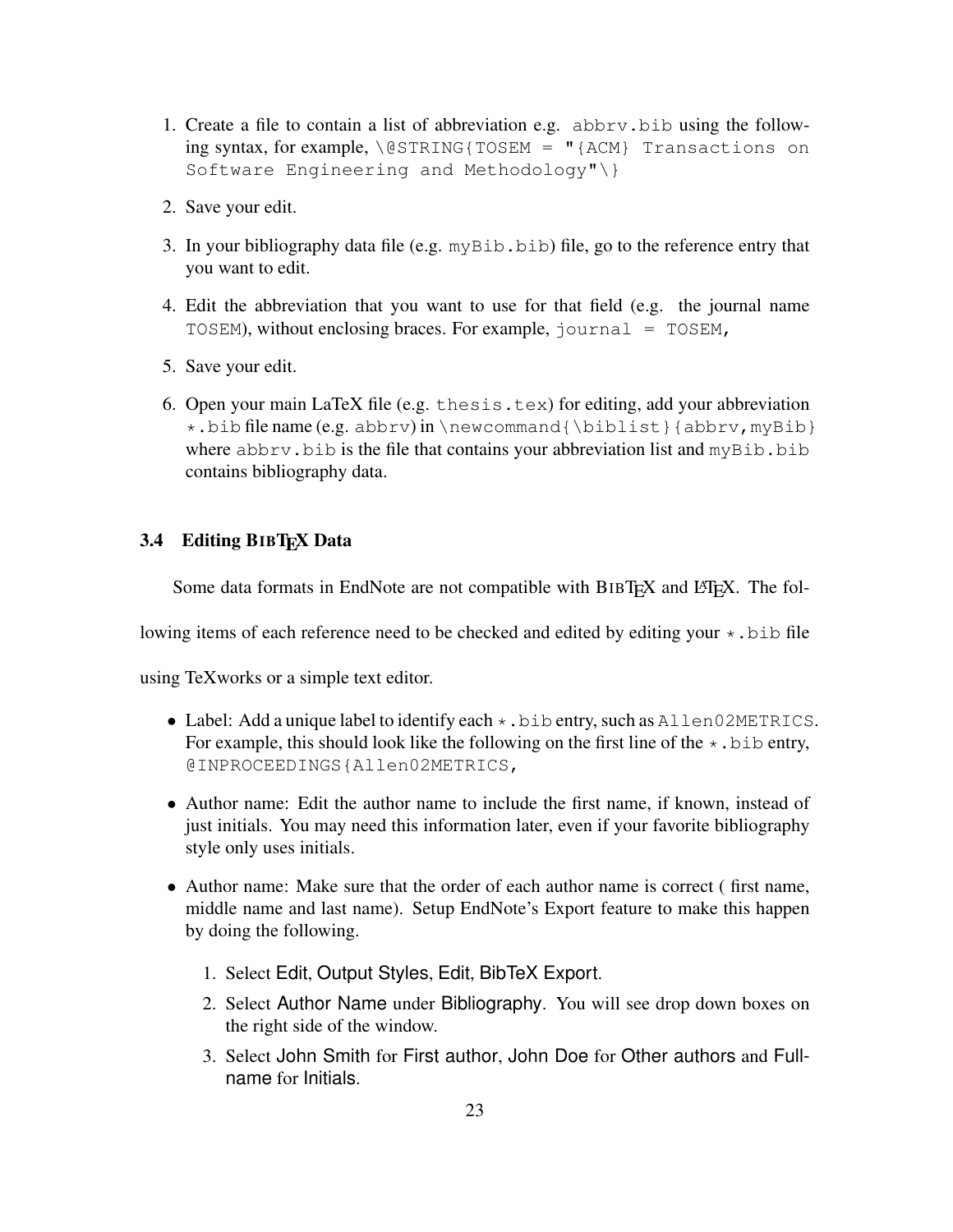- Author name: Edit multi-word family names to enclose with braces, so the entire family name is treated as the last name.
- Author name: Edit international names to add LAT<sub>EX</sub> commands for any special characters or accents.
- Title: Edit titles to be "initial caps" style (also called "title style") capitalizing the first letter of all major words, not sentence style where only the first word is capitalized.
- Title: Edit acronyms in titles to be all capitalized enclosed with braces.
- Title: Edit proper names in the titles to be initial caps enclosed in braces.
- Pages: Put double hyphens  $(-)$  instead of only one hyphen for a range of pages.
- Book name: Correct the word order of each conference proceedings book name to match the title page of the book. On-line databases sometimes have the title page of the proceedings book in a file called "frontmatter."

In references to electronic publications, be sure to include all punctuation exactly as supplied (hyphens and tildes (∼), in particular, are very common in Web addresses). Tilde is produced by  $\frac{1}{5}$  in LATEX. If you have a URL that has an underline, you must substitute  $\setminus$  for the plain underline. Do not include Web addresses in publishers' databases; the reference to the paper version is preferred.

Verify addresses you tag as URLs by copying and pasting them into your browser and seeing if the string of text that is in your document actually goes where it should. If the address must run across more than one line, follow these guidelines:

- Break only after a forward slash or a dot (period).
- Do not split the double slash.
- Do not split at hyphens, tildes, and so on, that are part of the address.
- Do not introduce hyphens to break words.
- Separating the extension (for example, the html at the end) is discouraged.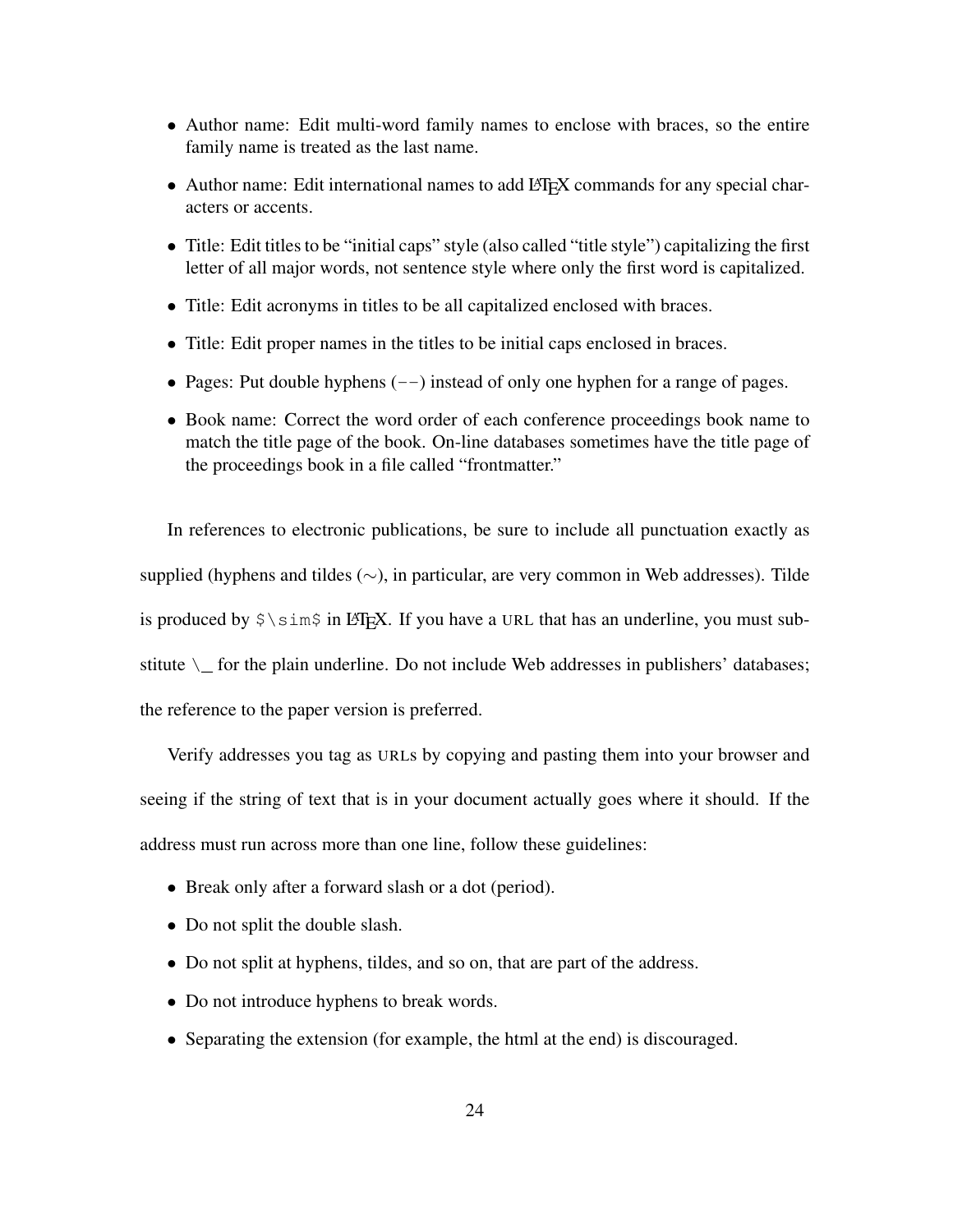## Some examples using

http://www.web-pac.com/mall/pacific/start.html:

## Acceptable:

```
http://
www.web-pac.com/mall/pacific/start.html
```
http://www.web-pac. com/mall/pacific/start.html

```
http://www.web-pac.com/mall/
pacific/start.html
```
## Not acceptable:

```
http:/
/www.web-pac.com/mall/pacific/start.html
```

```
http://www.web-
pac.com/mall/pacific/start.html
```

```
http://www.web-pac
.com/mall/pacific/start.html
```

```
http://www.web-pac.com/mall/paci-
fic/start.html
```
## Discouraged:

```
http://www.web-pac.com/mall/pacific/start.
html
```
In titles and captions, capitalize the first and last words, and all nouns, pronouns, adjectives, verbs, adverbs, and subordinating conjunctions, even though the capitalization in the publication may be sentence style. Lowercase articles, coordinating conjunctions, and prepositions, regardless of length. Example: Toward Better Real-Time Programming through Dataflow.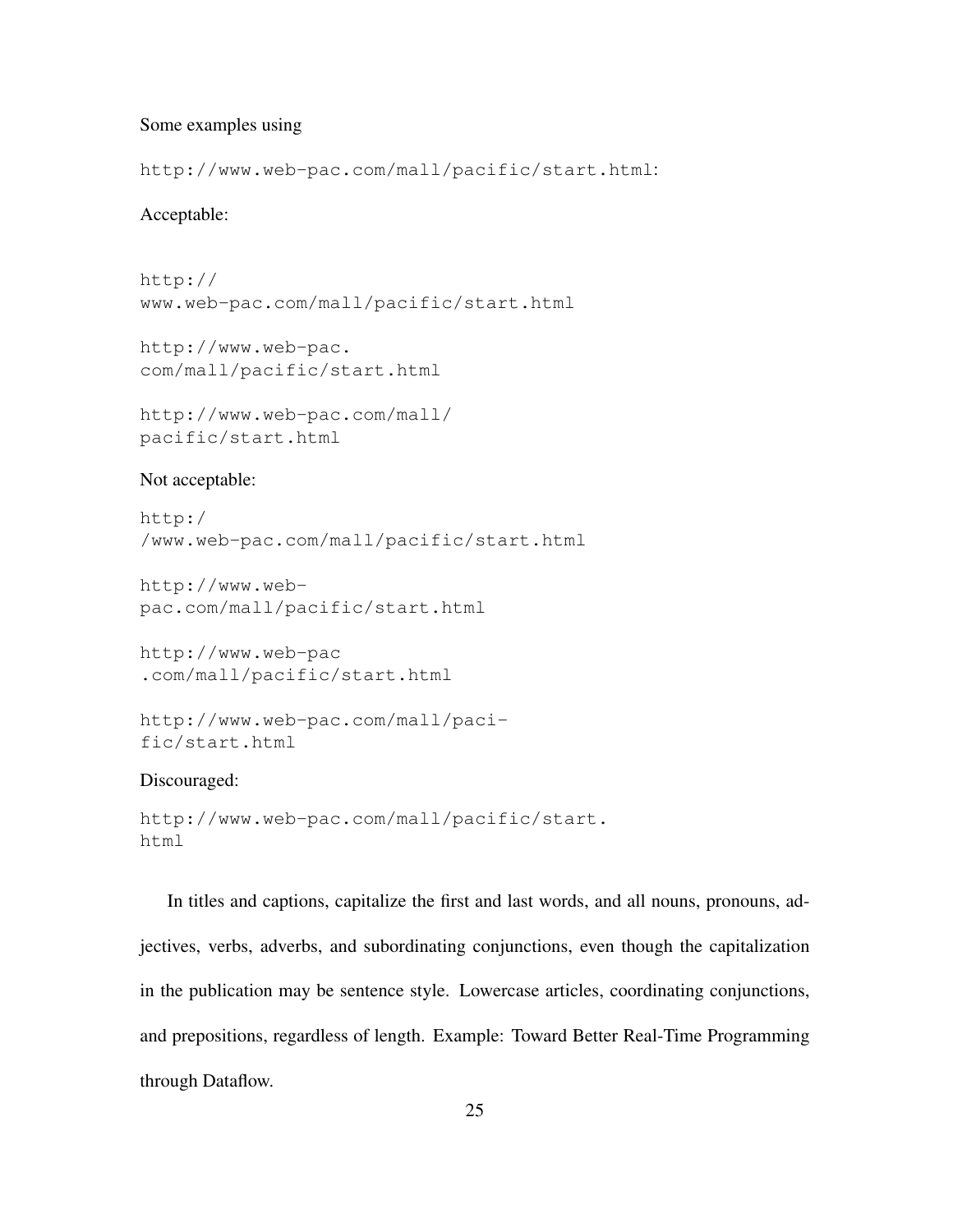To make a source easy for researchers to find, use the title as it originally appears. Do not add or remove hyphens, change words to preferred spellings, or convert to lowercase.

Do not include the editor's name for a conference proceedings unless it is a carefully edited volume published as a regular book.

The IEEE Computer Society's Web page also has detailed advice regarding references to electronic publications and other matters.<sup>1</sup>

## 3.5 Citations

Standard LATEX provides the  $\text{cite}$  command to insert citations into paragraphs. For your convenience, msuthesis.cls provides commands that combine punctuation and citation. For example, this citation [8] is in the middle of a sentence. This citation [8], is combined with a comma, and this citation is combined with a period [8]. Journals have various styles of citations which differ in where spaces and punctuation should go. Your thesis may be one style and the final submission of a journal article may be a different style. You may use the following commands so that changes are easy to make.

```
\spacecite{biblabels} %in the middle of a sentence
\commacite{biblabels} %includes a comma
\periodcite{biblabels}%includes a period
```
<sup>&</sup>lt;sup>1</sup>See http://computer.org/portal/web/publications/style\_refs.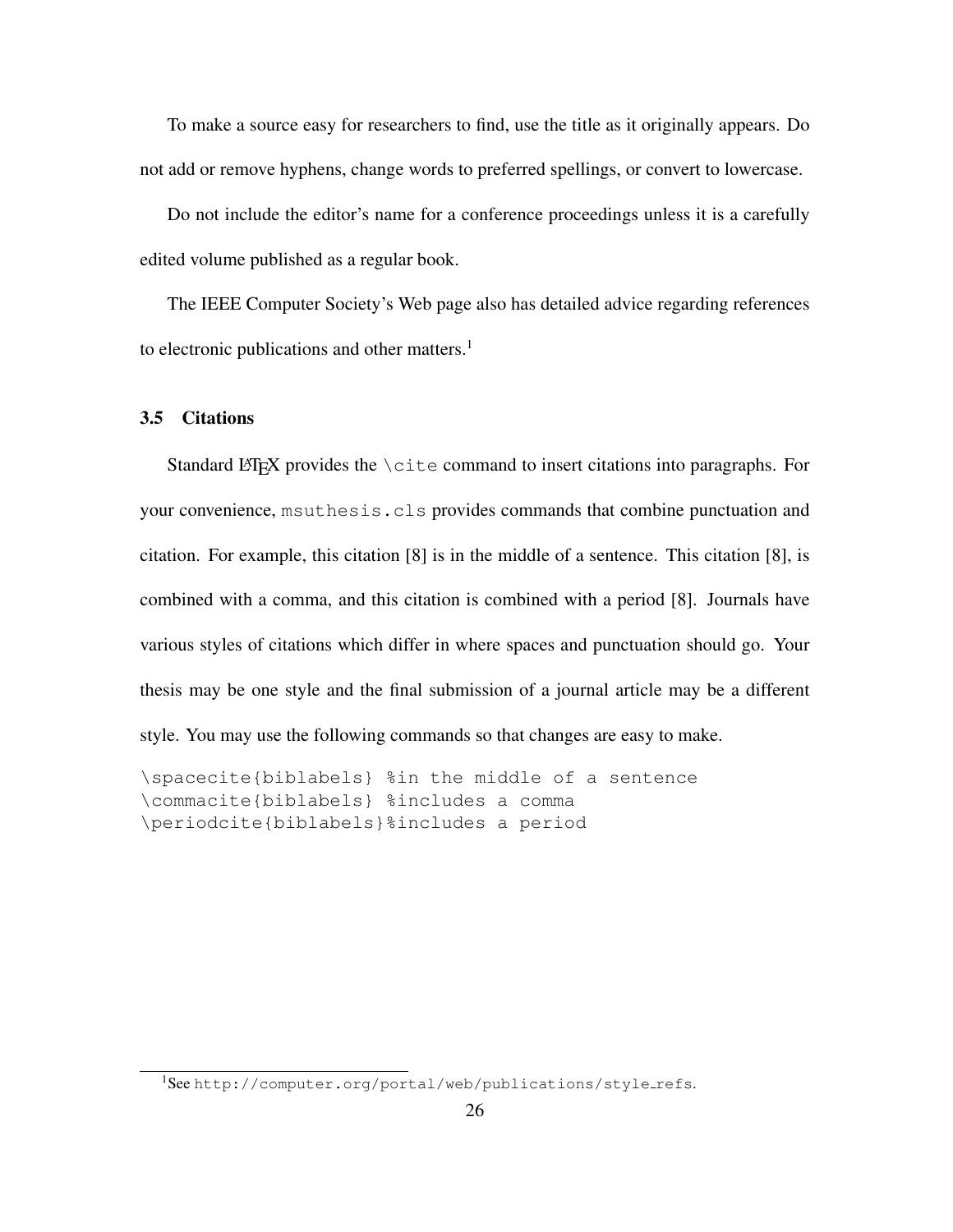## CHAPTER 4

## TYPESETTING THE BODY OF YOUR THESIS

This chapter has suggestions to make preparing your document easier. The IEEE Computer Society's advice to authors will also be generally helpful to you, especially the details in the Special Sections.<sup>1</sup> This chapter explains tips and commands that will help you properly typeset the body of your thesis. This guideline assumes that you will submit articles based on your thesis for publication in journals and conferences. Consequently, this chapter includes a variety of commands defined by msuthesis.cls that you can redefine when your are preparing an article for a journal. Thus, your writing  $(*.text) will need$ few modifications to conform to the journal's style requirements. Some journals and conferences provide L<sub>HE</sub>X style files, as well.

## 4.1 Organize Your Files

You may be able to publish the content of individual chapters of your thesis or dissertation as journal articles. Note that journal articles do not have chapters. To allow for possible publication, put all \chapter commands in your main thesis file (e.g. thesis.tex), and let \section be the highest level in any chapter file.

<sup>1</sup>http://computer.org/portal/web/publications/styleguide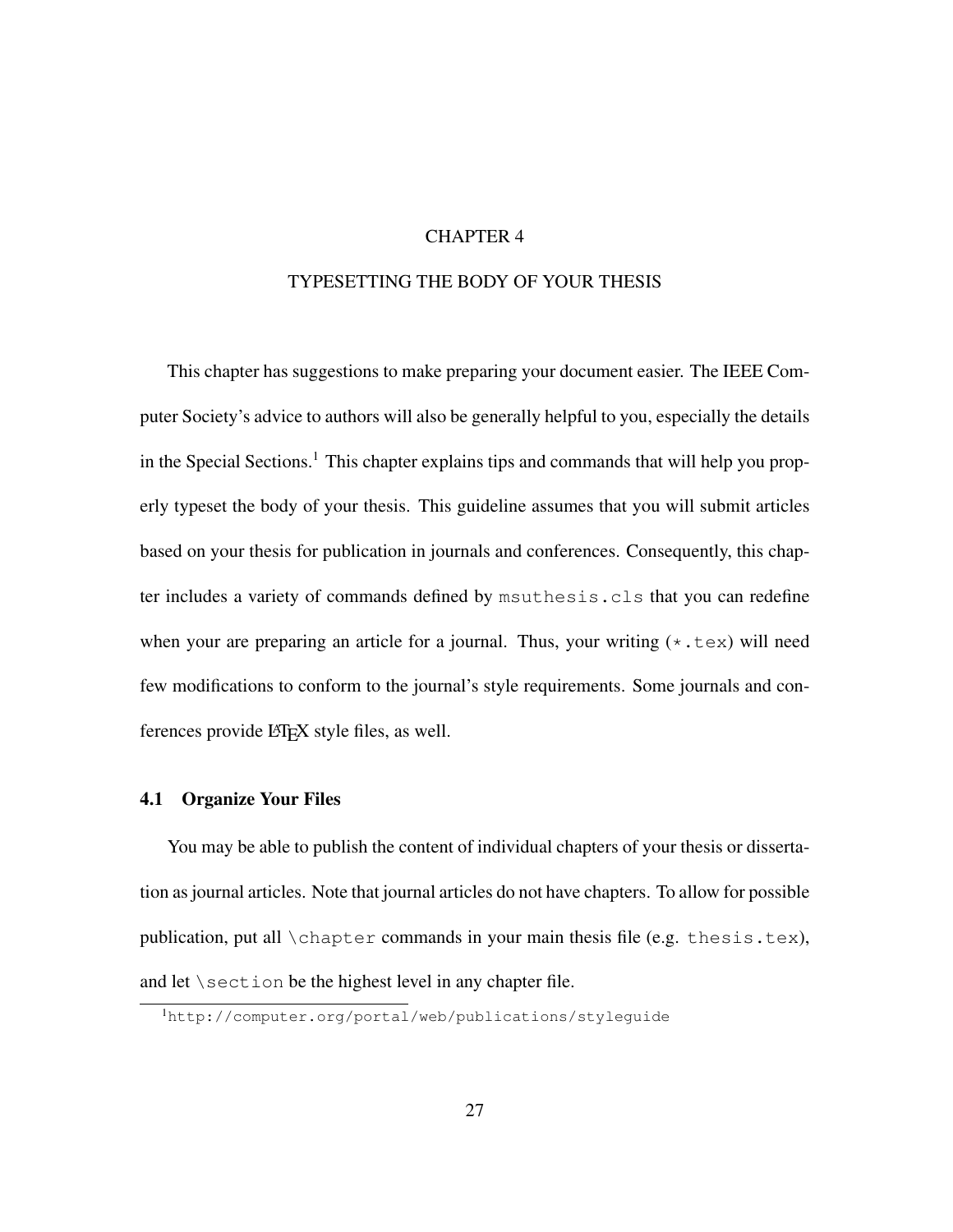You may organize additional source files hierarchically and use the LATEX command \input{filename} to insert portions of a chapter into its chapter file. Put all your files in the same directory.

## 4.2 Local Definitions

You can put your own local LATEX command definitions in the front of your main file (thesis.tex). Create commands for abbreviations for lengthy mathematical expressions, or to print a word in a special font. Definitions, like the following should be prior to the \begin{document} command in your thesis.tex file.

I prefer the small caps font style  $(\text{text } s)$  for acronyms. As in the following example, most acronyms look better in the small capitals font (\textsc), so creating similar pairs of new commands for each acronym will save you work and avoid inconsistencie, for example, NASA in the middle of a sentence or NASA at the beginning of a sentence. Complex combinations of fonts can be defined as commands, such as  $\theta_{\text{low}}$  is a lower bound."

```
\newcommand{\NASA}{\textsc{nasa}\xspace}
\newcommand{\Nasa}{\textsc{Nasa}\xspace}
\newcommand{\thetalow}{\theta_{\mbox{\scriptsize\rm low}}}
```
## 4.3 Chapter Titles

Use the \chapter command to define chapter titles. This command has been redefined by msuthesis.cls to produce proper tables of contents.

Long titles are supported by msuthesis.cls.

This template provides arabic chapter numbers.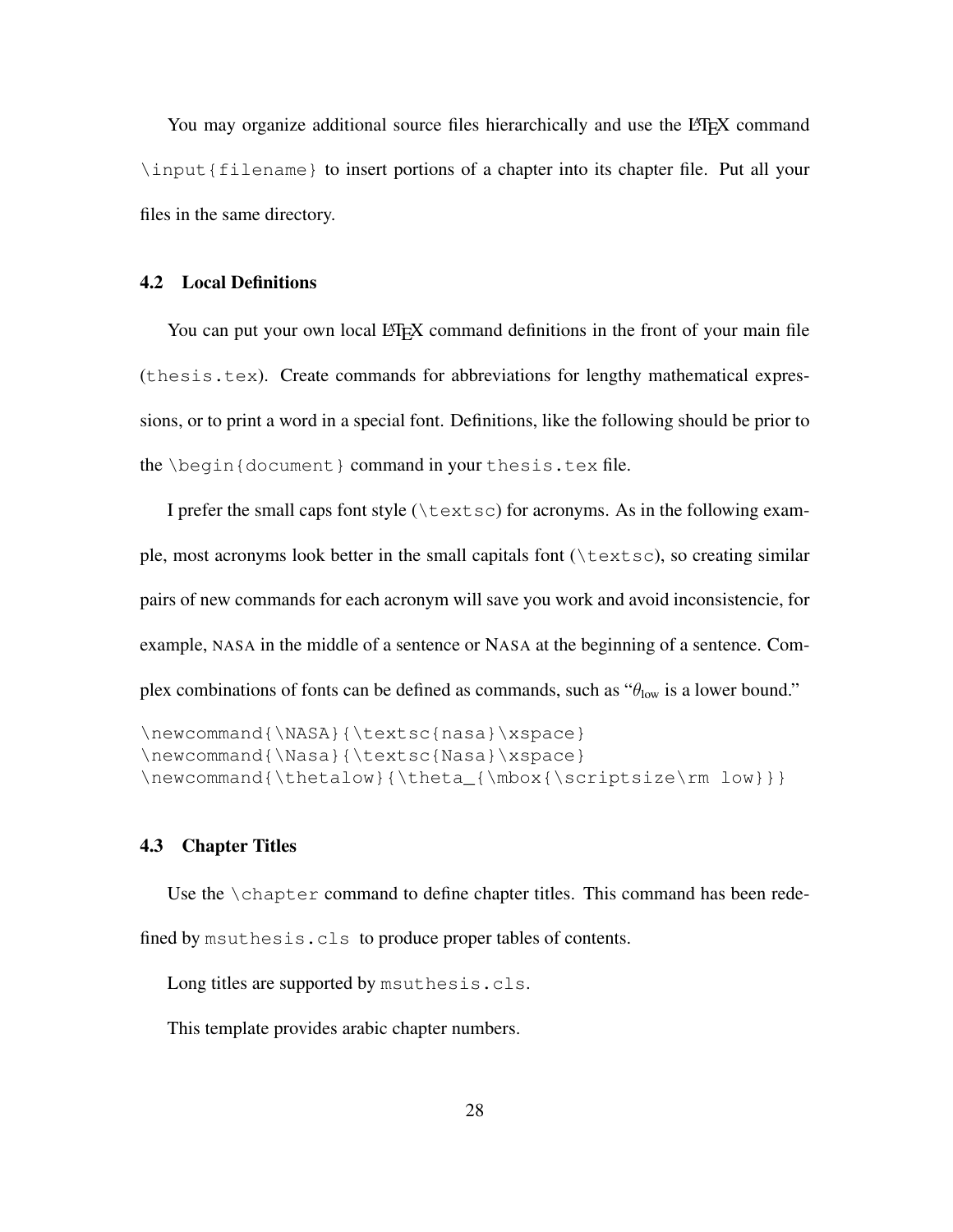## 4.4 Section Titles

## 4.4.1 Subsection Title without Paragraph

## 4.4.1.1 Subsection Title with Paragraph

If there is no paragraph following a section title, because a subsection immediately follows, use the appropriate msuthesis.cls command so that the spacing between titles conforms to the *Standards*. Note there are no capital letters in the command names.

\sectionnoparagraph{This is a Title} \subsectionnoparagraph{This is a Title} \subsubsectionnoparagraph{This is a Title}

Similar commands with capital letters ("camel-case") are deprecated, and therefore should no longer be used with this template. They will work, but are not recommended, for example, \SectionNoParagraph.

## 4.4.1.2 Another Subsubsection test

Each level of the outline should have at least two items.

## 4.5 When There is a Paragraph

The standard LATEX commands \section, \subsection, and \subsubsection,

with lower case 's' will work when there is a paragraph following the section title.

\section{This is a Title} This is a paragraph. \subsection{This is a Title} This is a paragraph. \subsubsection{This is a Title} This is a paragraph.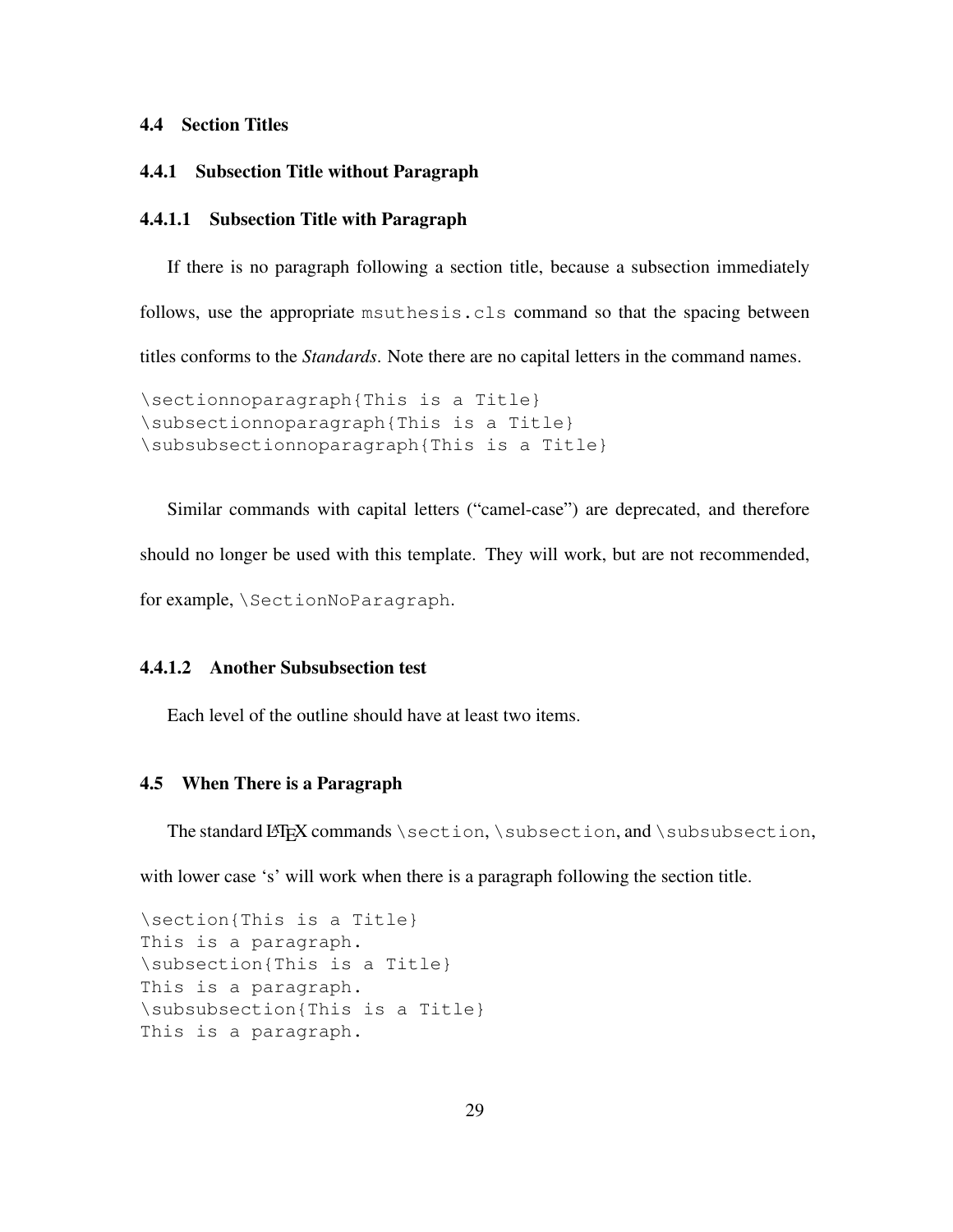Similar commands with capital letters ("camel-case") are deprecated, and therefore should no longer be used with this template. They will work, but are not recommended, namely, \Section, \SubSection, and \SubSubSection.

**Titled paragraphs.** The standard LATEX command \paragraph can be used to define titled paragraphs. The text of the paragraph begins on the same line as the title. These titled paragraphs are are not included in the table of contents.

## 4.6 Paragraphs

One or more blank lines denote the end of a paragraph.

You can change to and from the default spacing between lines to single spacing by using the following commands. Changing spacing of parts of paragraphs is not supported.

Enclose one or more paragraphs as shown.

```
\par\newspacing{\singlespacing}\vspace{\baselineskip}
This is a single-spaced paragraph.
\par\newspacing{\defaultspacing}
```
The  $\parrow$  \par,  $\varepsilon$ } and  $\bar{\varepsilon}$  and  $\bar{\varepsilon}$  commands are standard LATEX com-

mands. msuthesis.cls defines the following command.

- \newspacing
- \singlespacing
- \defaultspacing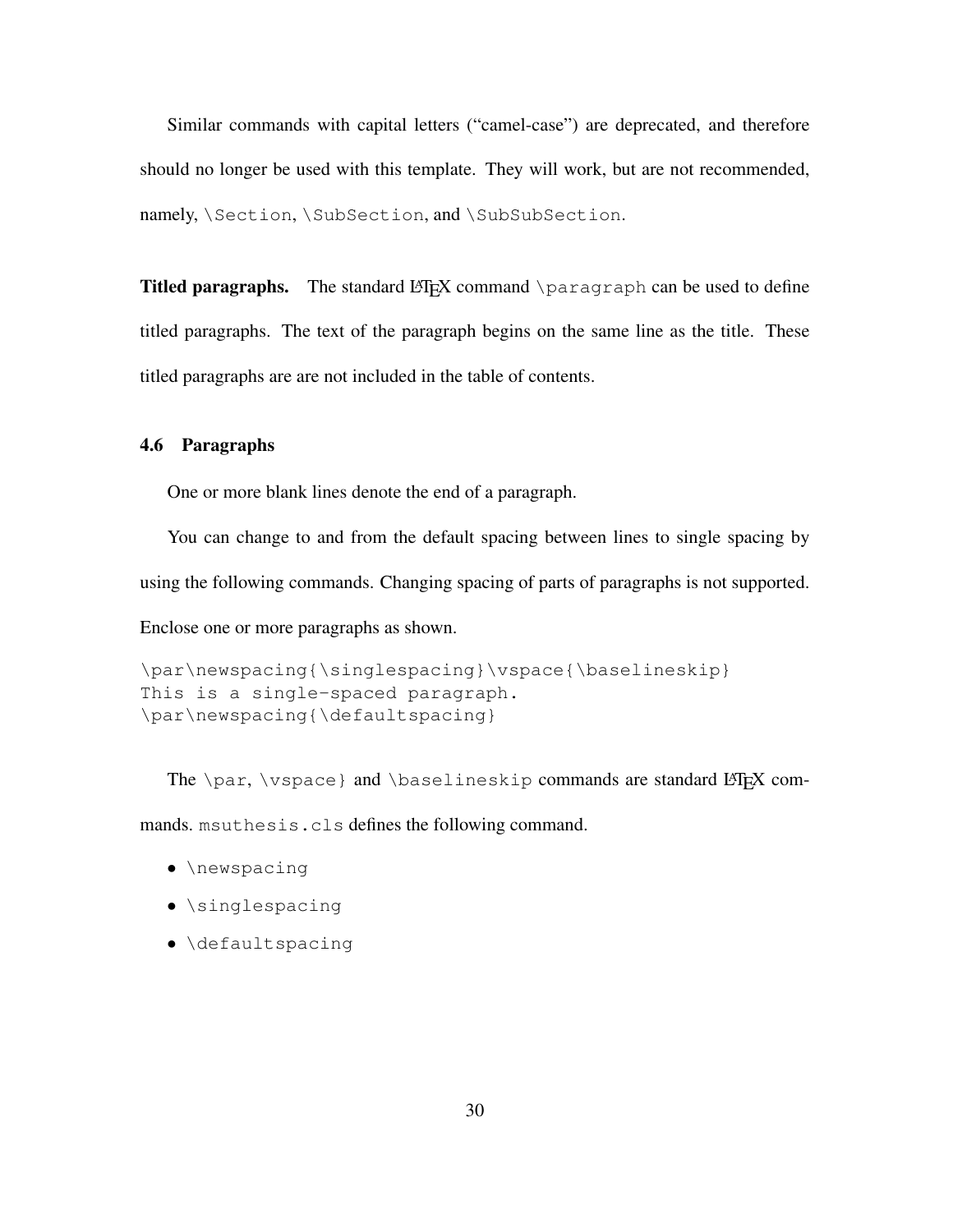## 4.7 Justification

The thesis template full-justifies all paragraphs. The ends of words and sentences are marked by spaces. It doesn't matter how many spaces you type; one is as good as 100. The end of a line counts as a space.

Since any number of consecutive spaces are treated like a single one, the formatting of the input file makes no difference to LAT<sub>EX</sub>, but it makes a difference to you. When you use LATEX, making your input file  $(*.$  tex) as easy to read as possible will be a great help as you write your document and when you change it.

## 4.8 Special Considerations

Because printing is different from typewriting, there are a number of things that you have to do differently when preparing an input file than if you were just typing the document directly. See your LATEX book for details on all of the following, and the source file for this chapter.

## 4.8.1 Quotation Marks

Quotation marks like "this" have to be handled specially, as do quotes within quotes: " 'this' is what I just wrote, not 'that' ". Don't use the double quote key (") for quotation marks. Use the grave accent key (') twice for beginning quotation marks, and use the apostrophe key (') twice for end quotation marks.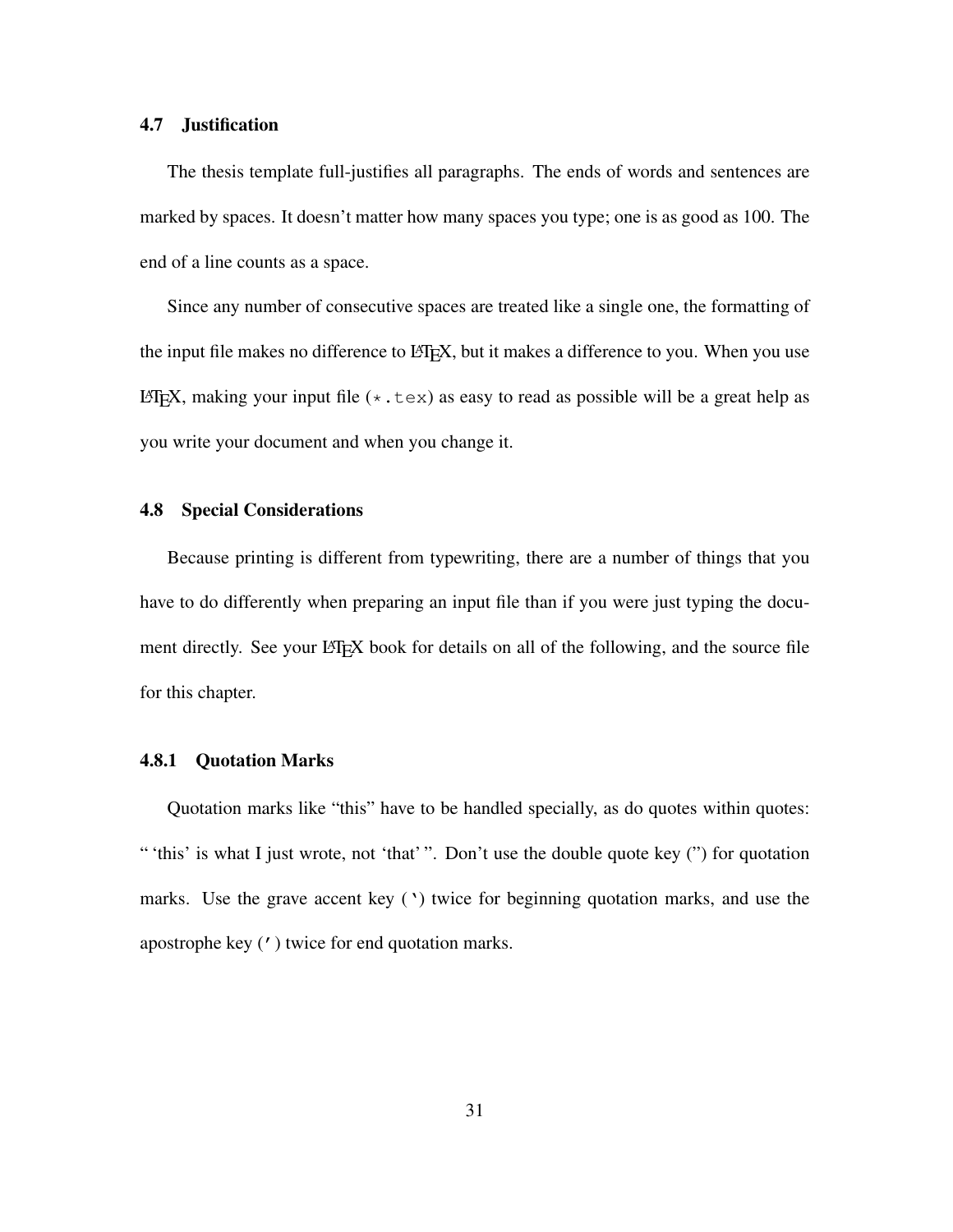## 4.8.2 Dashes

Dashes come in three sizes: an intra-word dash  $(-)$ , a medium dash  $(-)$  for number ranges like 1–2, and a punctuation dash  $(- - )$  — like this.

## 4.8.3 Spaces

LATEX automatically makes a sentence-ending space larger than the space between words within a sentence.

## 4.8.3.1 Space After a Period

You sometimes have to type special commands in conjunction with punctuation characters to get this right, as in the following sentence.

"Gnats, gnus, etc. all begin with G."

Note that the space after etc. is smaller than the space after the end of the sentence. You should check the spaces after periods when reading your output to make sure you haven't forgotten any special cases. See your LATEX book regarding the '\ ' and '\ $\theta$ ' commands.

## 4.8.3.2 Ellipsis

Generating an ellipsis ... with the right spacing around the periods requires a special command, \ldots.

## 4.8.4 Special Characters

LATEX interprets some common characters as commands, so you must type special commands to generate them. These characters include the following:  $\& \& \% \# \{ \text{ and } \}.$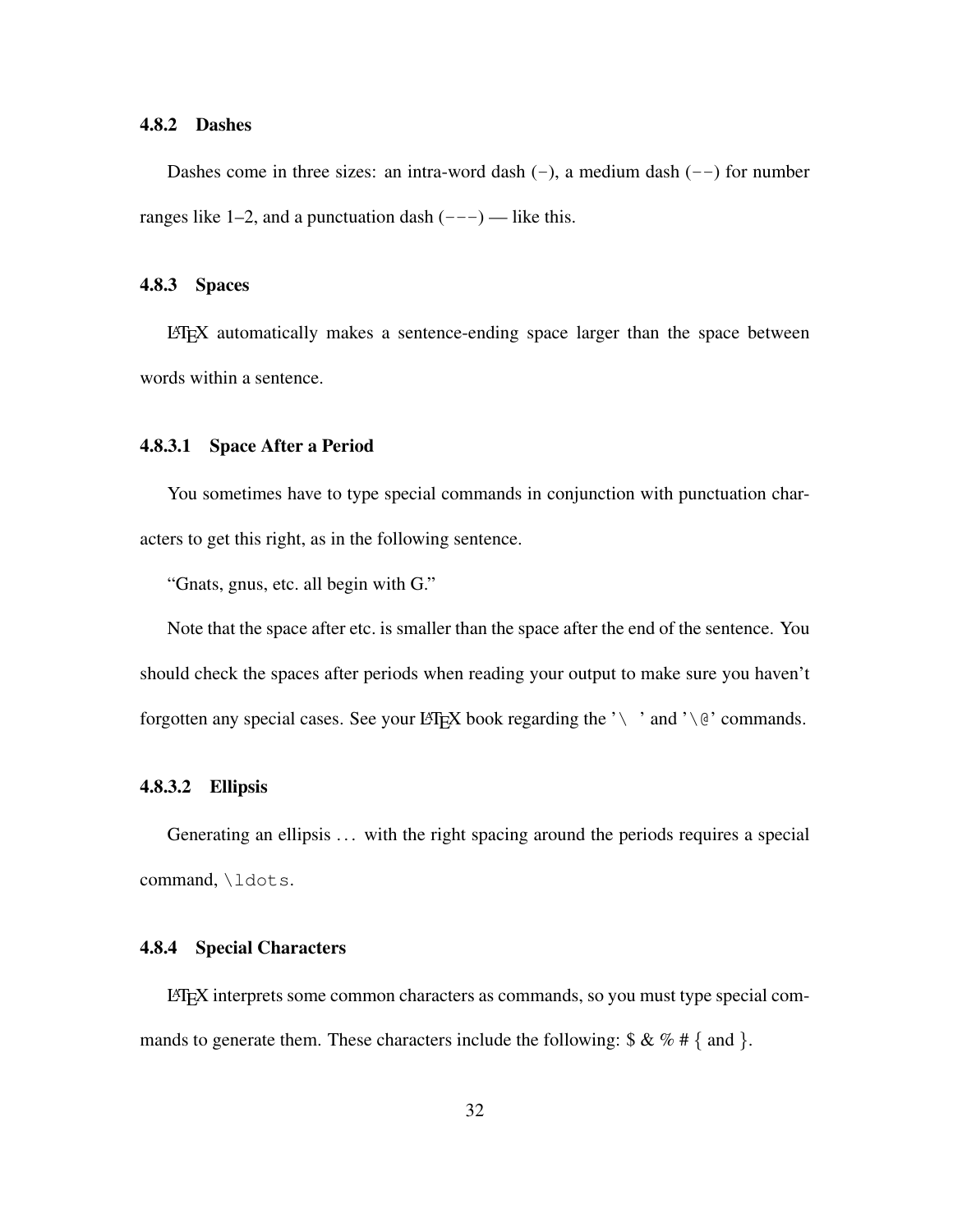## 4.8.5 Emphasized Type

In printing, text may be emphasized by using an *italic* type style, denoted by the \em command.

*A long segment of text can also be emphasized in this way. Text within such a segment given additional emphasis with* Roman *type. Italic type loses its ability to emphasize and become simply distracting when used excessively.*

The University's *Standards* discourages the use of italics for emphasis, but italics is accepted for mathematics.

## 4.8.6 Line Breaks

There are standard commands to prevent LATEX from breaking a line where it might otherwise do so. This may be at a space, as between the "Mr." and "Jones" in "Mr. Jones", or within a word—especially when the word is a symbol like *itemnum* that makes little sense when hyphenated across lines. See your LAT<sub>E</sub>X book for details.

## 4.9 Footnotes

Footnotes<sup>2</sup> pose no problem.

## 4.10 Quotations

Text is displayed by indenting it from the left margin. Quotations are commonly displayed. There are short quotations

This is a short a quotation. It consists of a single paragraph of text. There is no paragraph indentation.

<sup>2</sup>This is an example of a footnote.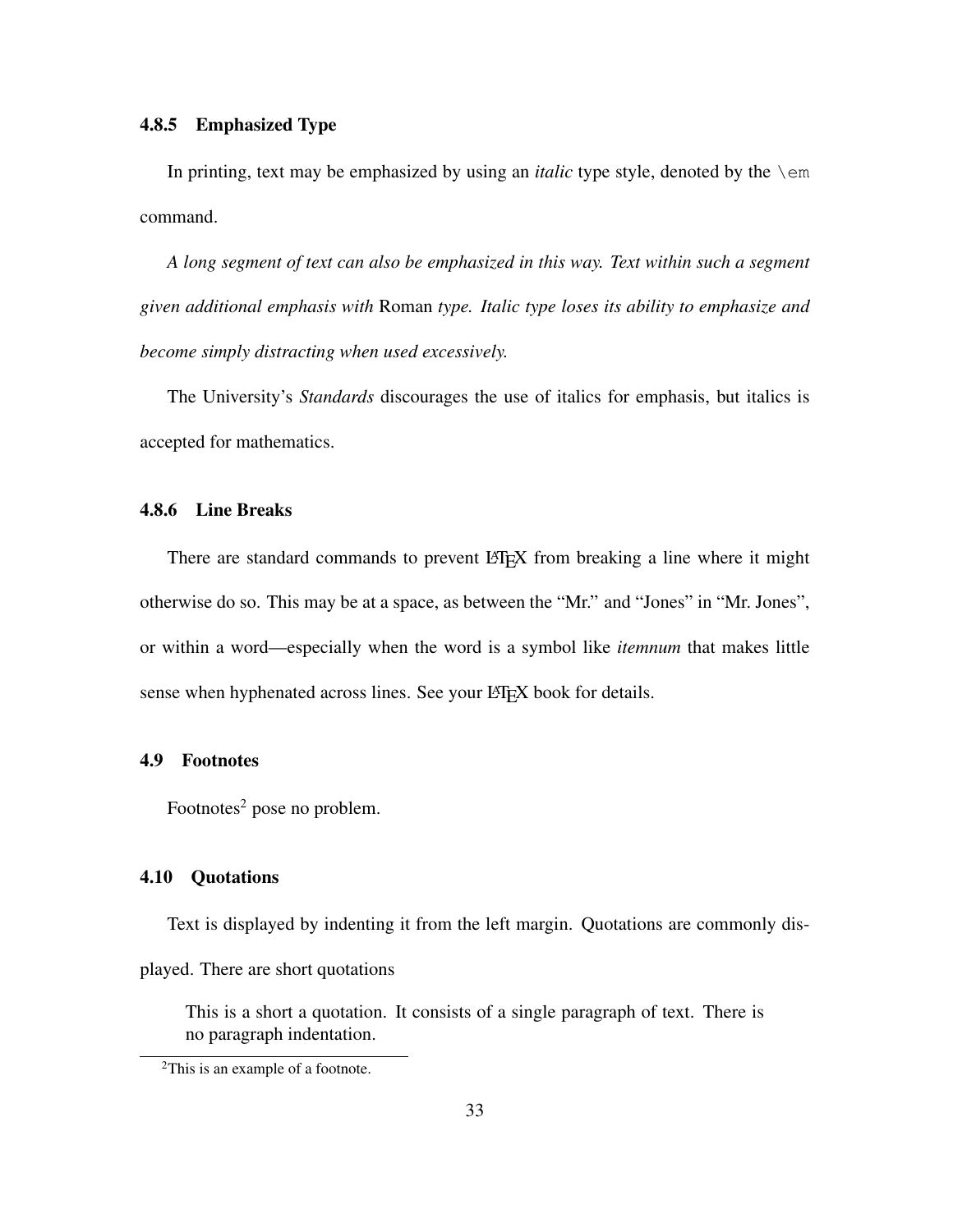and longer ones.

This is a longer quotation. It consists of two paragraphs of text. The beginning of each paragraph is indicated by an extra indentation.

This is the second paragraph of the quotation. It is just as dull as the first paragraph.

## 4.11 Lists

Another frequently-displayed structure is a list. The following is an example of an

itemized list.

- This is the first item of an itemized list. Each item in the list is marked with a "tick". The document style determines what kind of tick mark is used.
- This is the second item of the list. It contains another list nested inside it. The inner list is an enumerated list.
	- 1. This is the first item of an enumerated list that is nested within the itemized list.
	- 2. This is the second item of the inner list. LAT<sub>E</sub>X allows you to nest lists deeper than you really should.

This is the rest of the second item of the outer list. It is no more interesting than any other part of the item.

• This is the third item of the list.

## 4.12 Poetry

You can even display poetry.

There is an environment for verse Whose features some poets will curse.

For instead of making Them do all line breaking, It allows them to put too many words on a line when they'd rather be forced to be terse.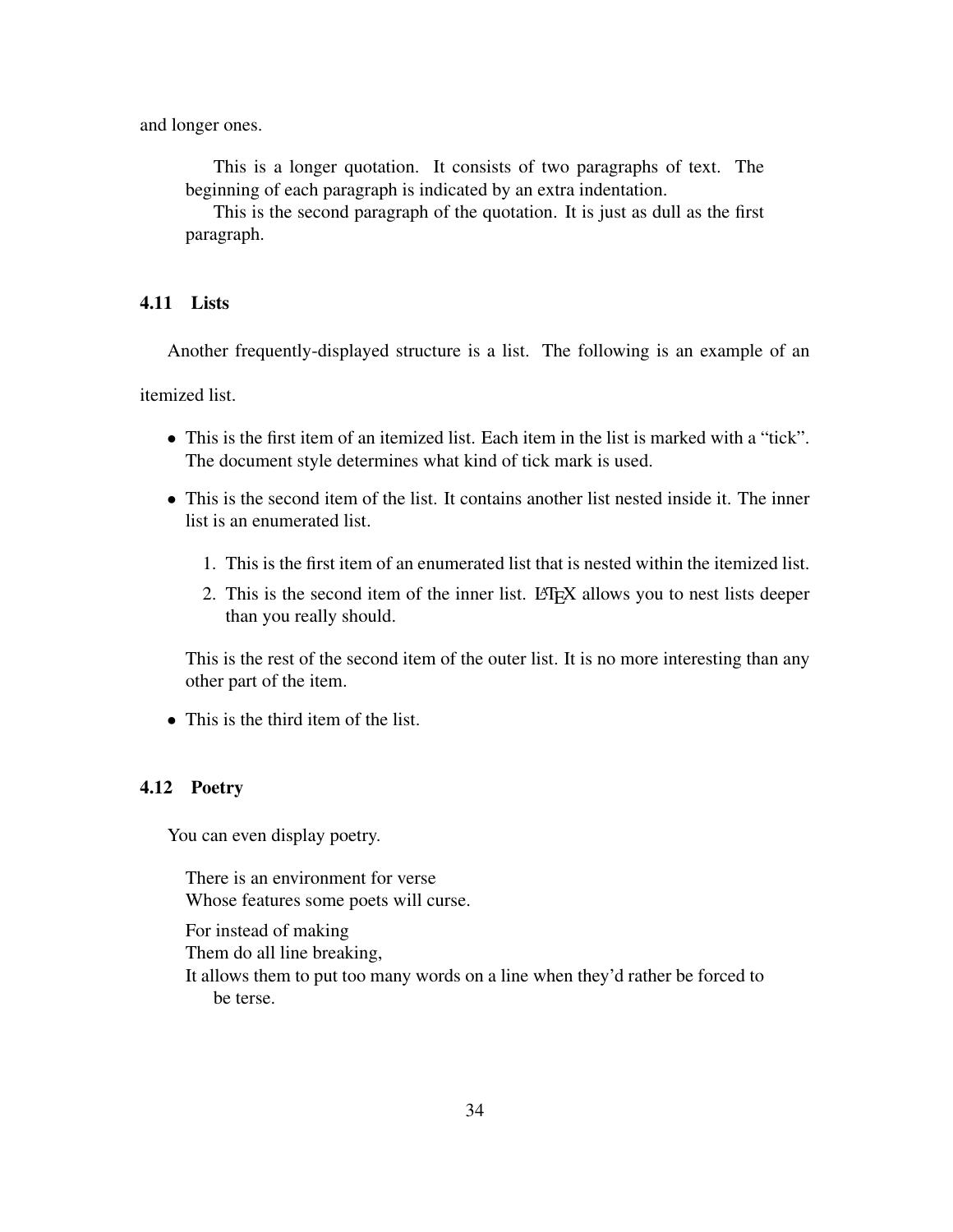## 4.13 Common Abbreviations

msuthesis.cls provides commands to produce abbreviations of common Latin expressions for compatibility with various journals. Some journals require italics and some require Roman fonts. The abbreviations are: etc., e.g., i.e., et al., and *vs.* Various publishers prefer different fonts for certain abbreviations. The following commands are available to provide flexibility when a thesis chapter is published as a journal article.

\etc \ie \eg \etal \vs

Note that periods after abbreviations are included inside each command.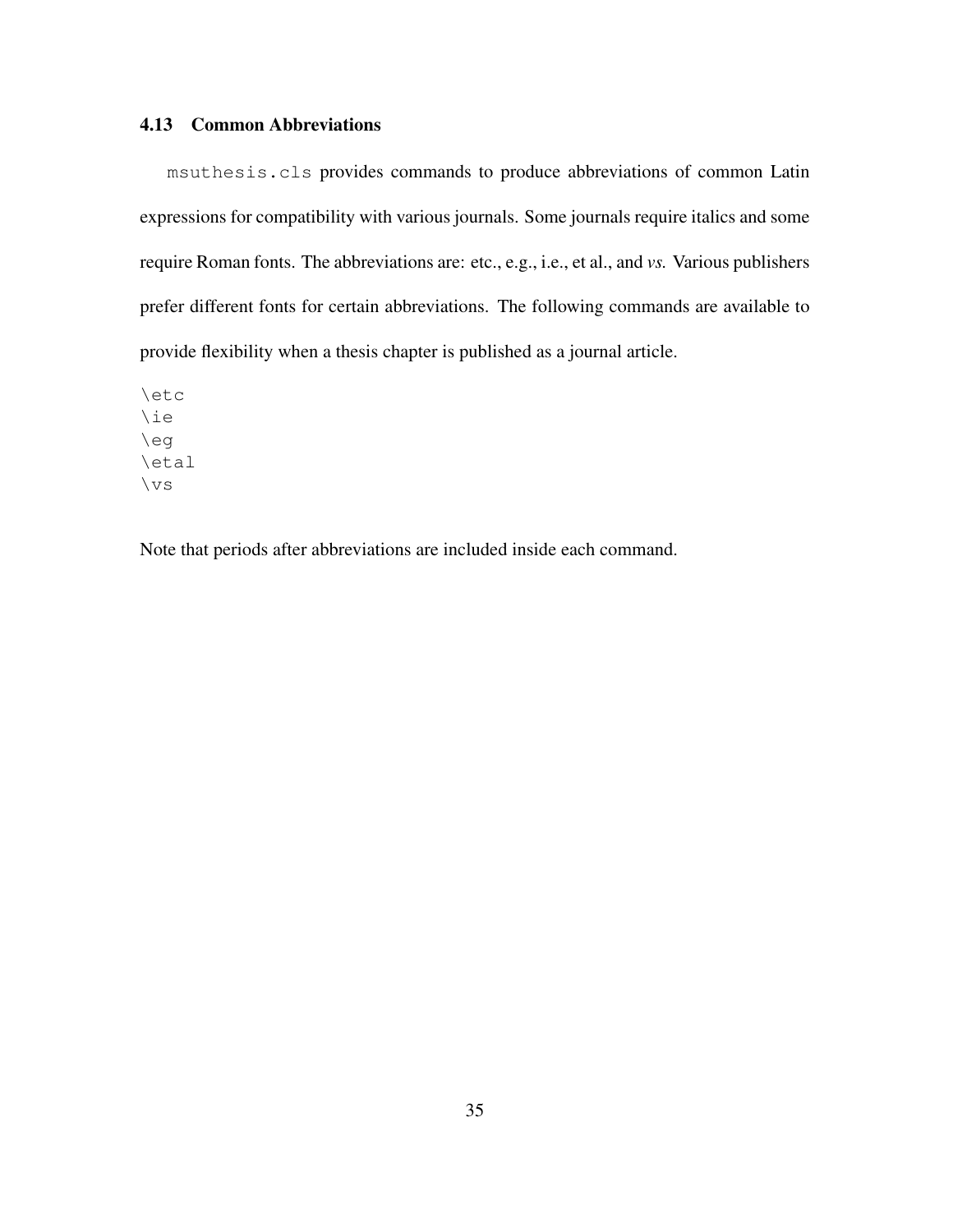## CHAPTER 5

## TYPESETTING TABLES AND FIGURES

This chapter presents features that will help you add figures and tables to your thesis. If you have several consecutive pages of figures and tables (called "floats" in publishing jargon), the University strongly recommends that you complete your text discussion to a logical break, and then force a page break followed by the floats. The  $\mathbb{E} E \to X$  command \clearpage will force a page break and typeset all pending floats up to that point.

## 5.1 Tables

msuthesis.cls takes care of formatting tables, captions, and the associated List of Tables entries. The following are two examples. Table 5.1 lists meat prices for gnats, gnus, and other animals, and Table 5.2 is in landscape orientation; it also has a footnote as an example.

For ordinary tables use \Table{filename}{This is a caption}. Note the capital  $T'$ . The file filename.tex contains the content of the table, for example,

```
\begin{tabular}{...}
\hline
headings \\
\hline
... tabular data
\hline
\end{tabular}
```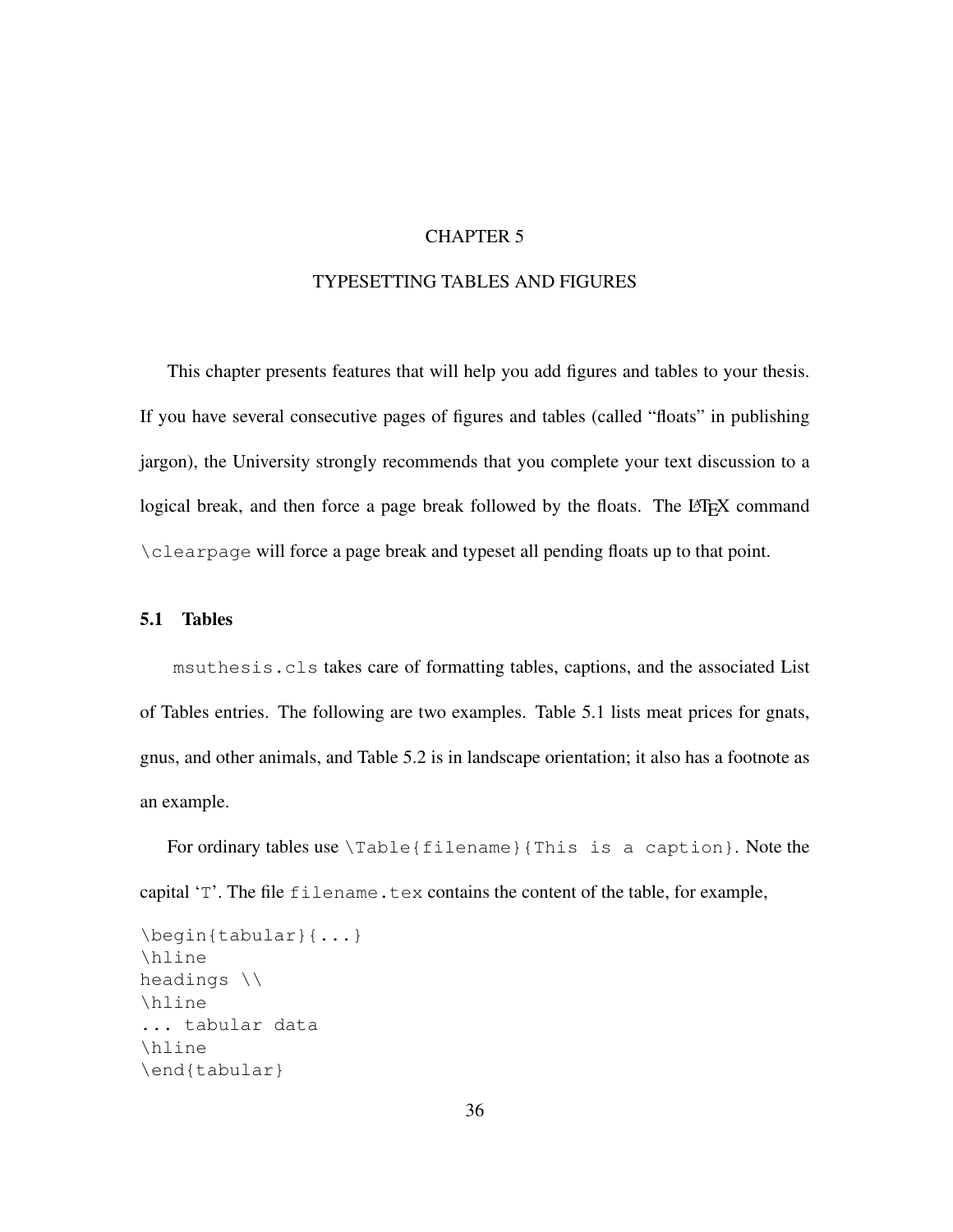## Table 5.1

| Meat Prices (Portrait) |  |
|------------------------|--|
|------------------------|--|

| Item      |         | Price $(\$)$ |
|-----------|---------|--------------|
| gnats     | gram    | 13.65        |
| gnats     | each    | .01          |
| gnu       | stuffed | 92.50        |
| emur      | stuffed | 33.33        |
| armadillo | frozen  | 899          |

Long captions are supported by msuthesis.cls. Do not put footnotes or citations in captions, because they will be repeated in the List of Tables.

Sometimes a table needs to be displayed in landscape orientation. Put the content of the table (i.e., the \begin{tabular} environment) in a file (filename.tex). The

following shows how to set up and define such a table.

```
\setlength{\tabwidth}{\textheight}
\addtolength{\tabwidth}{-0.5in}
\rotatedtable{filename}{This is a Caption}
```
This makes the rotated table 0.25 inch narrower on each side than one page height (about 8.5 inches).

Sometimes a table is in a graphics file. Each of the following commands have similar

arguments as the corresponding Figure commands below.

```
\Tablewithfigure{filename}{\tabwidth}{Caption Goes Here}
\Tabledblwithfigure{filename}{\tabwidth}{A Caption}
\rotatedtablewithfigure{filename}{\tabwidth}{A Caption}
```
This template does not handle long tables cleanly. The following is a workaround. If

your table is longer than one page, you must segment the content into multiple files. Use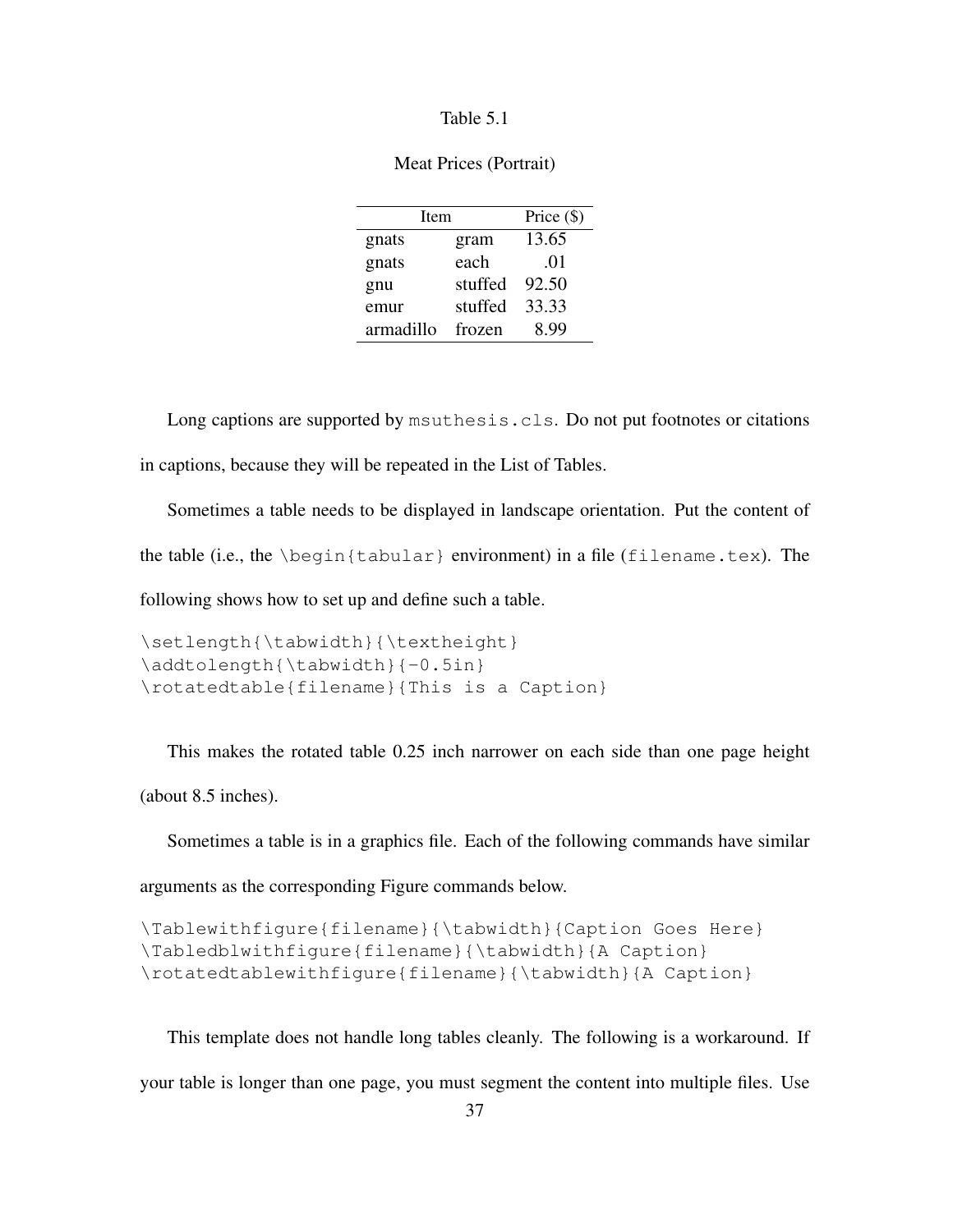# Table 5.2

# Meat Prices (Landscape) Meat Prices (Landscape)

| Price $(\S)$ more columns | a very wide column |         |              |         |           |
|---------------------------|--------------------|---------|--------------|---------|-----------|
|                           | 13.65              |         | 92.50        | 33.33   | 8.99      |
|                           | gram               | $e$ ach | stuffed      | stuffed | trozen    |
| $\mathrm{Item}^d$         | gnats              | gnats   | $g_{\rm nu}$ | nur     | armadillo |

 $\alpha$ This table is in landscape orientation. *a*This table is in landscape orientation.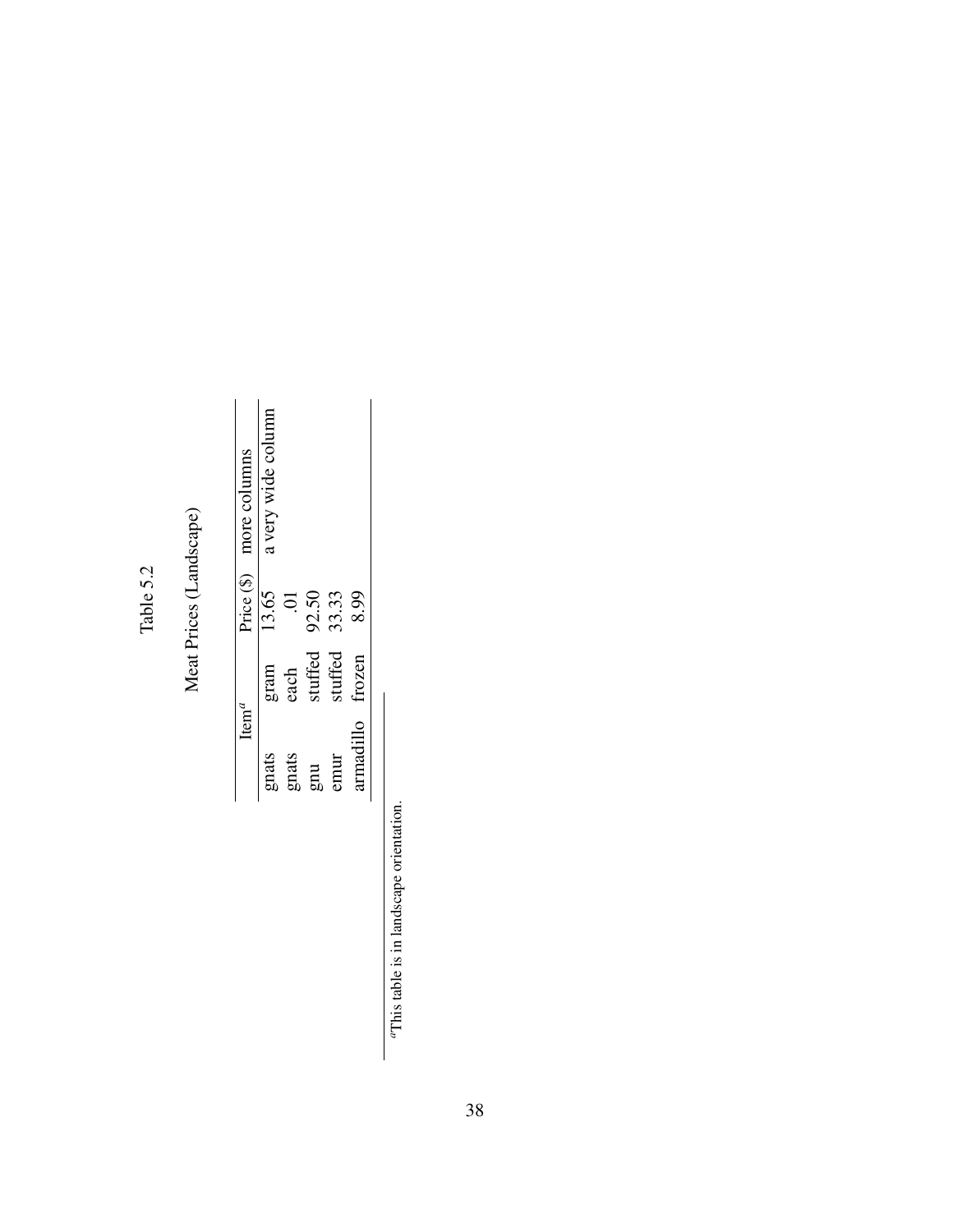an ordinary  $\text{Table}$  command for the first page, and then use a  $\text{Table}$  continued command for each following page. For example, the following commands create a table with two pages. Note that the table number does not change.

```
\Table{pricesfirst}{Meat Prices} %first page
\Tablecontinued{pricesnext}{(continued)}
%next page
```
The MSU Library requires the caption of second and following pages to be only "(continued)".

However, each page of the table is in the List of Tables. Unfortunately, this must be cleaned up by manually editing the  $\star$ . Lot file. The existing version of this file is inserted into the document each time you run LAT<sub>EX</sub>, and then it is replaced by a new version. If you edit this file, then you should run LATEX only once on your last edit cycle ( $pdf$ Latex if using \*.pdf etc. graphics or latex, dvips, dvipdfm if using \*.eps graphics). In summary, try to avoid multipage tables to avoid this complex manual process.

If a table needs to span the full page in a double-column publication, use the \Tabledbl command. In a single-column thesis, it looks the same as the \Table command.

Journals have various standards for referring to table numbers in paragraphs. The following commands are defined by msuthesis.cls as alternatives to the standard LATEX command Table \ref{tab:filename}.

\tableref{filename} %in middle of sentence \Tableref{filename} %as first word of sentence

where filename is the identifier for your table data.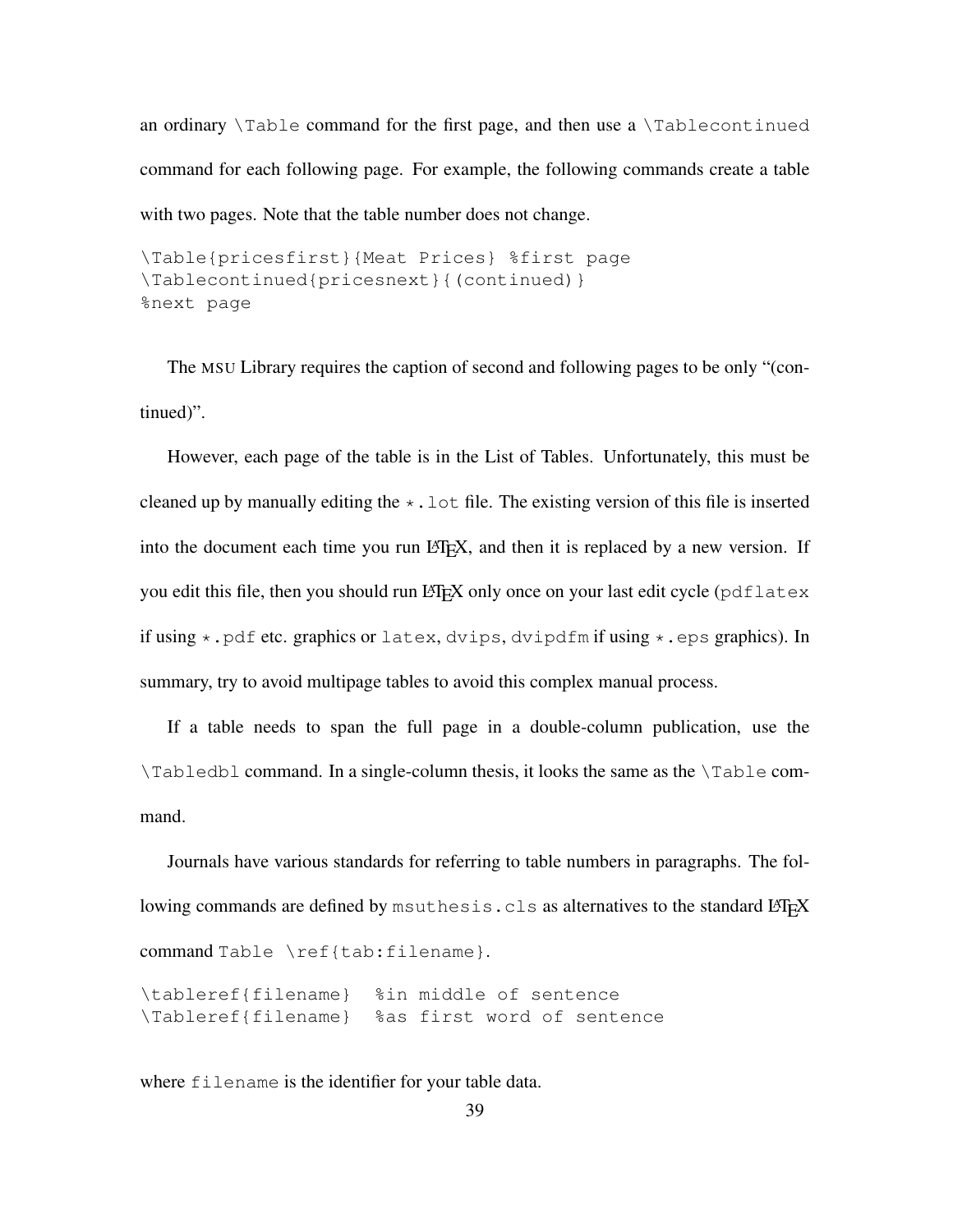# Table 5.3

# Meat Prices

| Item      |         | Price (\$) |
|-----------|---------|------------|
| gnats     | gram    | 13.65      |
| gnats     | each    | .01        |
| gnu       | stuffed | 92.50      |
| emur      | stuffed | 33.33      |
| armadillo | frozen  | 8.99       |
| gnats     | gram    | 13.65      |
| gnats     | each    | .01        |
| gnu       | stuffed | 92.50      |
| emur      | stuffed | 33.33      |
| armadillo | frozen  | 8.99       |
| gnats     | gram    | 13.65      |
| gnats     | each    | .01        |
| gnu       | stuffed | 92.50      |
| emur      | stuffed | 33.33      |
| armadillo | frozen  | 8.99       |
| gnats     | gram    | 13.65      |
| gnats     | each    | .01        |
| gnu       | stuffed | 92.50      |
| emur      | stuffed | 33.33      |
| armadillo | frozen  | 8.99       |
| gnats     | gram    | 13.65      |
| gnats     | each    | .01        |
| gnu       | stuffed | 92.50      |
| emur      | stuffed | 33.33      |
| armadillo | frozen  | 8.99       |
| gnats     | gram    | 13.65      |
| gnats     | each    | .01        |
| gnu       | stuffed | 92.50      |
| emur      | stuffed | 33.33      |
| armadillo | frozen  | 8.99       |
| gnats     | gram    | 13.65      |
| gnats     | each    | .01        |
| gnu       | stuffed | 92.50      |
| emur      | stuffed | 33.33      |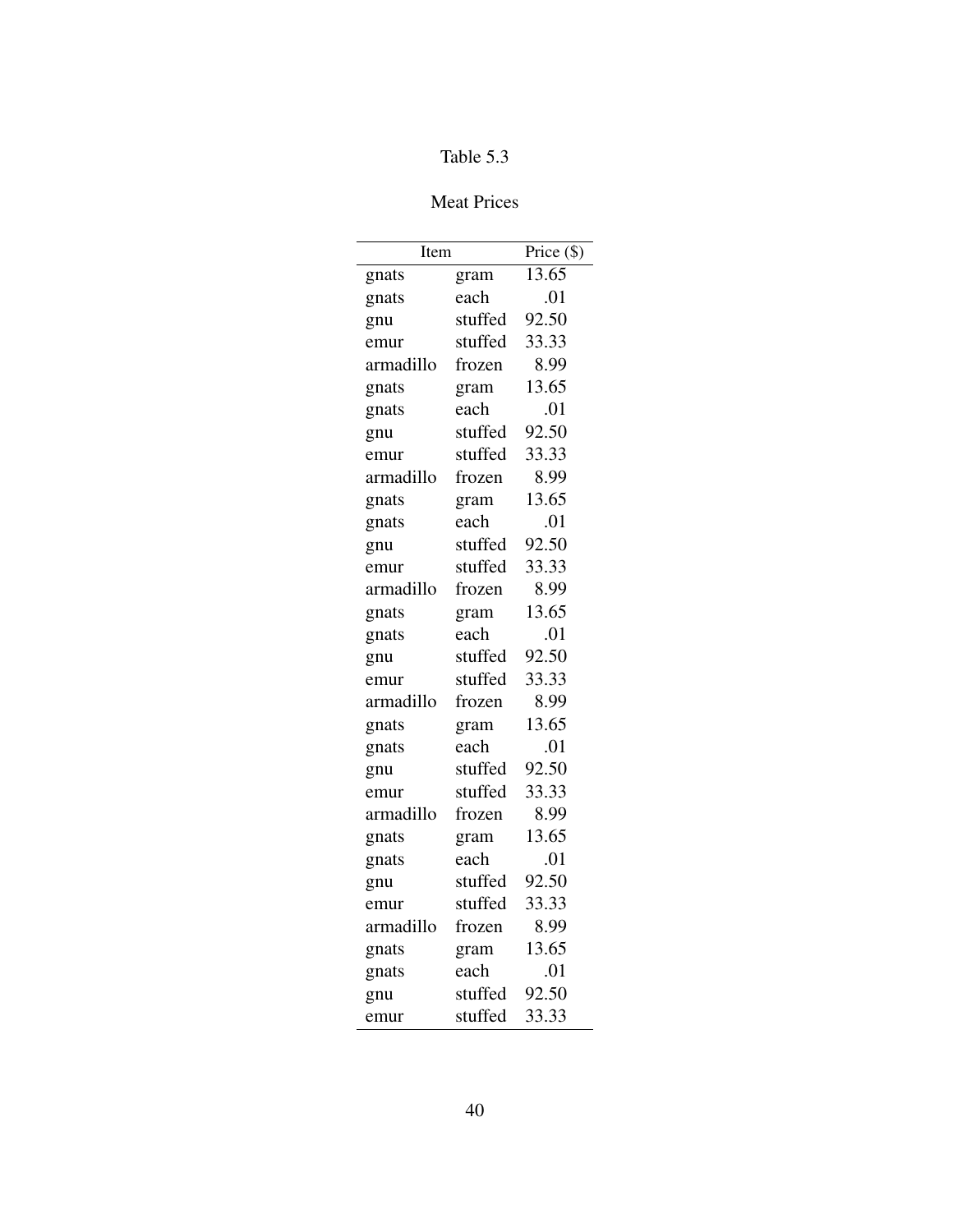# Table 5.3

# (continued)

| Item      |         | Price $(\$)$ |
|-----------|---------|--------------|
| gnats     | gram    | 13.65        |
| gnats     | each    | .01          |
| gnu       | stuffed | 92.50        |
| emur      | stuffed | 33.33        |
| armadillo | frozen  | 8.99         |
| gnats     | gram    | 13.65        |
| gnats     | each    | .01          |
| gnu       | stuffed | 92.50        |
| emur      | stuffed | 33.33        |
| armadillo | frozen  | 8.99         |
| gnats     | gram    | 13.65        |
| gnats     | each    | .01          |
| gnu       | stuffed | 92.50        |
| emur      | stuffed | 33.33        |
| armadillo | frozen  | 8.99         |
| gnats     | gram    | 13.65        |
| gnats     | each    | .01          |
| gnu       | stuffed | 92.50        |
| emur      | stuffed | 33.33        |
| armadillo | frozen  | 8.99         |
| gnats     | gram    | 13.65        |
| gnats     | each    | .01          |
| gnu       | stuffed | 92.50        |
| emur      | stuffed | 33.33        |
| armadillo | frozen  | 8.99         |
| gnats     | gram    | 13.65        |
| gnats     | each    | .01          |
| gnu       | stuffed | 92.50        |
| emur      | stuffed | 33.33        |
| armadillo | frozen  | 8.99         |
| gnats     | gram    | 13.65        |
| gnats     | each    | .01          |
| gnu       | stuffed | 92.50        |
| emur      | stuffed | 33.33        |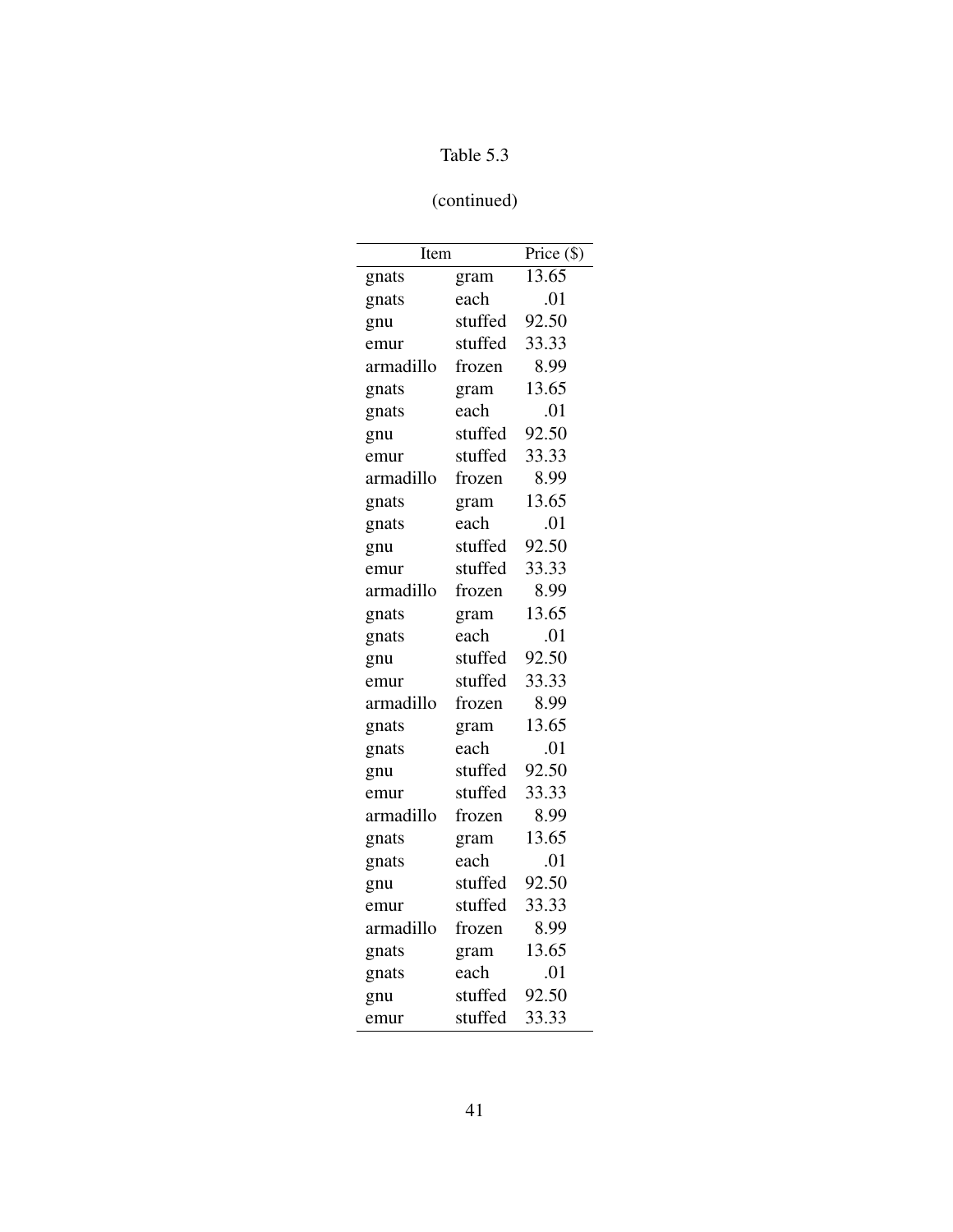The content of tables is formatted with the LATEX environment

```
\begin{tabular}{...}
\hline
headings \\
\hline
... tabular data
\hline
\end{tabular}
```
See your LATEX book for details. \hline creates a horizonal line. Most journals discourage using vertical lines in tables, and prefer few horizonal lines. If at all possible, use only a top horizonal line, a bottom horizonal line, and a line under the headings.

The length \tabwidth is already defined by msuthesis.cls. In general, the tabular environment takes care of table widths. However, if you need to specify the width of a column in a table, redefine  $\cdot$  tabwidth relative to  $\cdot$  linewidth, just prior to defining the table, and then use it as needed within your tabular environment. For example, for one half of the line width, use this command.

\setlength{\tabwidth}{0.5\linewidth}

msuthesis.cls constructs a label by making tab: a prefix to your file name, so if needed, you can use \ref{tab:filename}. Journals have various standards for referring to table numbers in paragraphs. The following commands are alternatives to the standard LATEX command Table \ref{tab:filename}.

\tableref{filename} %in middle of sentence \Tableref{filename} %as first word of sentence

where filename is the identifier for your table data.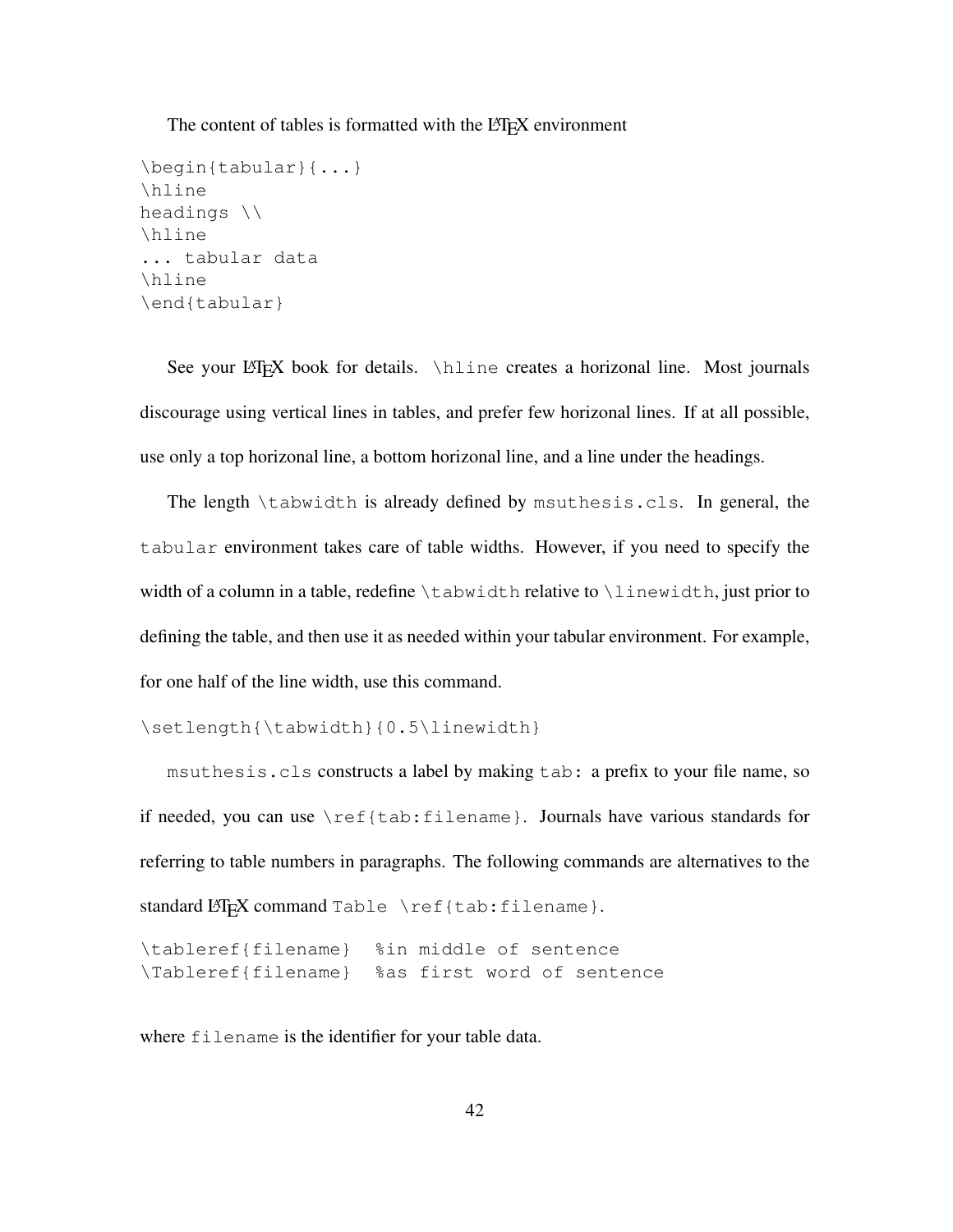## 5.2 Figures

The following is an example. A lion, as shown in Figure 5.1, eats gnus. Gnats eat lions.





## Lion

Compile pdf.bat expects all art work to be  $\star$ .jpg,  $\star$ .png, or  $\star$ .pdf with no embedded captions. Vector graphics encapsulated in  $\star$ . pdf files will scale better than raster graphics.

Compile eps.bat expects all art work to be  $\star$ . eps files with no embedded captions.

If you do not yet have your art work, then you may copy the file temporary. jpg or temporary.eps to the proper filename for temporary use. For example, we do not yet have a drawing of a gnat, so Figure 5.2 is a temporary placeholder.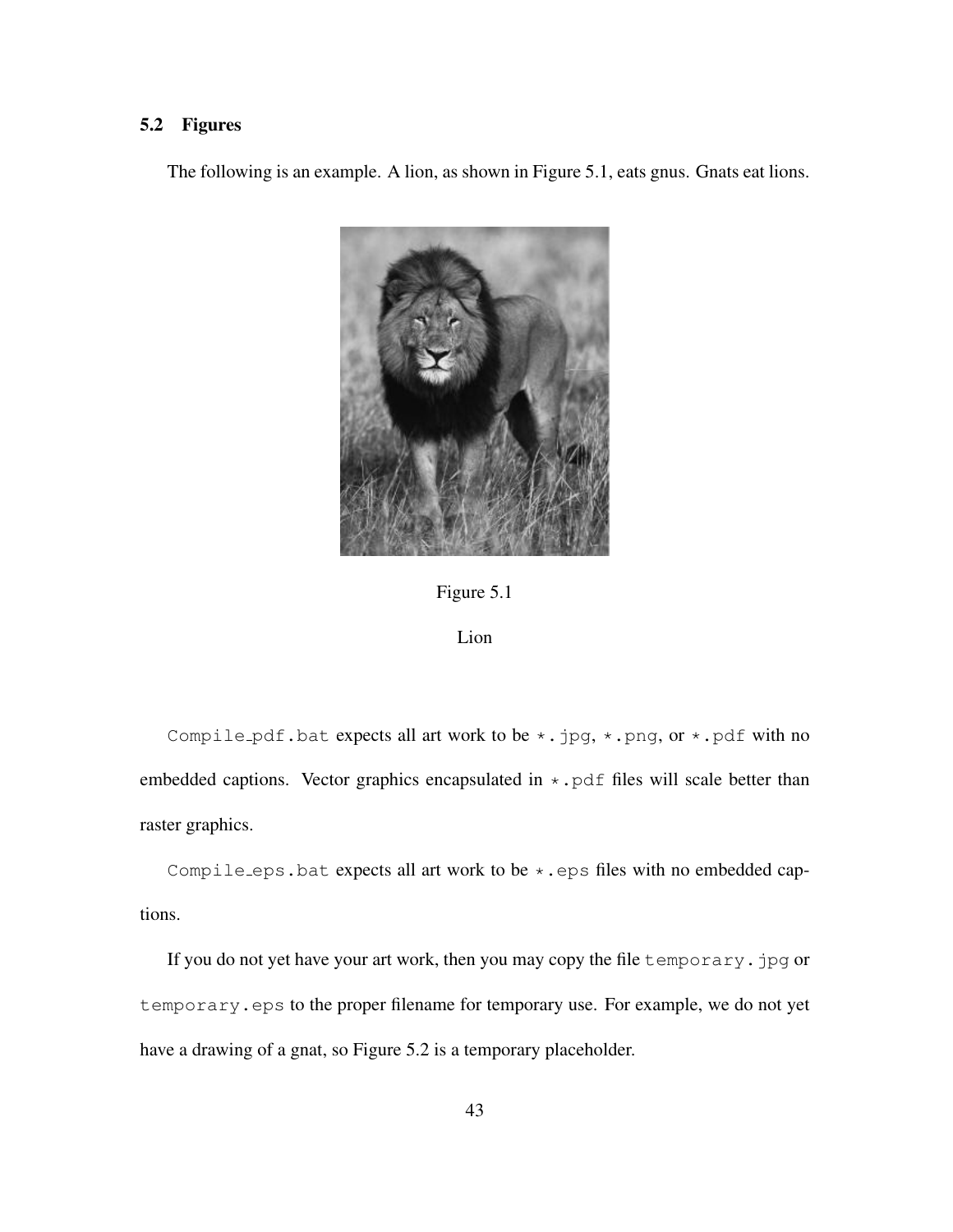# \*\*\*\*\*\* figure goes here \*\*\*\*\*\*

Figure 5.2

**Gnat**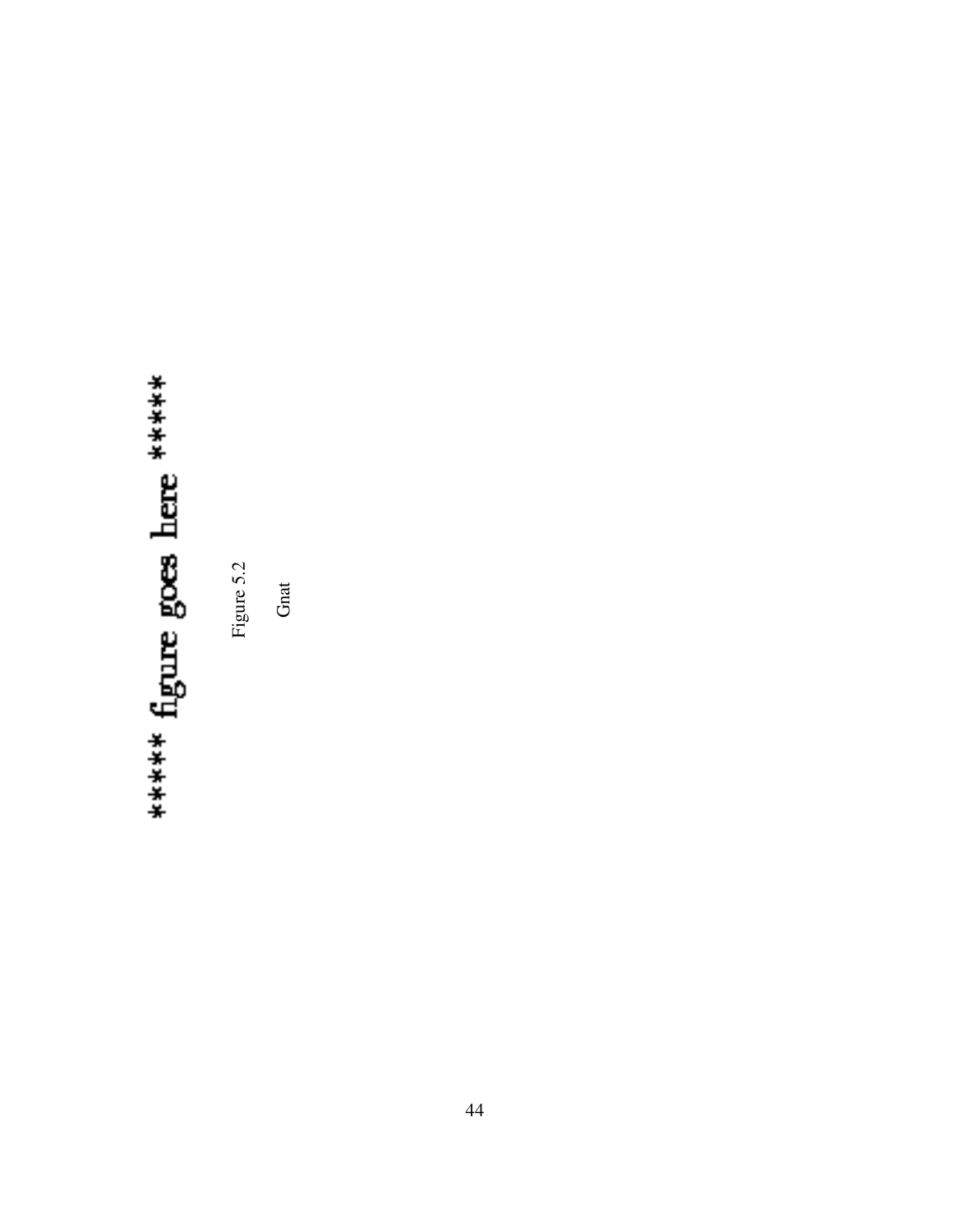Text in your thesis is in a single column that is about 6 inches wide. However, text in conference proceedings is often in two columns. The  $\mathbb{E} \mathbb{F} \times \mathbb{E}$  length  $\text{textwidth}$  is the width of all columns on a page. The  $\mathbb{F}$ X length  $\lambda$  inewidth is the width of the current column.

The length \figwidth is defined by msuthesis.cls. In general, redefine the width of each figure relative to \linewidth, just prior to defining a figure. For example, for a one-column figure that is almost the full width of the column, you should put the following. (Note that Figure is capitalized.)

```
\setlength{\figwidth}{\linewidth}
\addtolength{\figwidth}{-0.5in}
\Figure{filename}{\figwidth}{This is a Caption}
```
You can also specify fractions of a line width, for example, for a figure width of half a line,

\setlength{\figwidth}{0.5\linewidth}

Sometimes a figure needs to be displayed in landscape orientation. The following shows how to set up and define such a figure using msuthesis.cls.

```
\setlength{\figwidth}{\textheight}
\addtolength{\figwidth}{-0.5in}
\rotatedfigure{filename}{\figwidth}{This is a caption}
```
Long captions are supported by msuthesis.cls. Do not put footnotes or citations in captions, because they will be repeated in the List of Figures.

Some journals and conference proceedings are published in two column format. Some figures fit within one column, but others must span both columns (usually at the top of a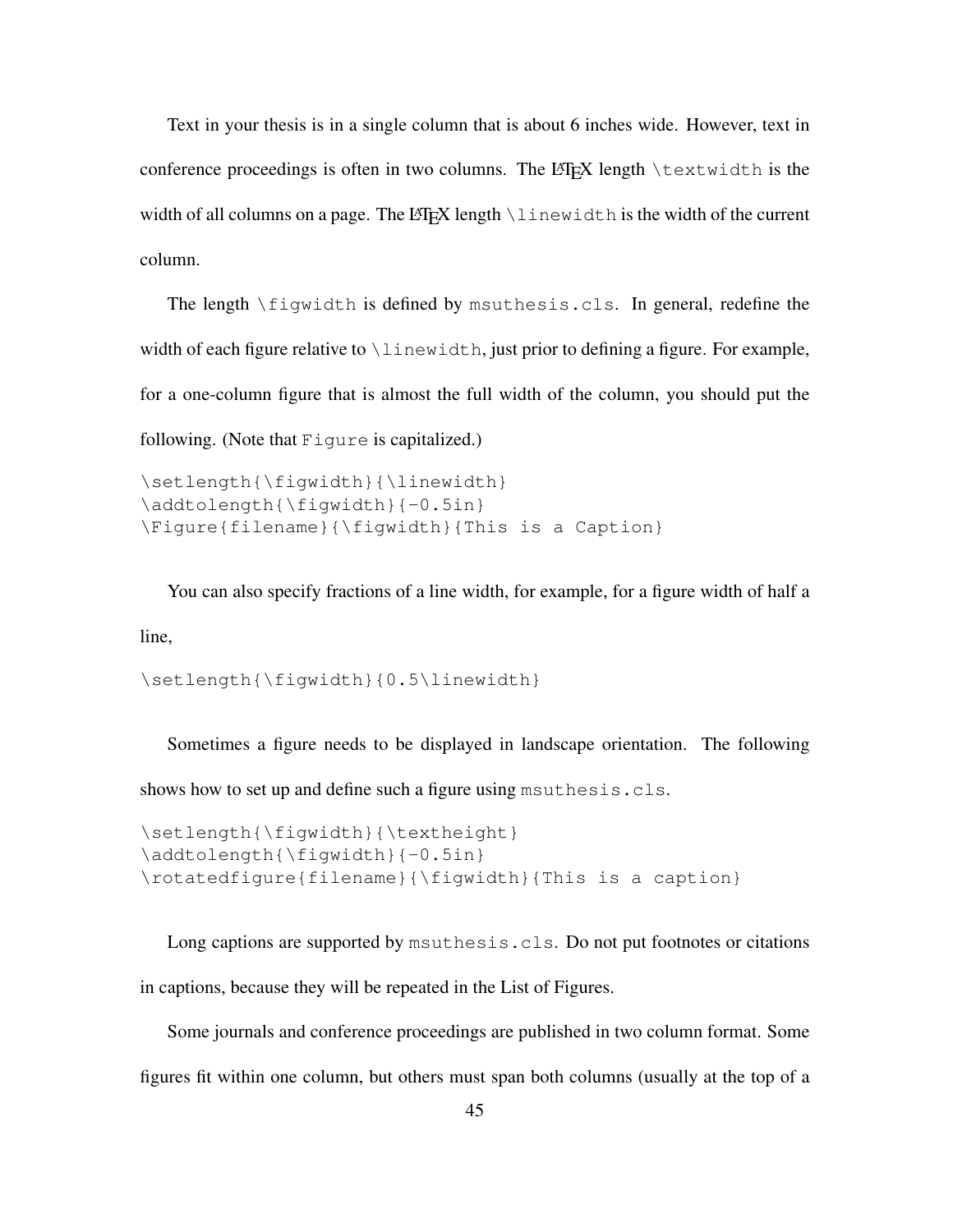page. The following command is used when you want the figure to span two columns if the document is in two-column format. If this command is used in a one column document, such as a thesis, then the figure is typeset the same as the ordinary  $\F$ iqure command. \Figuredbl{filename}{\figwidth}{This is a Caption}

This command lets your thesis chapter's  $\star$ . tex file be practically the same as your conference paper's with respect to figures.

Journals have various styles for referring to figure numbers in paragraphs. The following commands are defined by msuthesis.cls as alternatives to the standard LATEX command Figure<sup>~</sup>\ref{fig:filename}.

\figureref{filename} %in middle of sentence \Figureref{filename} %as first word of sentence

where filename is the identifier for your art work.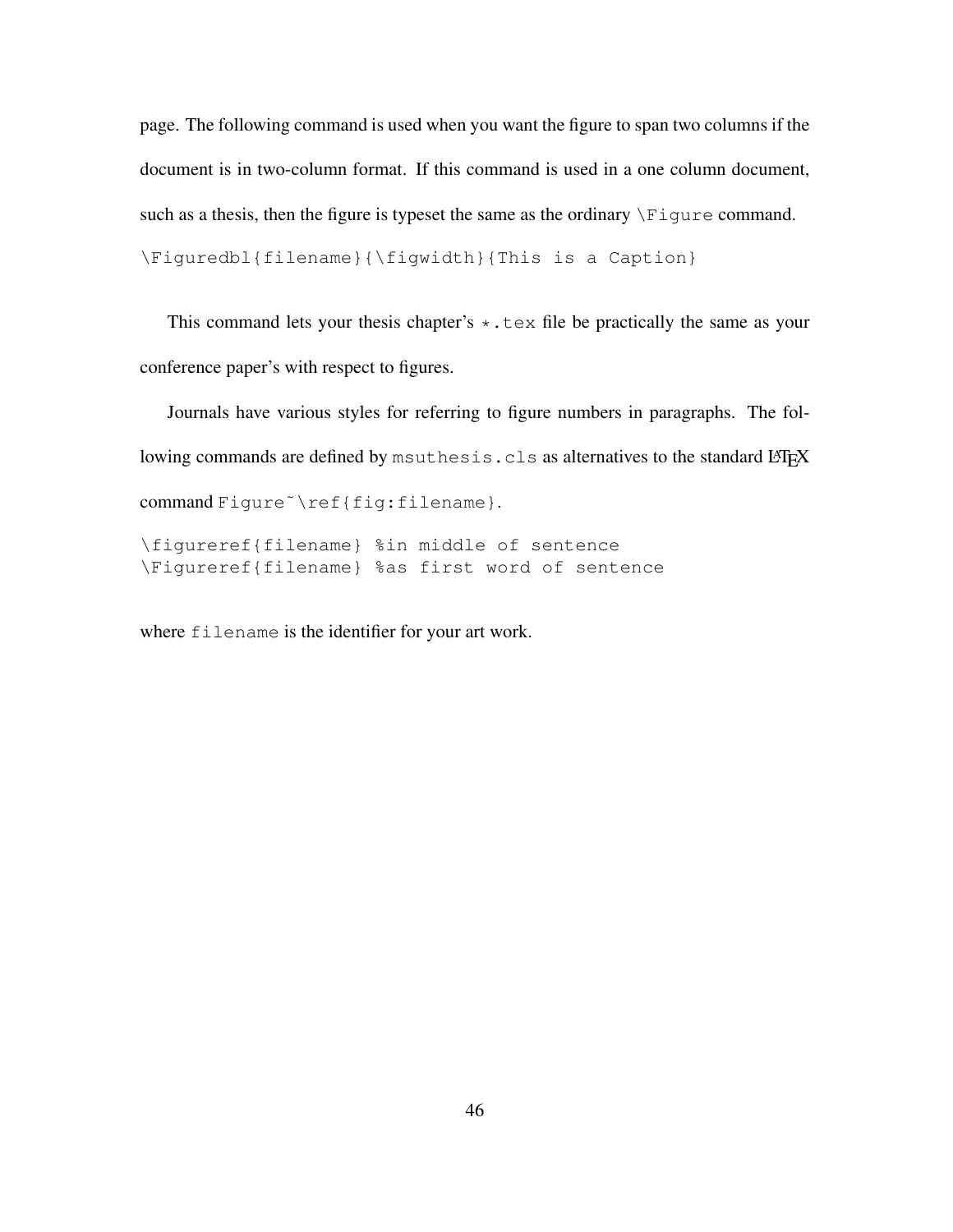## CHAPTER 6

## TYPESETTING MATHEMATICS

## 6.1 Embedded Mathematics

 $L^2$ FEX is good at typesetting mathematical formulas embedded in ordinary text, like  $x - 3y = 7\alpha$  or  $\alpha_1 > x^{2n}/y^{2n} > x'$ . Remember that a letter like x is a formula when it denotes a mathematical symbol, and should be treated as one. Avoid stacking symbols and tall symbols when mathematics is embedded in paragraphs, because it distorts line spacing.

## 6.2 Displayed Mathematics

Mathematical formulas may also be displayed, separated from paragraphs by white space. The *Standards* requires all equations to be numbered. The *\begin{equation}* environment, and  $\lambda$  abel command should be used to generate the equation number.

$$
x' + y^2 = z_i^2 \tag{6.1}
$$

A simple displayed formula is one-line long; multiline formulas require special formatting commands and the \begin{eqnarray} environment.

Don't start a paragraph with a displayed equation, nor make one a paragraph by itself.

You should use \begin{equation} and \end{equation} to define one equation so that equation numbers are generated, instead of  $\setminus$  [ and  $\setminus$  ]. It is convenient to use \begin{eqnarray} and \end{eqnarray} to define all equations just in case a long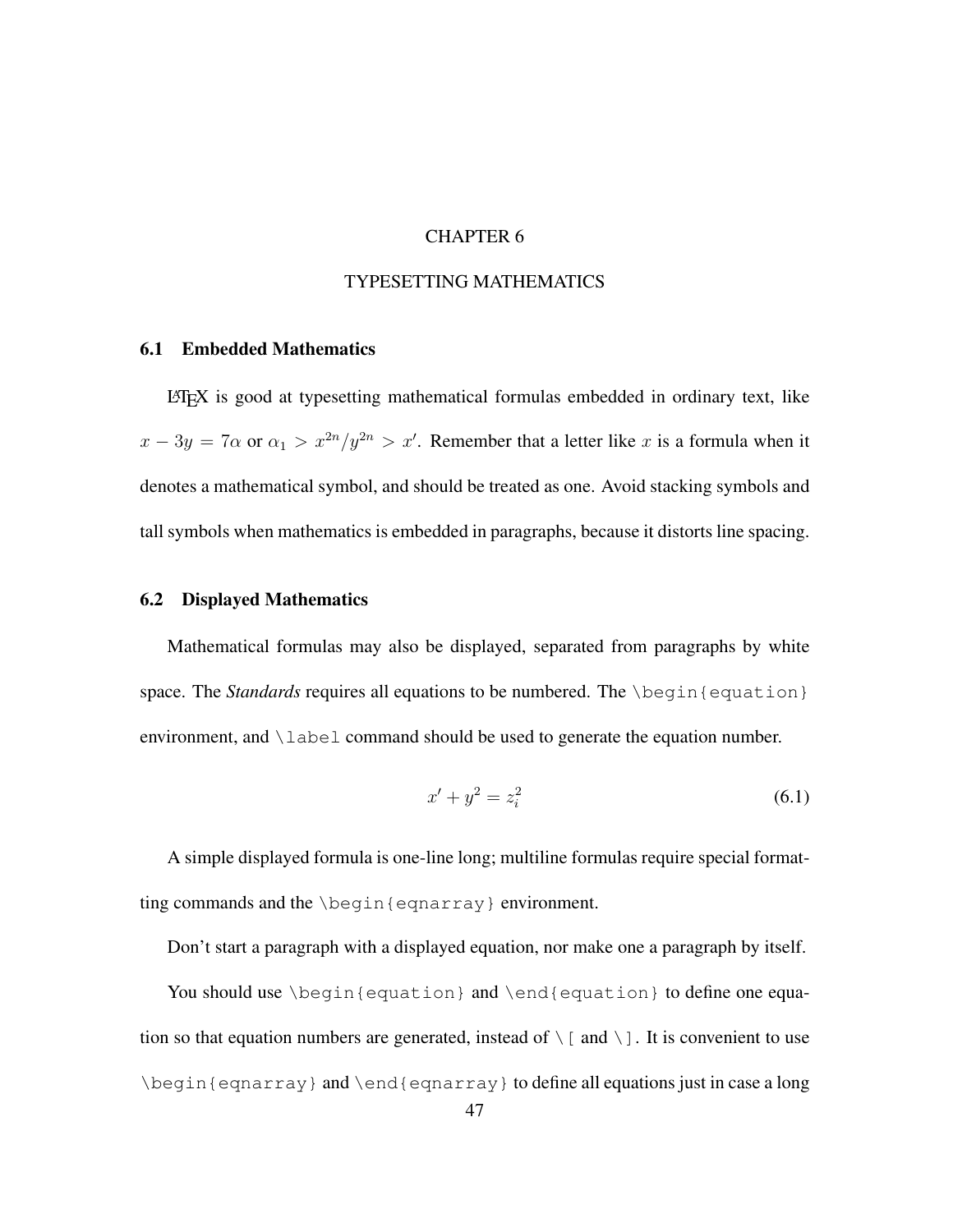equation needs to be broken into multiple lines later. See your LATEX book for the syntax details.

Reference an equation like this: Equation (6.1). If you need to reference an equation number, put a  $\lambda$ label{eq:label} command at the end of the equation. Journals have various standards for referring to equation numbers in paragraphs. The following commands are provided by msuthesis.cls as an alternative to the standard LATEX command Equation˜(\ref{eq:label}).

```
\eqnref{lable} %in middle of sentence
\eqnsref{firstlabel} %in middle of sentence
\andeqnref{lastlabel} %at end of list
\Eqnref{label} %at start of sentence
\Eqnsref{firstlabel} %at start of sentence
```
If you are referring to one equation, use  $\equiv{$  {label}, or as the first word in a

sentence,  $\text{Perpref}$  [label]. If you are referring to a list of equation numbers, use

```
\eqnsref{firstlabel}, \ref{eq:secondlabel},
\andeqnref{thirdlabel}
```
or similarly, at the beginning of a sentence, \Eqnsref{firstlabel} etc. Equa-

tion (6.2) is an example of a multiline equation.

$$
y = ax + b
$$
  
+ cx + d (6.2)

## 6.3 Theorems

The following theorem environments are defined by msuthesis.cls for compatibility with journals published by Elsevier and Springer.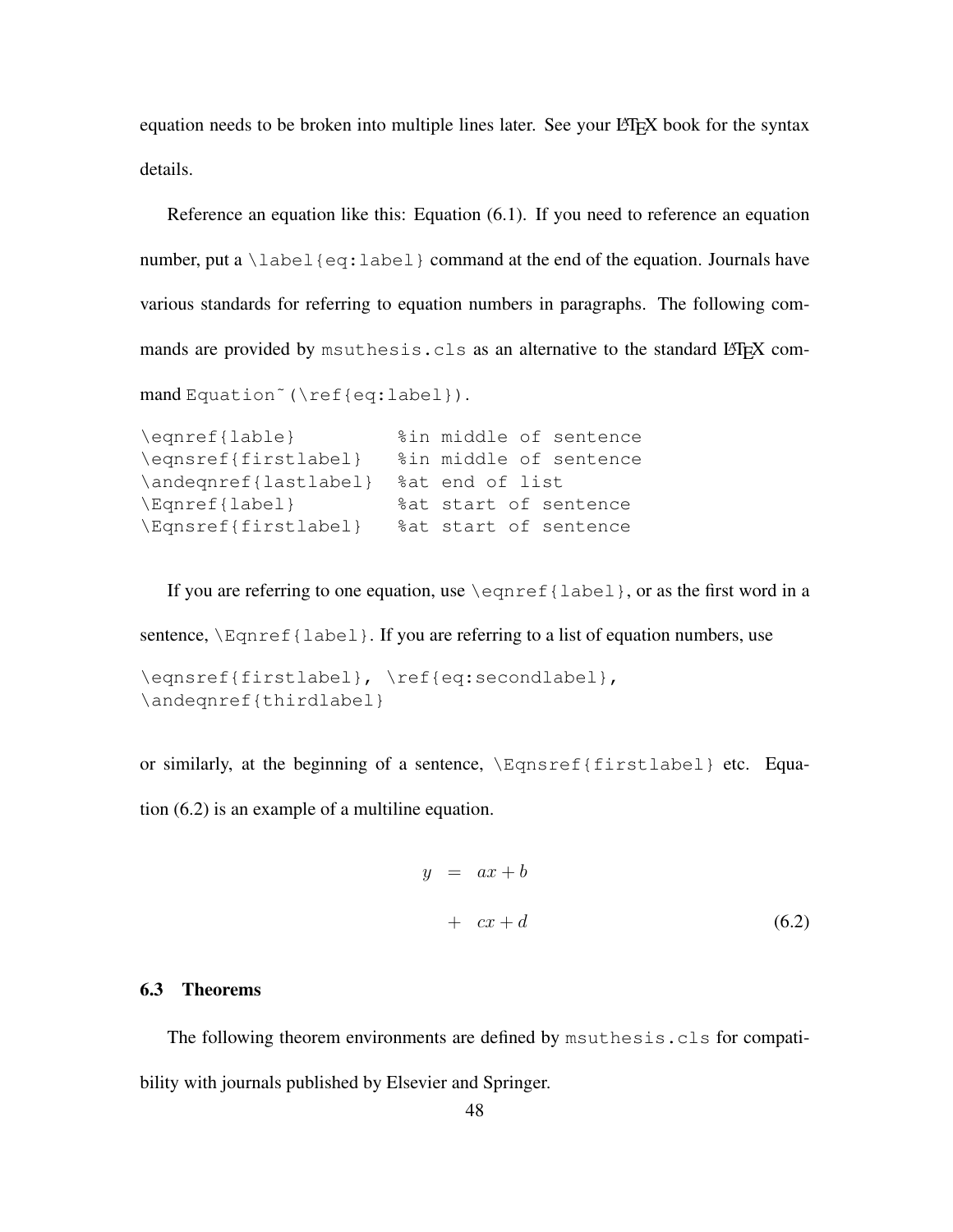| \begin{thm}                                         | <i><b>%Theorem</b></i> |
|-----------------------------------------------------|------------------------|
| \begin{lem}                                         | %Lemma                 |
| $\begin{cases} \cos \theta & \text{or} \end{cases}$ | %Corollary             |
| $\begin{bmatrix} \text{defn} \end{bmatrix}$         | %Definition            |
| \begin{case}                                        | %Case                  |
| $\begin{bmatrix} pf \end{bmatrix}$                  | %Proof                 |

The command \qed is defined by msuthesis.cls to produce a black box; it is used by the pf environment at the end of proofs.

The *Standards* allows bold theorem titles and italics theorem text which is the L<sup>AT</sup>EX

 $\blacksquare$ 

 $\blacksquare$ 

default style.

The following are examples of these.

## Theorem 1 (Title of theorem)

This is an example theorem.

Proof: This is a proof.

## Lemma 1 (Title of lemma)

This is an example lemma.

Proof: This is another proof.

## Corollary 1 (Title of corollary)

This is an example corollary.

## Definition 1 (Title of definition)

This is an example definition.

Case 1 (Title of case) *This is an example case.*

## Case 2 (Another title of another case) *This is another case.*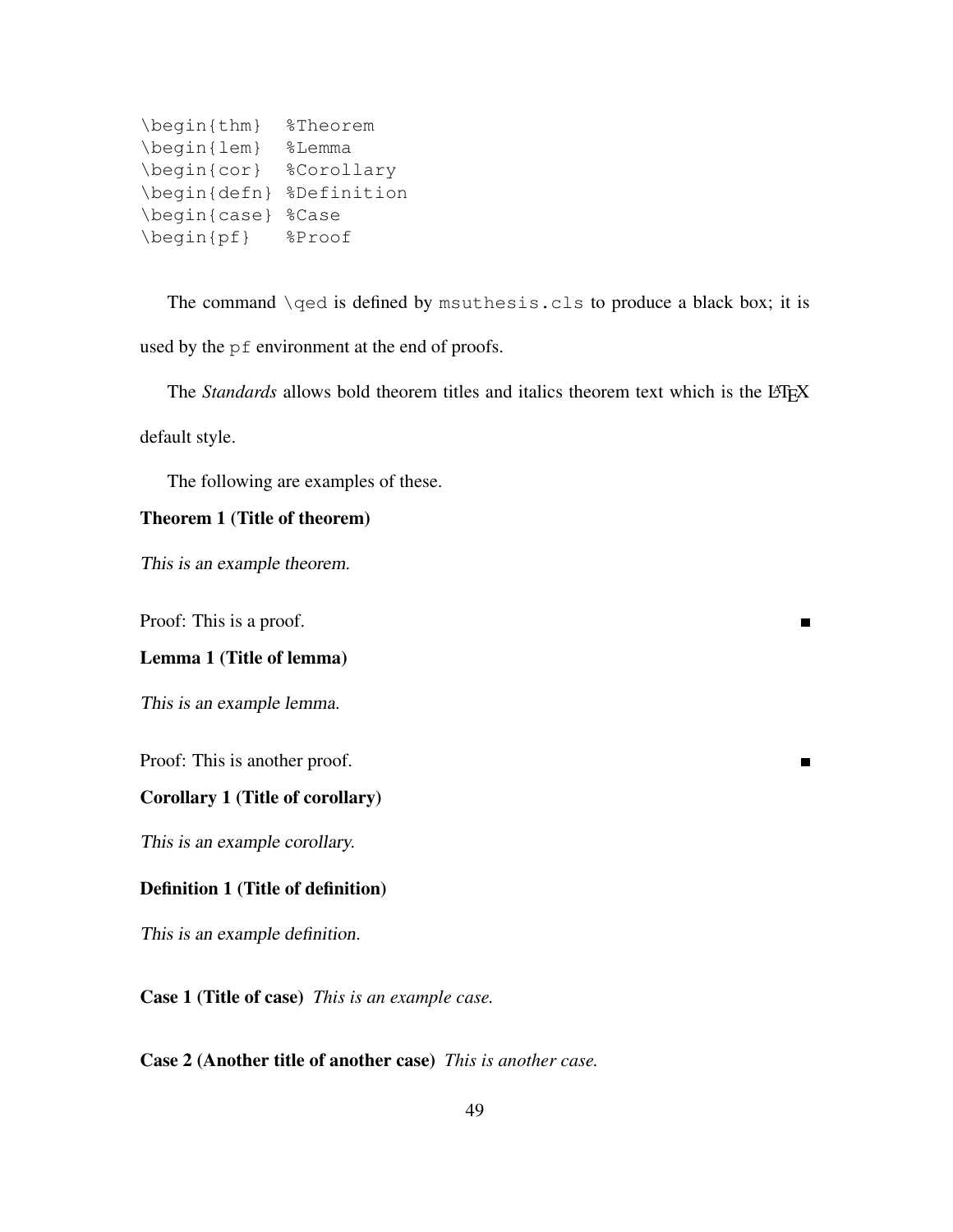## CHAPTER 7

## FREQUENTLY ASKED QUESTIONS

## 7.1 How can I remove DRAFT on the title page?

The third line of examplethesis.tex is

\usepackage[light,first]{draftcopy} %remove for final

Putting a % at the beginning of this line will make this line a comment, disabling DRAFT.

## 7.2 Why can't  $\text{Lipx}$  find my files?

You must put all files for your document in the same directory, including all the graphics files. A warning in the  $\star$ .  $log$  file may indicates that you had a command like the following: \Figure{./Drawings/tiles\_fuel}{.... The template cannot handle paths. Remove paths in all \Figure, \Table, and \input commands.

## 7.3 How do I create subsubsubsection 3.5.3.1.1?

The template does not support subsubsubsections.

They are usually short and can often be included in the higher-level subsubsection. A sentence or two could make the transition for the reader in lieu of a subsubsubsection title.

An alternative workaround is to create at list. See your LATEX book for details.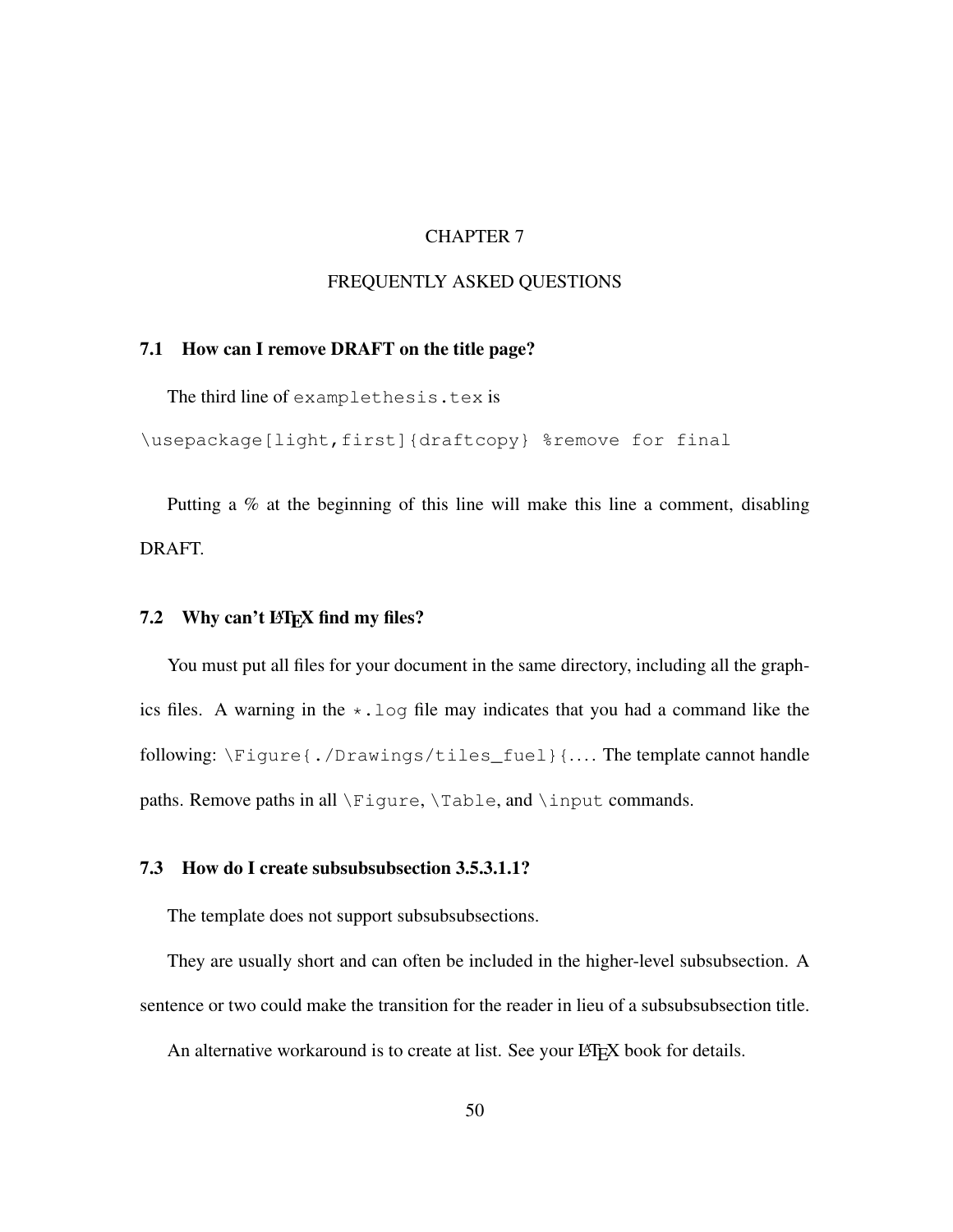## 7.4 How do I make block-style captions?

Some journals use a block-caption style, where the caption explains the figure or table. This template does not support block-caption style. The template supports centered caption style.

However, a user of the template provided the following substitute code which adds a note to the \Figure command and to the \Table command. Text for a note explaining the figure or table goes in the argument and appears below the figure or table, not as part of the caption.

In between your paragraphs, you provide the following commands to define a figure or table, for example:

```
\setlength{\figwidth}{0.4\linewidth}
\Figure{lion}{\figwidth}{Lion}{A note goes here.}
\Table{prices}{Meat Prices}{A note goes here.}
```
In msuthesis.cls, you modify the \Figure and \Table command definitions.

```
\newcommand{\Figure}[4]{
\newspacing{\singlespacing}\par
\begin{figure}
\begin{center}
\noindent
\includegraphics[width=#2]{#1} %%%MSU
\end{center}
\caption{#3}
\settowidth{\tmplen}{\protect{#4}}
\ifthenelse{\tmplen>0}{%
\begin{quote}
#4
\end{quote}
}{} %end if
\addtocontents{lof}{\vspace{\baselineskip}}
%MSU for multiline caption
```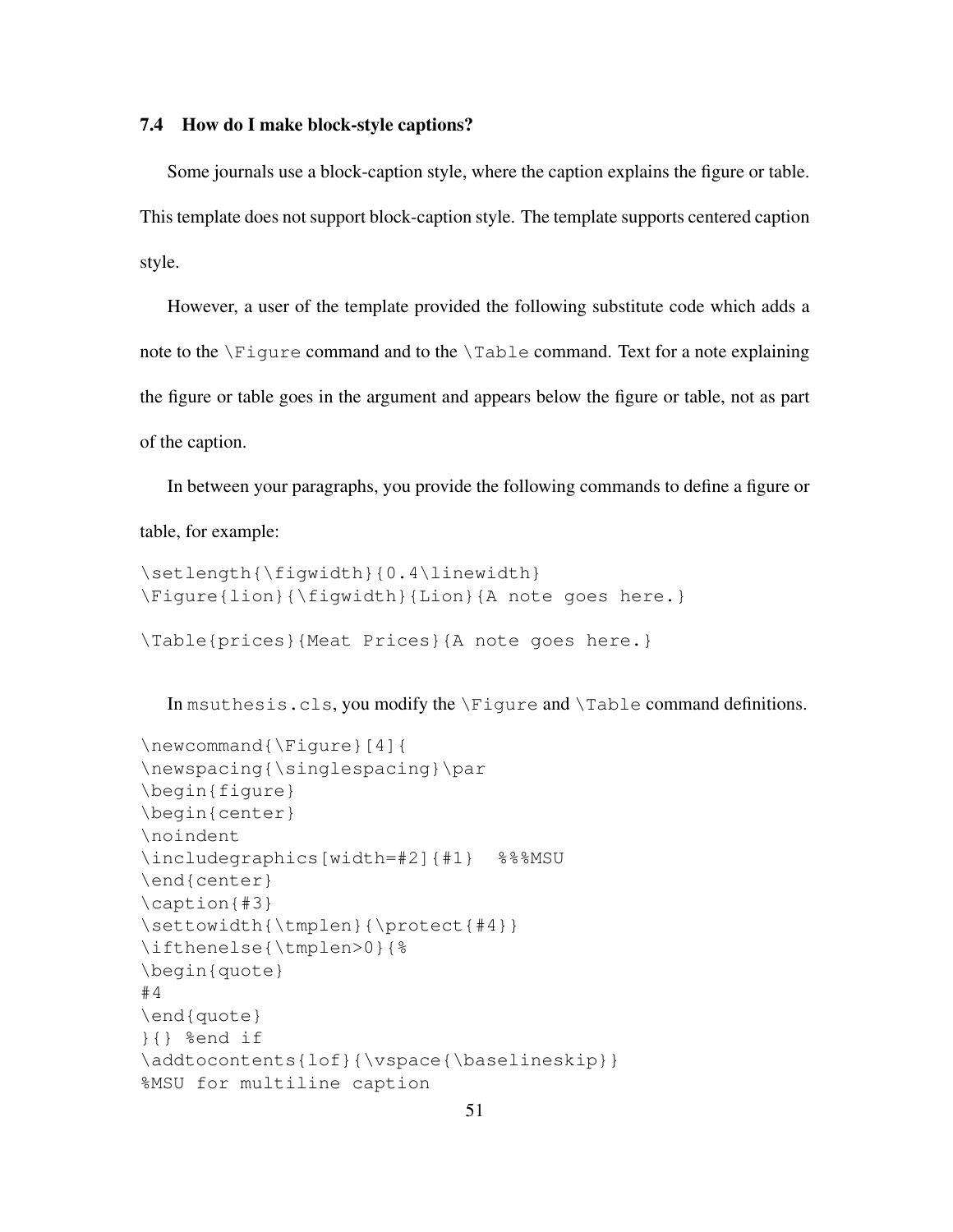```
\label{fig:#1}
\end{figure}
\newspacing{\defaultspacing}
}
\newcommand{\Table}[3]{%
\newspacing{\singlespacing}\par
\begin{table}
\caption{#2}
\addtocontents{lot}{\vspace{\baselineskip}}
%MSU for multiline caption
\label{tab:#1}
\begin{center}
\input{#1}
\settowidth{\tmplen}{\protect{#3}}
\ifthenelse{\tmplen>0}{%
\begin{quote}
#3
\end{quote}
}{} %end if
\end{center}
\end{table}
\par\newspacing{\defaultspacing}
}
```
## 7.5 How do I fix "not enough memory for figures and tables"?

A large number of figure/tables on consecutive pages causes LAT<sub>EX</sub> to become confused due to limited memory. When you have numerous consecutive "floats" (i.e. figures or tables), you should have a  $\cceq$  clearpage command between groups of three to five floats. The command \clearpage forces a page break and typesets all known floats beginning on the new page. So you should position the  $\cceq$  carpage commands at points you want a page break to occur, such as between consecutive figures.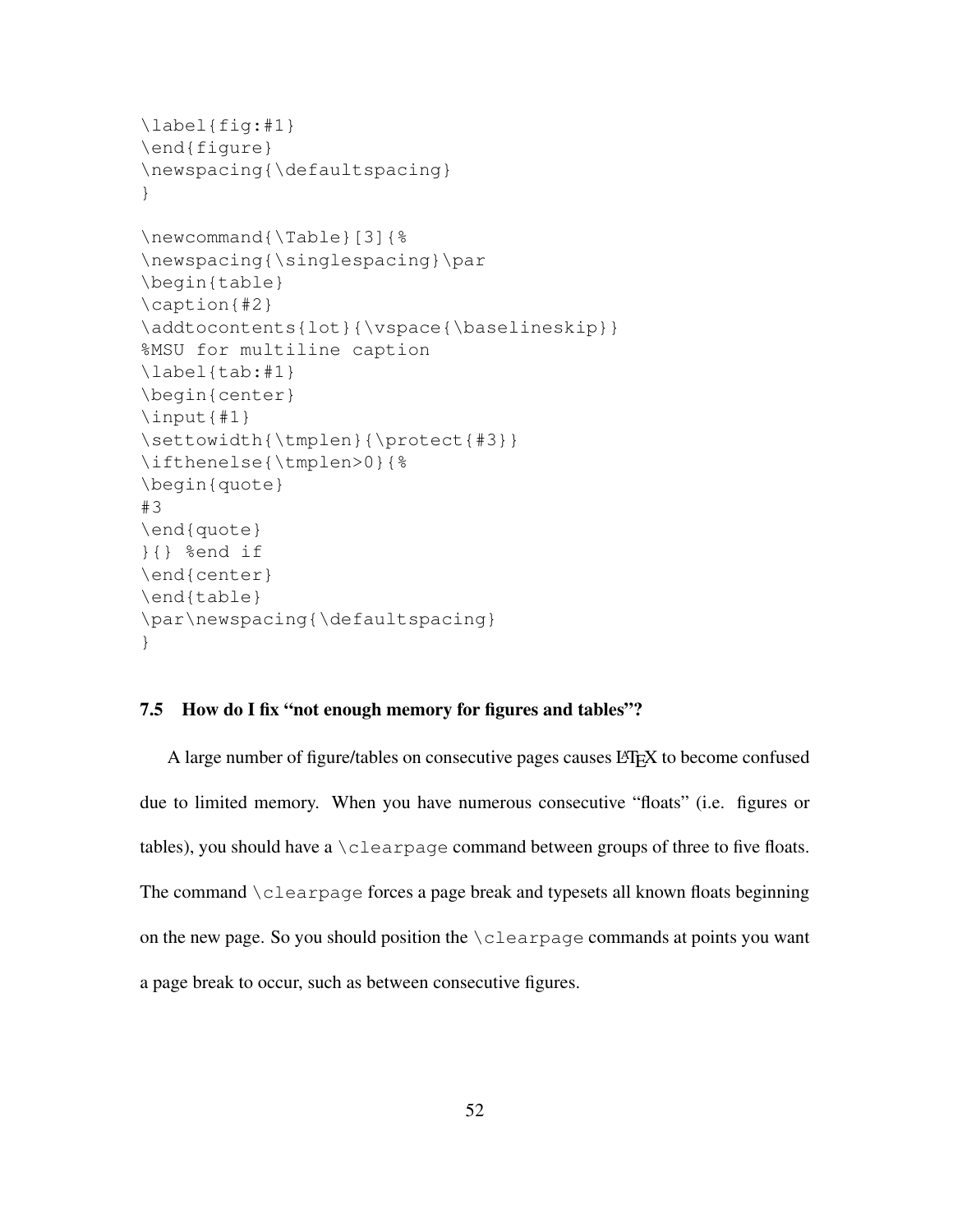## 7.6 How can I refer to a list of equations, tables, or figures?

Here are three examples of lists of references.

```
\eqnsref{aaa}, \ref{eq:bbb}, \andeqnref{ccc}
Tables˜\ref{tab:aaa}, \ref{tab:bbb}, and˜\ref{tab:ccc}
Figures<sup>~</sup>\ref{fig:aaa}, \ref{fig:bbb}, and<sup>~</sup>\ref{fig:ccc}
```
## 7.7 How can I make a table heading span more than one column?

See your LATEX book for commands associated with the tabular environment, such as \multicolumn.

## 7.8 Why is a missing \$ inserted?

When your  $\star$ . log file has this warning, ! Missing \$ inserted., this is most often caused by the use of underline characters in nonmath mode. If you have a filename, URL, etc. that has an underline in the middle of a paragraph, you must substitute  $\setminus$  for the plain underline.

Plain underline is interpreted as a subscript command in math mode. LATEX assumes you want to begin math mode.

## 7.9 How can I typeset "John Wiley & Sons" in a reference?

BibTeX fields can have LAT<sub>EX</sub> commands like paragraphs. Ampersand is a special character. See your LATEX book for escape sequences for special characters, such as  $\setminus \&$ .

## 7.10 How can I typeset a tilda in a URL?

Tilda is a special character in LATEX. A "similar" symbol ( $\sim$ ) looks good in URLs. It is created by \$\sim\$. See Section 3.4.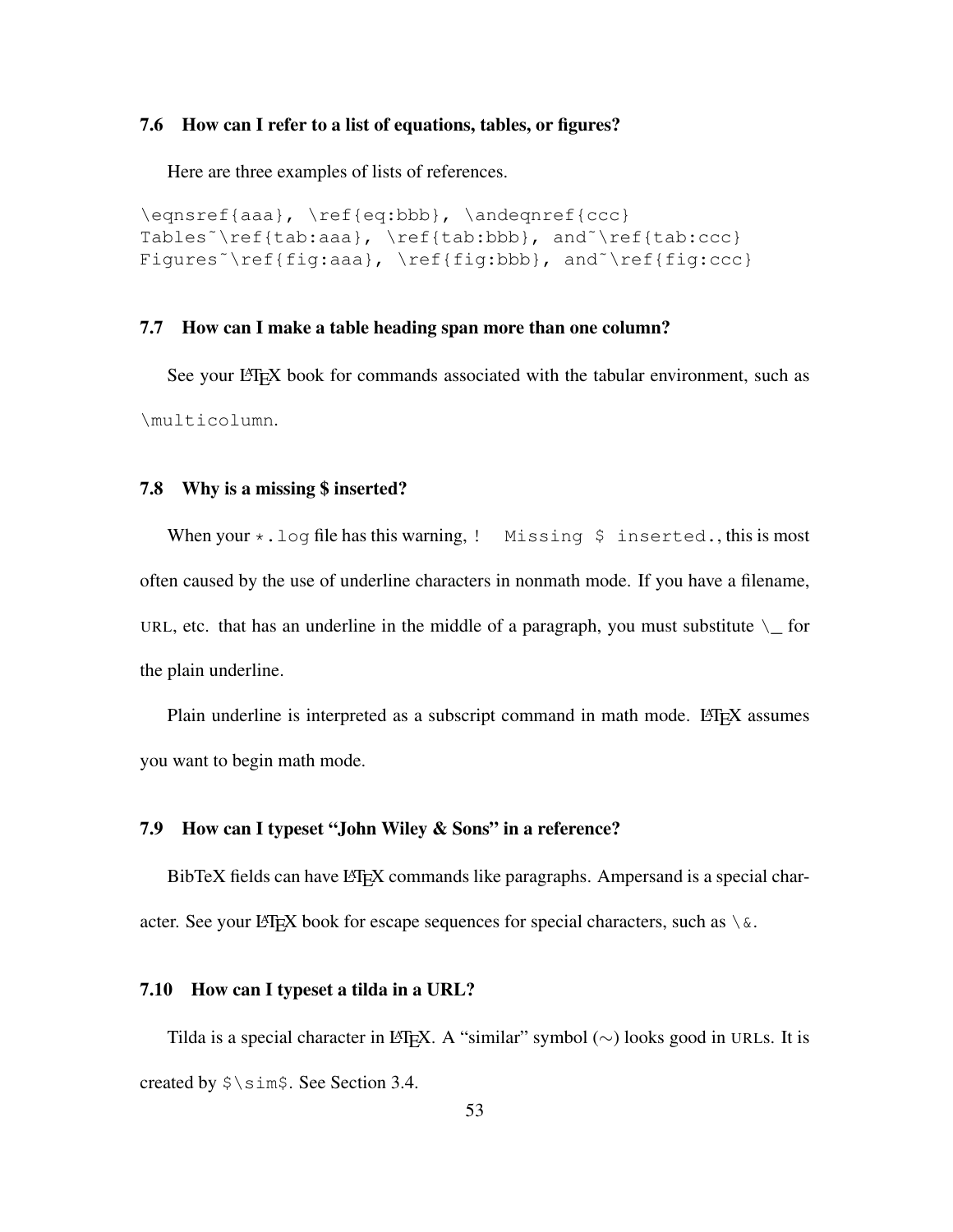## 7.11 How can I change to single spacing?

See Section 4.6.

## 7.12 How can I change to bold and then back to normal print?

See your LATEX book for commands associated with fonts, such as  $\bf$  bfseries, \mdseries, \textbf, and \textnormal.

## 7.13 How can I create a superscript or subscript?

See your LATEX book for math mode formatting symbols, such as  $\hat{ }$  and  $\hat{ }$ .

## 7.14 How can I make a fraction in an equation?

See your LATEX book for math mode commands, such as  $\frac{r}{rac}$  in displayed equations. Stacked fractions are ugly inline in paragraphs; use / instead to represent division in paragraphs.

## 7.15 How can I typeset all my references?

Even though LATEX provides a \nocite{ $\star$ } command, which causes all references in the  $\star$ . bib file to be in the References section, I recommend that you just put a  $\text{cite}$ command for each reference in any convenient place in your draft document. Later you can add the sentences to go with each citation. Because the *Standards* requires that all references be cited, your final thesis should not use \nocite at all.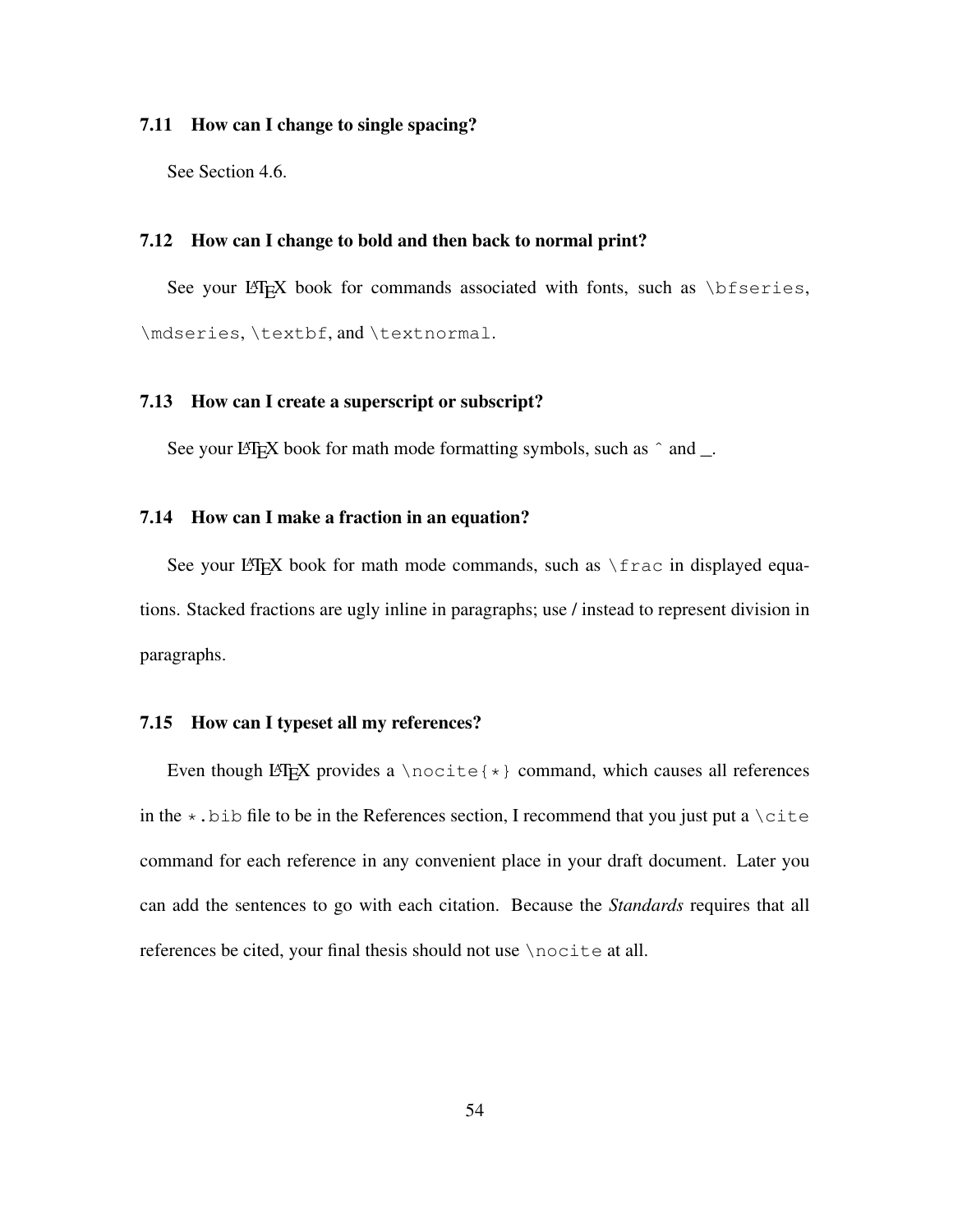## 7.16 Why is there an extra quotation mark in my reference?

In your \*.bib file, articles, proceedings papers, miscellaneous, etc. are expected to have an article title which will be enclosed by quotation marks. If the article title is missing, BibTeX supplies comma, quote, quote ( ,") anyway. Therefore, in this template, a nonempty TITLE is required in all types of references that have articles, including the MISC type of reference.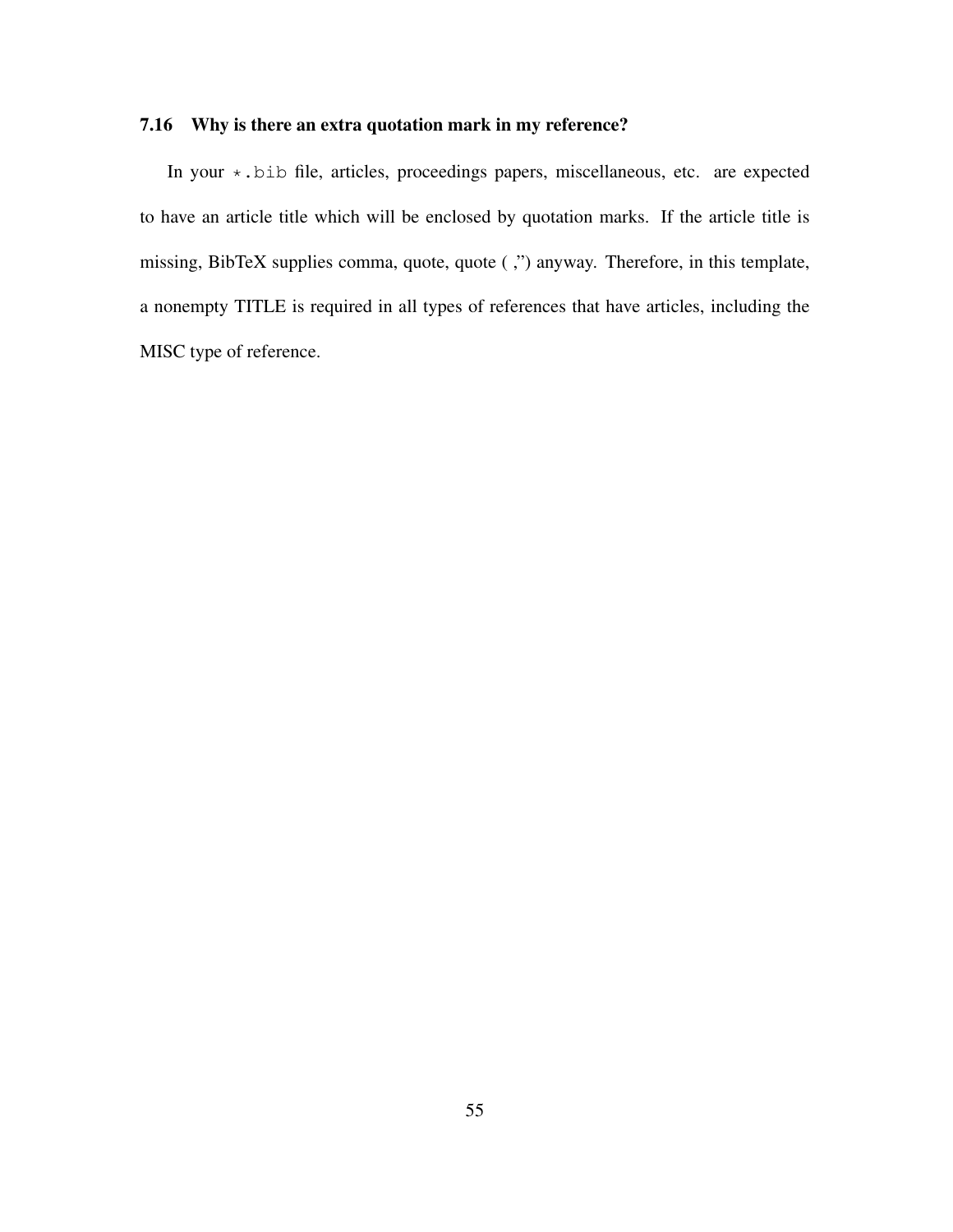## CHAPTER 8

## **CONCLUSIONS**

The concluding chapter synthesizes the chapters in the body of the thesis, explaining how the research problem has been answered.

## 8.1 Contributions

This example thesis made no contribution to knowledge of science and technology.

## 8.2 For Further Research

Gnats and gnus is a facinating subject with many possible topics for further research.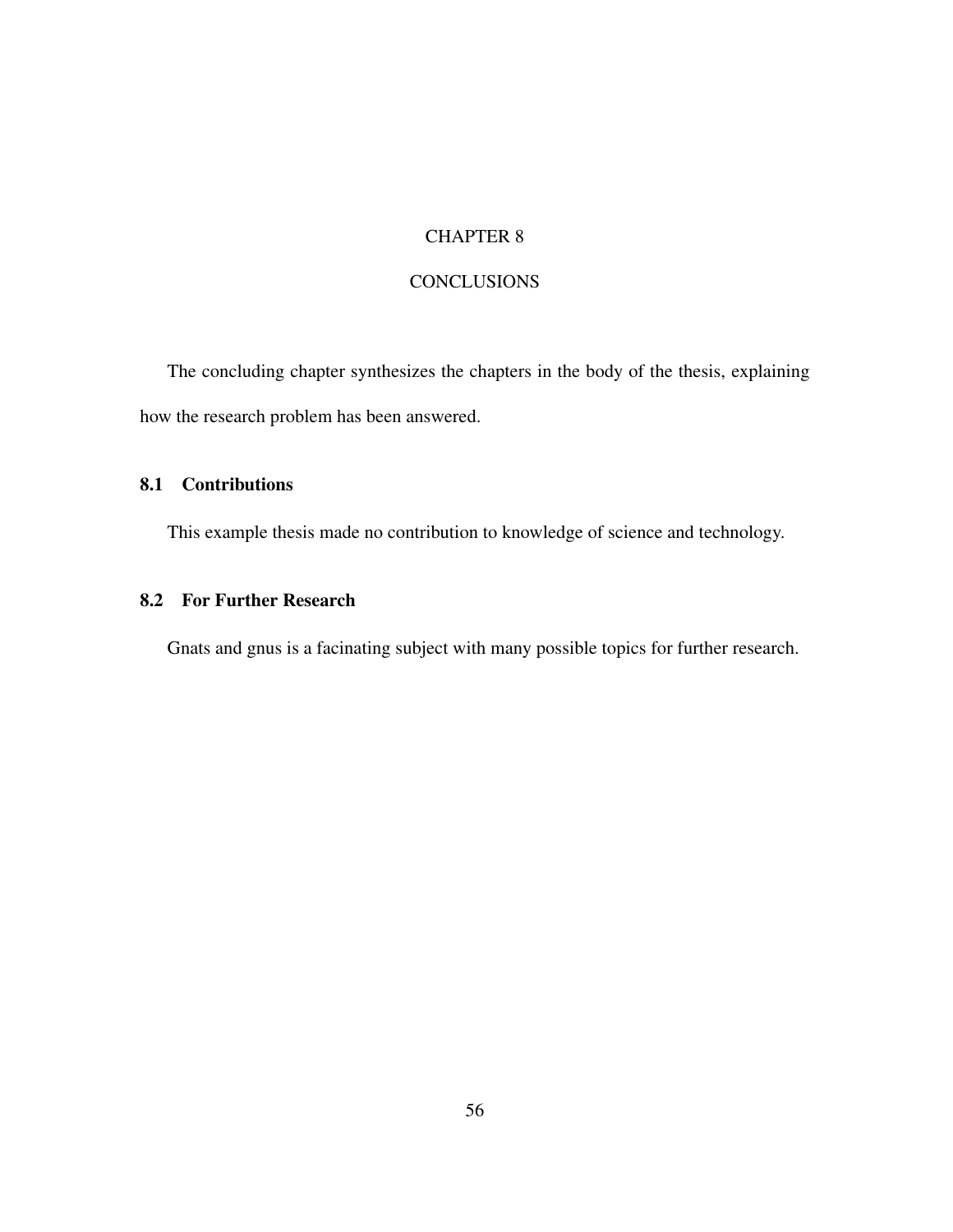### REFERENCES

- [1] A. J. Albrecht, "Measuring Application-Development Productivity," *Programmer Productivity Issues for the Eighties*, C. Jones, ed., IEEE CS Press, Los Alamitos, California, 1981, pp. 34–43.
- [2] M. A. Arbib, ed., *The Handbook of Brain Theory and Neural Networks*, MIT Press, Cambridge, Massachusetts, 1998.
- [3] *Unix System V Interface Definition,* issue 2, vol. 2, AT&T, Murray Hill, New Jersey, 1986.
- [4] L. P. Burka, "A Hypertext History of Multiuser Dimensions," *MUD History*, http://www.ccs.neu.edu/home/home/lpb/mud-history.html (current 5 Dec. 2000).
- [5] J. Butler, "CASE Outlook,", *System Development Newsletter*, Applied Computer Research, Phoenix, Arizona, Nov. 1987, p. 3.
- [6] R. Elmasri and S. B. Navathe, *Fundamentals of Database Systems*, Benjamin/Cummings, Redwood City, California, 1992.
- [7] B. Fagin, *A Parallel Execution Model for Prolog*, doctoral dissertation, Department of Computer Sciences, University of California, Berkeley, California, 1987.
- [8] Graduate School, *Standards for Preparing Theses and Dissertations*, 6th edition, Mississippi State University, Mississippi State, Mississippi, 2012.
- [9] C. Hoffman and J. Hopcroft, *Quadratic Blending Surfaces*, technical report TR-85- 674, Computer Science Department, Cornell University, Ithaca, New York, 1985.
- [10] *IEEE Std. 1596-1992, Scalable Coherent Interface (SCI)*, IEEE, Piscataway, New Jersey, 1992.
- [11] *Recommendation ITU-R BT.601, Encoding Parameters of Digital Television for Studios*, International Telecommunications Union, Geneva, 1992.
- [12] T. Nakayama et al., "NEC Corporation Develops 32-Bit RISC Microprocessor," *Nikkei Electronics*, vol. 6, no. 12, Dec. 1995, pp. 111–121, (in Japanese).
- [13] W. M. Newman and R. F. Sproull, *Principles of Interactive Computer Graphics*, McGraw-Hill, Hightstown, New Jersey, 1979.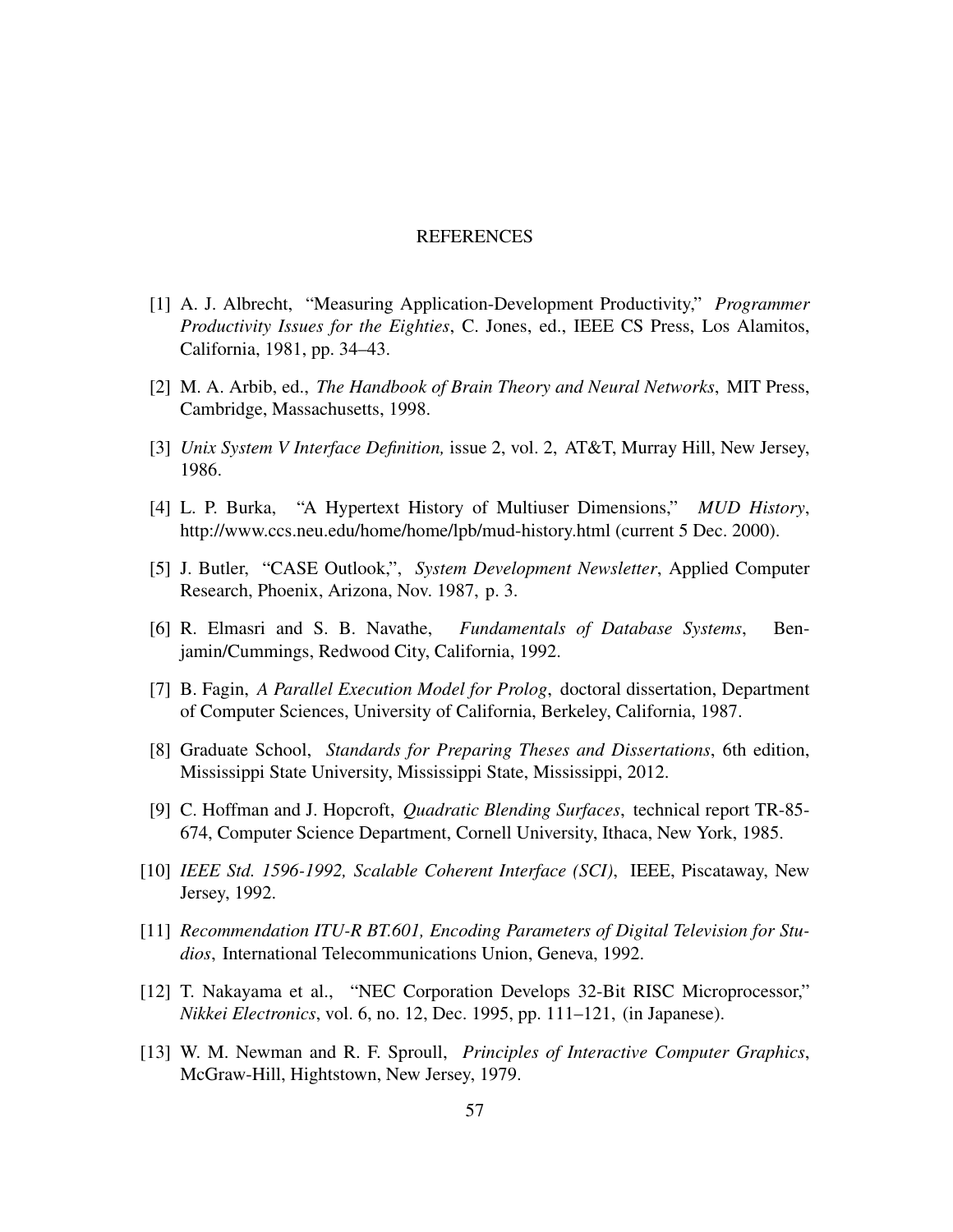- [14] W. M. Newman and R. F. Sproull, *Principles of Interactive Computer Graphics,* CD-ROM, McGraw-Hill, Hightstown, New Jersey, 1979.
- [15] M. Nichols, *The Graphical Kernel System in Prolog*, master's thesis, Department of Computer Science and Engineering, Rensselaer Polytechnic Institute, Troy, New York, 1985.
- [16] "Requirements for Software-Engineering Databases,", technical memo, Imperial Software Technology, London, 1983.
- [17] I. E. Sutherland, R. F. Sproull, and R. A. Schumaker, "A Characterization of 10 Hidden-Surface Algorithms," *ACM Computing Surveys*, vol. 6, no. 1, Mar. 1974, pp. 1–55.
- [18] M. Weiser, "Program Slicing," *Proceedings: 14th International Conference on Data Engineering*, San Diego, California, 1998, IEEE Computer Society, pp. 439–449.
- [19] E. Yarwood, *Toward Program Illustration*, technical report, Computer Systems Research Group, University of Toronto, Toronto, 1977.
- [20] A. N. Zhirabok and A. E. Shumskii, *Electronnoe modelirovanie [Electronic Modeling]*, Energoatomizdat, Leningrad, 1984, (in Russian).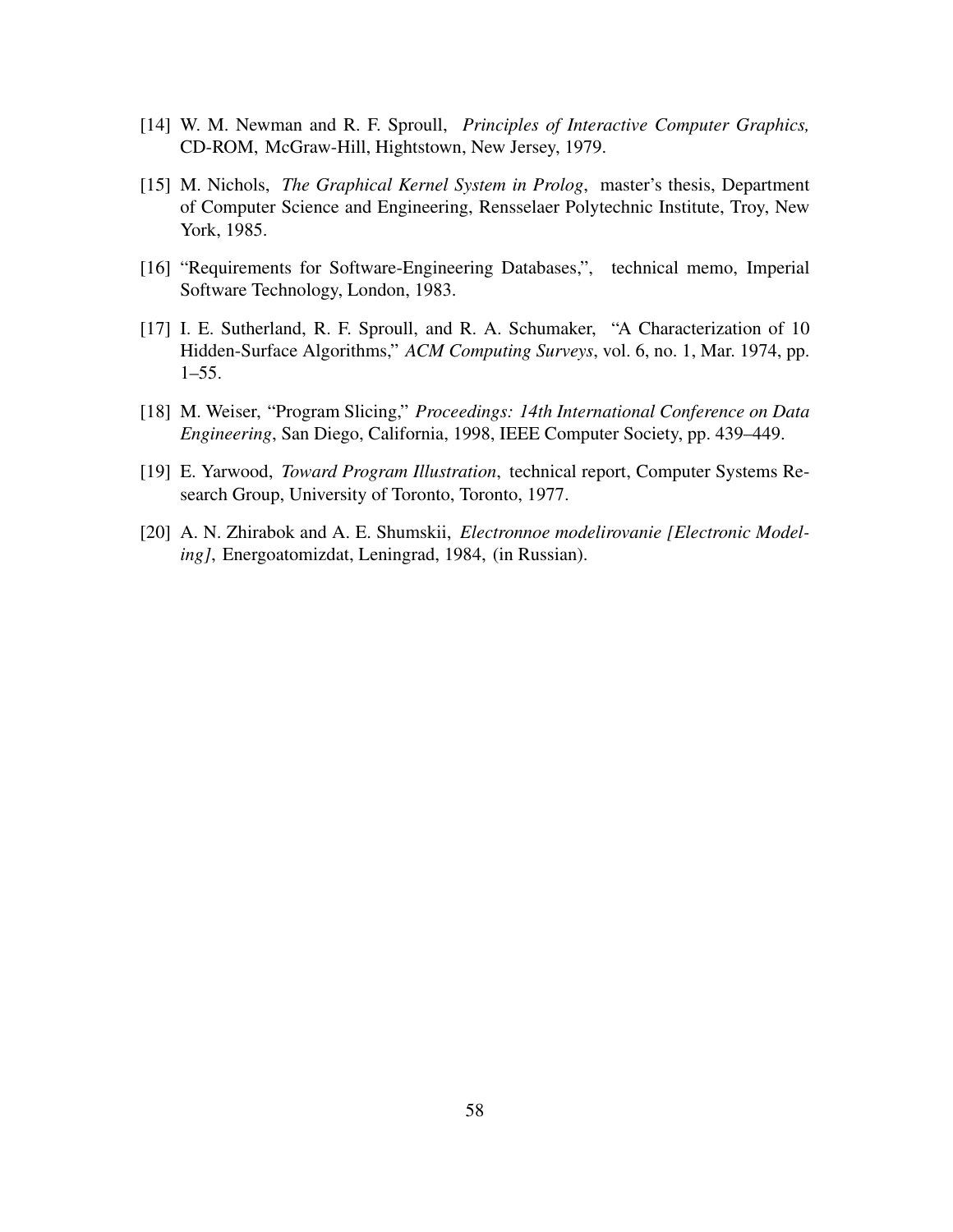# APPENDIX A

# AN APPENDIX TITLE